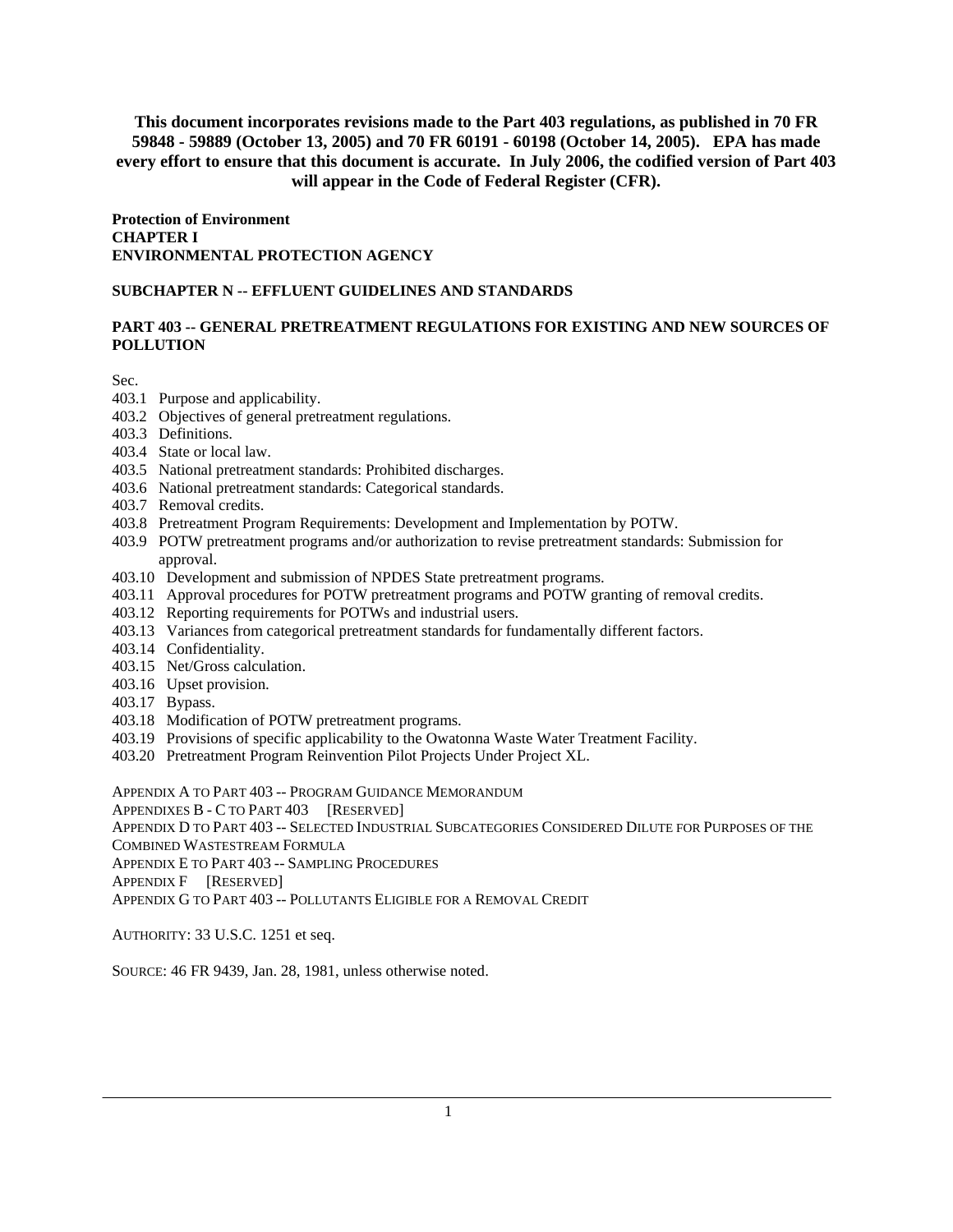#### **§ 403.1 Purpose and applicability.**

(a) This part implements sections  $204(b)(1)(C)$ ,  $208(b)(2)$  (C)(iii),  $301(b)(1)(A)(ii)$ ,  $301(b)(2)$  (A)(ii),  $301(h)(5)$  and 301(i)(2), 304 (e) and (g), 307, 308, 309, 402(b), 405, and 501(a) of the Federal Water Pollution Control Act as amended by the Clean Water Act of 1977 (Pub. L. 95-217) or "The Act". It establishes responsibilities of Federal, State, and local government, industry and the public to implement National Pretreatment Standards to control pollutants which pass through or interfere with treatment processes in Publicly Owned Treatment Works (POTWs) or which may contaminate sewage sludge.

(b) This regulation applies:

(1) To pollutants from non-domestic sources covered by Pretreatment Standards which are indirectly discharged into or transported by truck or rail or otherwise introduced into POTWs as defined below in § 403.3;

(2) To POTWs which receive wastewater from sources subject to National Pretreatment Standards;

(3) To States which have or are applying for National Pollutant Discharge Elimination System (NPDES) programs approved in accordance with section 402 of the Act; and

(4) To any new or existing source subject to Pretreatment Standards. National Pretreatment Standards do not apply to sources which Discharge to a sewer which is not connected to a POTW Treatment Plant.

[46 FR 9439, Jan. 28, 1981, as amended at 48 FR 2776, Jan. 21, 1983; 60 FR 33932, June 29, 1995]

#### **§ 403.2 Objectives of general pretreatment regulations.**

By establishing the responsibilities of government and industry to implement National Pretreatment Standards this regulation fulfills three objectives:

(a) To prevent the introduction of pollutants into POTWs which will interfere with the operation of a POTW, including interference with its use or disposal of municipal sludge;

(b) To prevent the introduction of pollutants into POTWs which will pass through the treatment works or otherwise be incompatible with such works; and

(c) To improve opportunities to recycle and reclaim municipal and industrial wastewaters and sludges.

#### **§ 403.3 Definitions.**

For the purposes of this part:

(a) Except as discussed below, the general definitions, abbreviations, and methods of analysis set forth in 40 CFR part 401 shall apply to this regulation.

(b) The term *Act* means Federal Water Pollution Control Act, also known as the Clean Water Act, as amended, 33 U.S.C. 1251, et seq.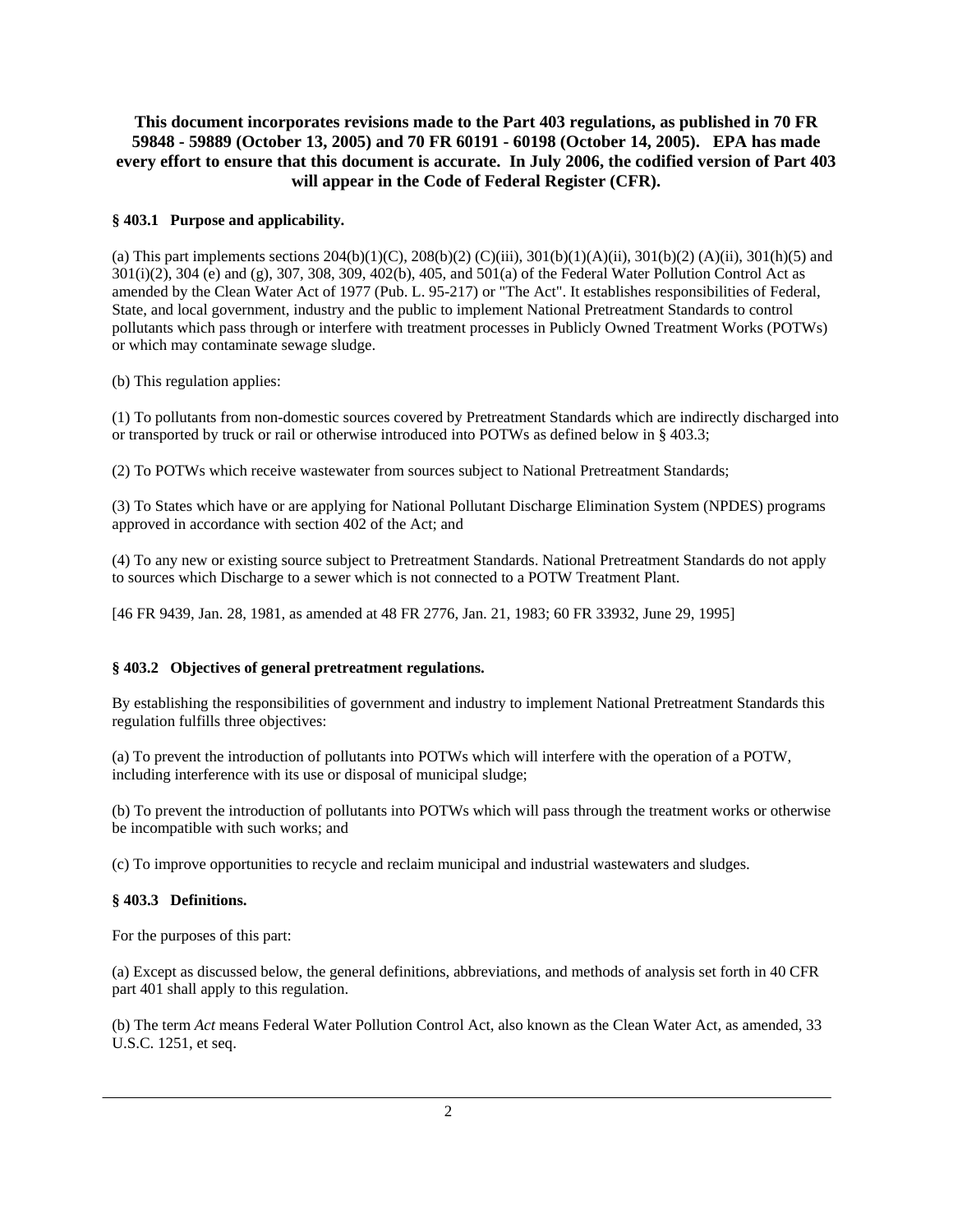(c) The term *Approval Authority* means the Director in an NPDES State with an approved State pretreatment program and the appropriate Regional Administrator in a non-NPDES State or NPDES State without an approved State pretreatment program.

(d) The term *Approved POTW Pretreatment Program* or *Program* or *POTW Pretreatment Program* means a program administered by a POTW that meets the criteria established in this regulation (§§ 403.8 and 403.9) and which has been approved by a Regional Administrator or State Director in accordance with § 403.11 of this regulation.

(e) The term *Best Management Practices* or *BMPs* means schedules of activities, prohibitions of practices, maintenance procedures, and other management practices to implement the prohibitions listed in  $\S$  403.5(a)(1) and (b). BMPs also include treatment requirements, operating procedures, and practices to control plant site runoff, spillage or leaks, sludge or waste disposal, or drainage from raw materials storage.

(f) The term *Control Authority* as it is used in this section refers to:

(1) The POTW if the POTW's Submission for its Pretreatment Program Submission  $(\frac{2403.3(t)(1)}{2})$  has been approved in accordance with the requirements of § 403.11; or

(2) the Approval Authority if the Submission has not been approved.

(e)(g) The term *Director* means the chief administrative officer of a State or Interstate water pollution control agency with an NPDES permit program approved pursuant to section 402(b) of the Act and an approved State pretreatment program.

(f)(h) The term *Water Management Division Director* means one of the Directors of the Water Management Divisions within the Regional offices of the Environmental Protection Agency or this person's delegated representative.

(g)(i) The term *Indirect Discharge* or *Discharge* means the introduction of pollutants into a POTW from any nondomestic source regulated under section 307(b), (c) or (d) of the Act.

(h)(j) The term *Industrial User* or *User* means a source of Indirect Discharge.

(i)(k) The term *Interference* means a Discharge which, alone or in conjunction with a discharge or discharges from other sources, both:

(1) Inhibits or disrupts the POTW, its treatment processes or operations, or its sludge processes, use or disposal; and

(2) Therefore is a cause of a violation of any requirement of the POTW's NPDES permit (including an increase in the magnitude or duration of a violation) or of the prevention of sewage sludge use or disposal in compliance with the following statutory provisions and regulations or permits issued thereunder (or more stringent State or local regulations): Section 405 of the Clean Water Act, the Solid Waste Disposal Act (SWDA) (including title II, more commonly referred to as the Resource Conservation and Recovery Act (RCRA), and including State regulations contained in any State sludge management plan prepared pursuant to subtitle D of the SWDA), the Clean Air Act, the Toxic Substances Control Act, and the Marine Protection, Research and Sanctuaries Act.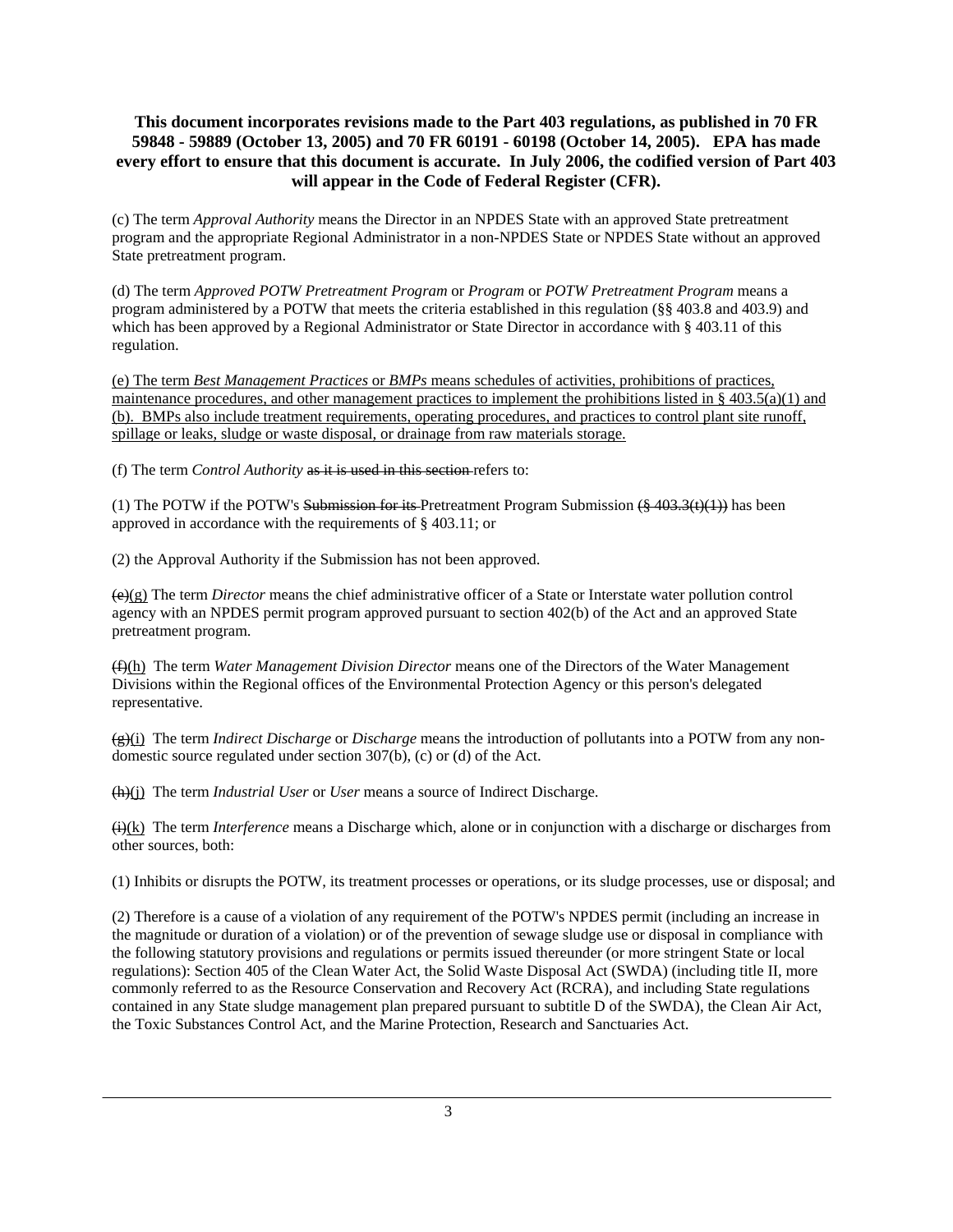(j)(l) The term *National Pretreatment Standard*, *Pretreatment Standard*, or *Standard* means any regulation containing pollutant discharge limits promulgated by the EPA in accordance with section 307 (b) and (c) of the Act, which applies to Industrial Users. This term includes prohibitive discharge limits established pursuant to § 403.5.

(k)(m)(1) The term *New Source* means any building, structure, facility or installation from which there is or may be a Discharge of pollutants, the construction of which commenced after the publication of proposed Pretreatment Standards under section 307(c) of the Act which will be applicable to such source if such Standards are thereafter promulgated in accordance with that section, provided that:

(i) The building, structure, facility or installation is constructed at a site at which no other source is located; or

(ii) The building, structure, facility or installation totally replaces the process or production equipment that causes the discharge of pollutants at an existing source; or

(iii) The production or wastewater generating processes of the building, structure, facility or installation are substantially independent of an existing source at the same site. In determining whether these are substantially independent, factors such as the extent to which the new facility is integrated with the existing plant, and the extent to which the new facility is engaged in the same general type of activity as the existing source should be considered.

(2) Construction on a site at which an existing source is located results in a modification rather than a New Source if the construction does not create a new building, structure, facility or installation meeting the criteria of paragraphs (k)(m)(1)(ii) or (k)(m)(1)(iii) of this section**,** but otherwise alters, replaces, or adds to existing process or production equipment.

(3) Construction of a new source as defined under this paragraph has commenced if the owner or operator has:

(i) Begun, or caused to begin as part of a continuous onsite construction program:

(A) Any placement, assembly, or installation of facilities or equipment; or

(B) Significant site preparation work including clearing, excavation, or removal of existing buildings, structures, or facilities which is necessary for the placement, assembly, or installation of new source facilities or equipment; or

(ii) Entered into a binding contractual obligation for the purchase of facilities or equipment which are intended to be used in its operation within a reasonable time. Options to purchase or contracts which can be terminated or modified without substantial loss, and contracts for feasibility, engineering, and design studies do not constitute a contractual obligation under this paragraph.

(l)(n) The terms *NPDES Permit* or *Permit* means a permit issued to a POTW pursuant to section 402 of the Act.

(m)(o) The term *NPDES State* means a State (as defined in 40 CFR 122.2) or Interstate water pollution control agency with an NPDES permit program approved pursuant to section 402(b) of the Act.

(n)(p) The term *Pass Through* means a Discharge which exits the POTW into waters of the United States in quantities or concentrations which, alone or in conjunction with a discharge or discharges from other sources, is a cause of a violation of any requirement of the POTW's NPDES permit (including an increase in the magnitude or duration of a violation).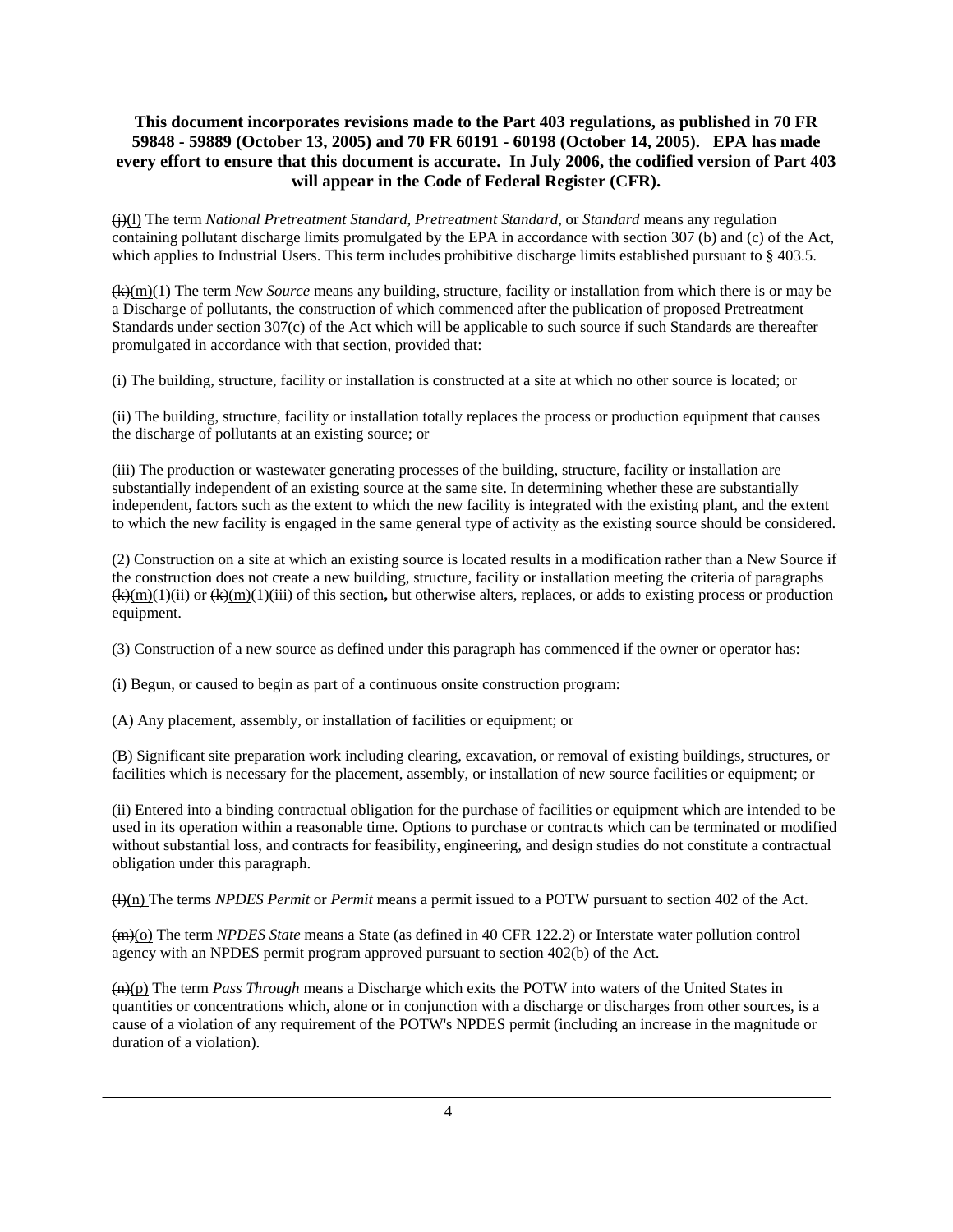(o)(q) The term *Publicly Owned Treatment Works* or *POTW* means a treatment works as defined by section 212 of the Act, which is owned by a State or municipality (as defined by section 502(4) of the Act). This definition includes any devices and systems used in the storage, treatment, recycling and reclamation of municipal sewage or industrial wastes of a liquid nature. It also includes sewers, pipes and other conveyances only if they convey wastewater to a POTW Treatment Plant. The term also means the municipality as defined in section 502(4) of the Act, which has jurisdiction over the Indirect Discharges to and the discharges from such a treatment works.

(p)(r) The term *POTW Treatment Plant* means that portion of the POTW which is designed to provide treatment (including recycling and reclamation) of municipal sewage and industrial waste.

(q)(s) The term *Pretreatment* means the reduction of the amount of pollutants, the elimination of pollutants, or the alteration of the nature of pollutant properties in wastewater prior to or in lieu of discharging or otherwise introducing such pollutants into a POTW. The reduction or alteration may be obtained by physical, chemical or biological processes, process changes or by other means, except as prohibited by § 403.6(d). Appropriate pretreatment technology includes control equipment, such as equalization tanks or facilities, for protection against surges or slug loadings that might interfere with or otherwise be incompatible with the POTW. However, where wastewater from a regulated process is mixed in an equalization facility with unregulated wastewater or with wastewater from another regulated process, the effluent from the equalization facility must meet an adjusted pretreatment limit calculated in accordance with § 403.6(e).

(r)(t) The term *Pretreatment Requirements* means any substantive or procedural requirement related to Pretreatment, other than a National Pretreatment Standard, imposed on an Industrial User.

(s)(u) The term *Regional Administrator* means the appropriate EPA Regional Administrator.

(t)(v) *Significant Industrial User*.

(1) Except as provided in paragraph  $\left(\frac{H}{V}\right)(2)$  and (v)(3) of this section, the term Significant Industrial User means:

(i) All Industrial Users subject to Categorical Pretreatment Standards under 40 CFR 403.6 and 40 CFR chapter I, subchapter N; and

(ii) Any other industrial user that: discharges an average of 25,000 gallons per day or more of process wastewater to the POTW (excluding sanitary, noncontact cooling and boiler blowdown wastewater); contributes a process wastestream which makes up 5 percent or more of the average dry weather hydraulic or organic capacity of the POTW treatment plant; or is designated as such by the Control Authority as defined in 40 CFR 403.12(a) on the basis that the industrial user has a reasonable potential for adversely affecting the POTW's operation or for violating any Pretreatment Standard or requirement (in accordance with 40 CFR 403.8(f )(6)).

(2) The Control Authority may determine that an Industrial User subject to categorical Pretreatment Standards under **§** 403.6 and 40 CFR chapter I, subchapter N is a Non-Significant Categorical Industrial User rather than a Significant Industrial User on a finding that the Industrial User never discharges more than 100 gallons per day (gpd) of total categorical wastewater (excluding sanitary, non-contact cooling and boiler blowdown wastewater, unless specifically included in the Pretreatment Standard) and the following conditions are met:

(i) the Industrial User, prior to Control Authority's finding, has consistently complied with all applicable categorical Pretreatment Standards and Requirements;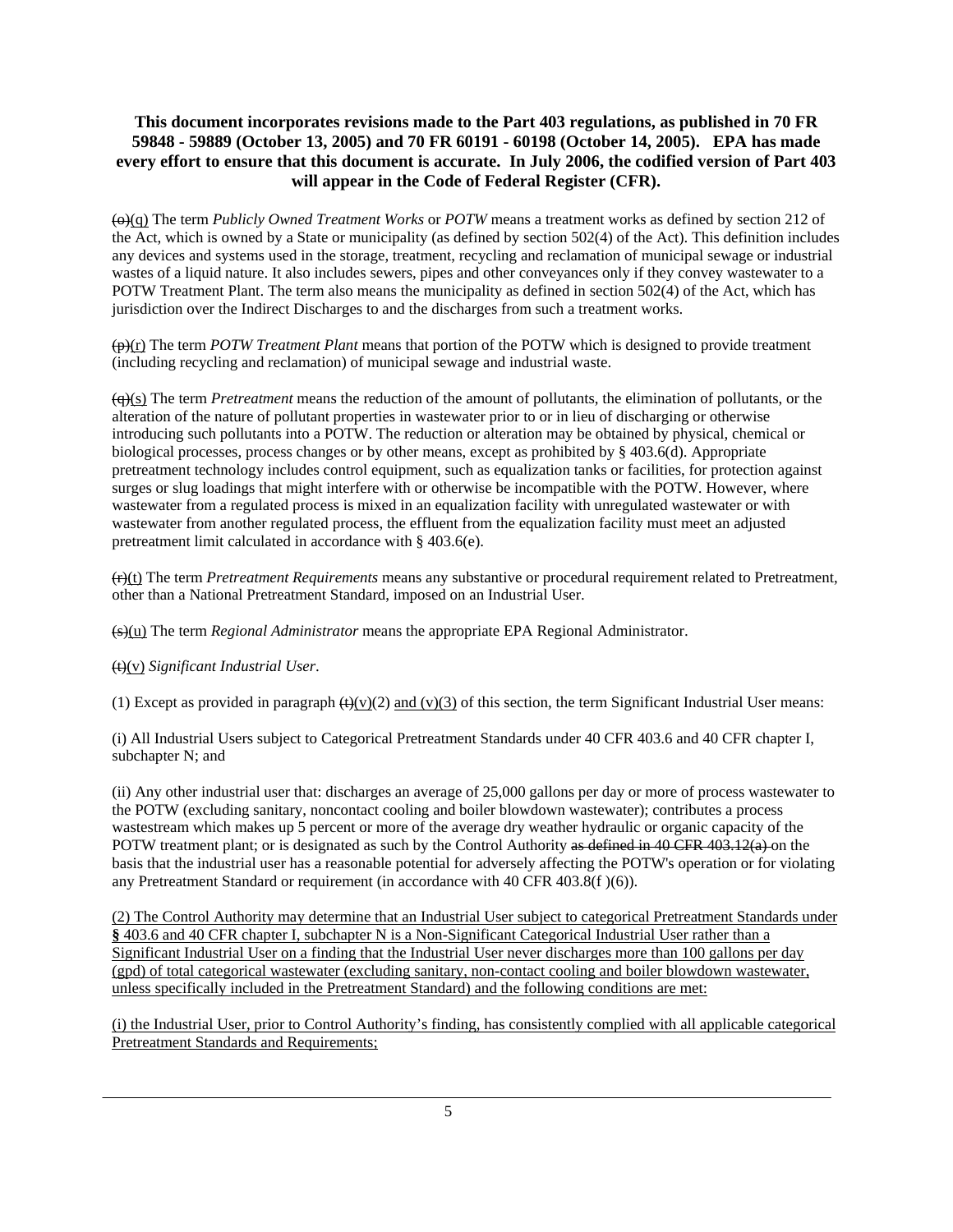(ii) the Industrial User annually submits the certification statement required in **§** 403.12(q) together with any additional information necessary to support the certification statement; and

(iii) the Industrial User never discharges any untreated concentrated wastewater.

 $(2)(3)$  Upon a finding that an Industrial User meeting the criteria in paragraph  $(\theta)(v)(1)(ii)$  of this section has no reasonable potential for adversely affecting the POTW's operation or for violating any Pretreatment Standards or requirement, the Control Authority may at any time, on its own initiative or in response to a petition received from an Industrial User or POTW, and in accordance with 40 CFR 403.8(f)(6), determine that such Industrial User is not a Significant Industrial User.

(u)(w) The term *Submission* means:

(1) A request by a POTW for approval of a Pretreatment Program to the EPA or a Director;

(2) A request by a POTW to the EPA or a Director for authority to revise the discharge limits in categorical Pretreatment Standards to reflect POTW pollutant removals; or

(3) A request to the EPA by an NPDES State for approval of its State pretreatment program.

[46 FR 9439, Jan. 28, 1981, as amended at 49 FR 5132, Feb. 10, 1984; 49 FR 28059, July 10, 1984; 51 FR 20430, June 4, 1986; 51 FR 23760, July 1, 1986; 52 FR 1600, Jan. 14, 1987; 53 FR 40610, Oct. 17, 1988; 55 FR 30129, July 24, 1990]

#### **§ 403.4 State or local law.**

Nothing in this regulation is intended to affect any Pretreatment Requirements, including any standards or prohibitions, established by State or local law as long as the State or local requirements are not less stringent than any set forth in National Pretreatment Standards, or any other requirements or prohibitions established under the Act or this regulation. States with an NPDES permit program approved in accordance with section 402 (b) and (c) of the Act, or States requesting NPDES programs, are responsible for developing a State pretreatment program in accordance with § 403.10 of this regulation.

#### **§ 403.5 National pretreatment standards: Prohibited discharges.**

(a)(1) *General prohibitions*. A User may not introduce into a POTW any pollutant(s) which cause Pass Through or Interference. These general prohibitions and the specific prohibitions in paragraph (b) of this section apply to each User introducing pollutants into a POTW whether or not the User is subject to other National Pretreatment Standards or any national, State, or local Pretreatment Requirements.

(2) Affirmative Defenses. A User shall have an affirmative defense in any action brought against it alleging a violation of the general prohibitions established in paragraph (a)(1) of this section and the specific prohibitions in paragraphs  $(b)(3)$ ,  $(b)(4)$ ,  $(b)(5)$ ,  $(b)(6)$ , and  $(b)(7)$  of this section where the User can demonstrate that:

(i) It did not know or have reason to know that its Discharge, alone or in conjunction with a discharge or discharges from other sources, would cause Pass Through or Interference; and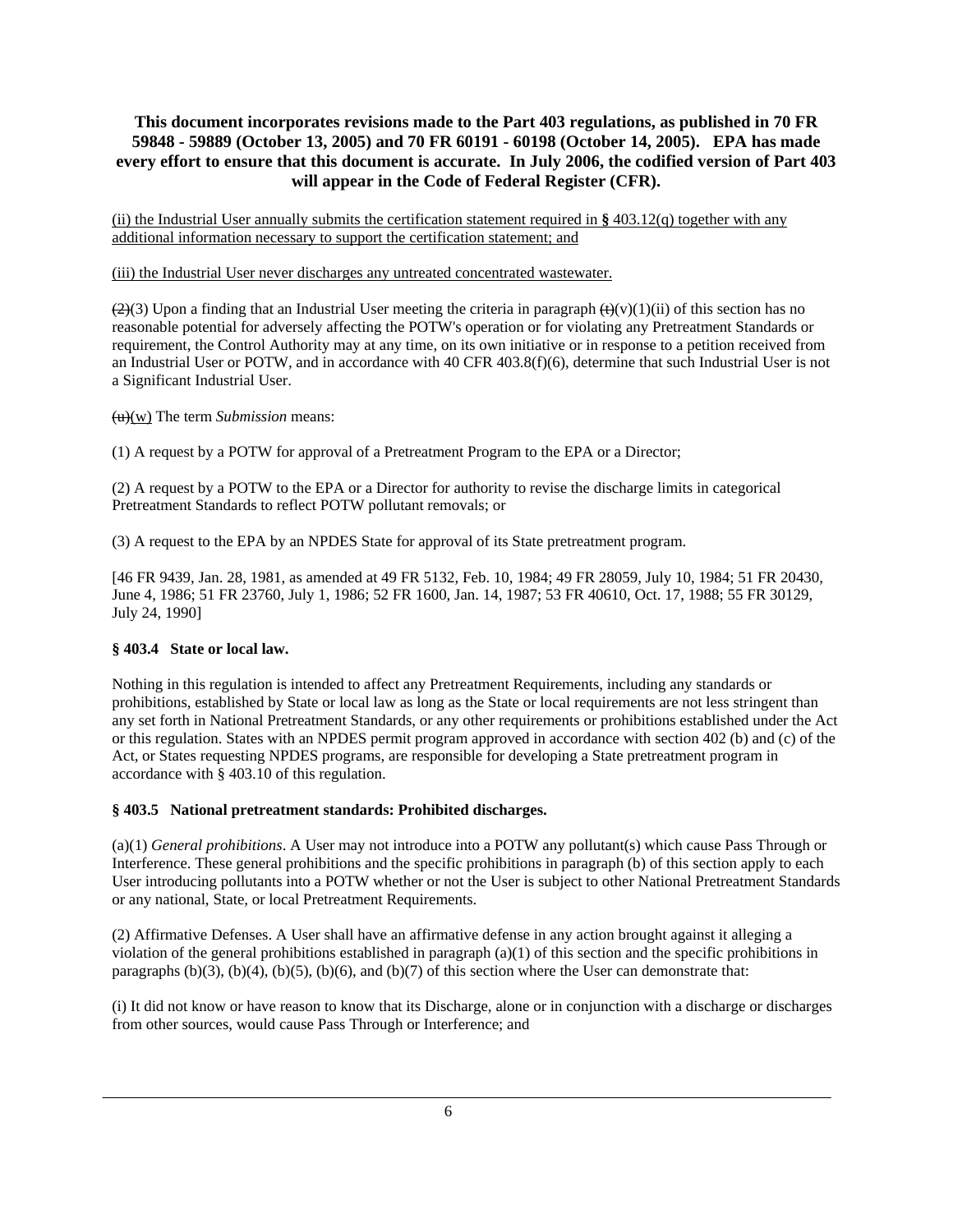(ii)(A) A local limit designed to prevent Pass Through and/or Interference, as the case may be, was developed in accordance with paragraph (c) of this section for each pollutant in the User's Discharge that caused Pass Through or Interference, and the User was in compliance with each such local limit directly prior to and during the Pass Through or Interference; or

(B) If a local limit designed to prevent Pass Through and/or Interference, as the case may be, has not been developed in accordance with paragraph (c) of this section for the pollutant(s) that caused the Pass Through or Interference, the User's Discharge directly prior to and during the Pass Through or Interference did not change substantially in nature or constituents from the User's prior discharge activity when the POTW was regularly in compliance with the POTW's NPDES permit requirements and, in the case of Interference, applicable requirements for sewage sludge use or disposal.

(b) *Specific prohibitions*. In addition, the following pollutants shall not be introduced into a POTW:

(1) Pollutants which create a fire or explosion hazard in the POTW, including, but not limited to, wastestreams with a closed cup flashpoint of less than 140 degrees Fahrenheit or 60 degrees Centigrade using the test methods specified in 40 CFR 261.21;

(2) Pollutants which will cause corrosive structural damage to the POTW, but in no case Discharges with pH lower than 5.0, unless the works is specifically designed to accommodate such Discharges;

(3) Solid or viscous pollutants in amounts which will cause obstruction to the flow in the POTW resulting in Interference;

(4) Any pollutant, including oxygen demanding pollutants (BOD, etc.) released in a Discharge at a flow rate and/or pollutant concentration which will cause Interference with the POTW;

(5) Heat in amounts which will inhibit biological activity in the POTW resulting in Interference, but in no case heat in such quantities that the temperature at the POTW Treatment Plant exceeds 40  $^{\circ}$ C (104  $^{\circ}$ F) unless the Approval Authority, upon request of the POTW, approves alternate temperature limits;

(6) Petroleum oil, nonbiodegradable cutting oil, or products of mineral oil origin in amounts that will cause interference or pass through;

(7) Pollutants which result in the presence of toxic gases, vapors, or fumes within the POTW in a quantity that may cause acute worker health and safety problems;

(8) Any trucked or hauled pollutants, except at discharge points designated by the POTW.

(c) *When specific limits must be developed by POTW*.

(1) Each POTW developing a POTW Pretreatment Program pursuant to § 403.8 shall develop and enforce specific limits to implement the prohibitions listed in paragraphs (a)(1) and (b) of this section. Each POTW with an approved pretreatment program shall continue to develop these limits as necessary and effectively enforce such limits.

(2) All other POTWs shall, in cases where pollutants contributed by User(s) result in Interference or Pass- Through, and such violation is likely to recur, develop and enforce specific effluent limits for Industrial User(s), and all other users, as appropriate, which, together with appropriate changes in the POTW Treatment Plant's facilities or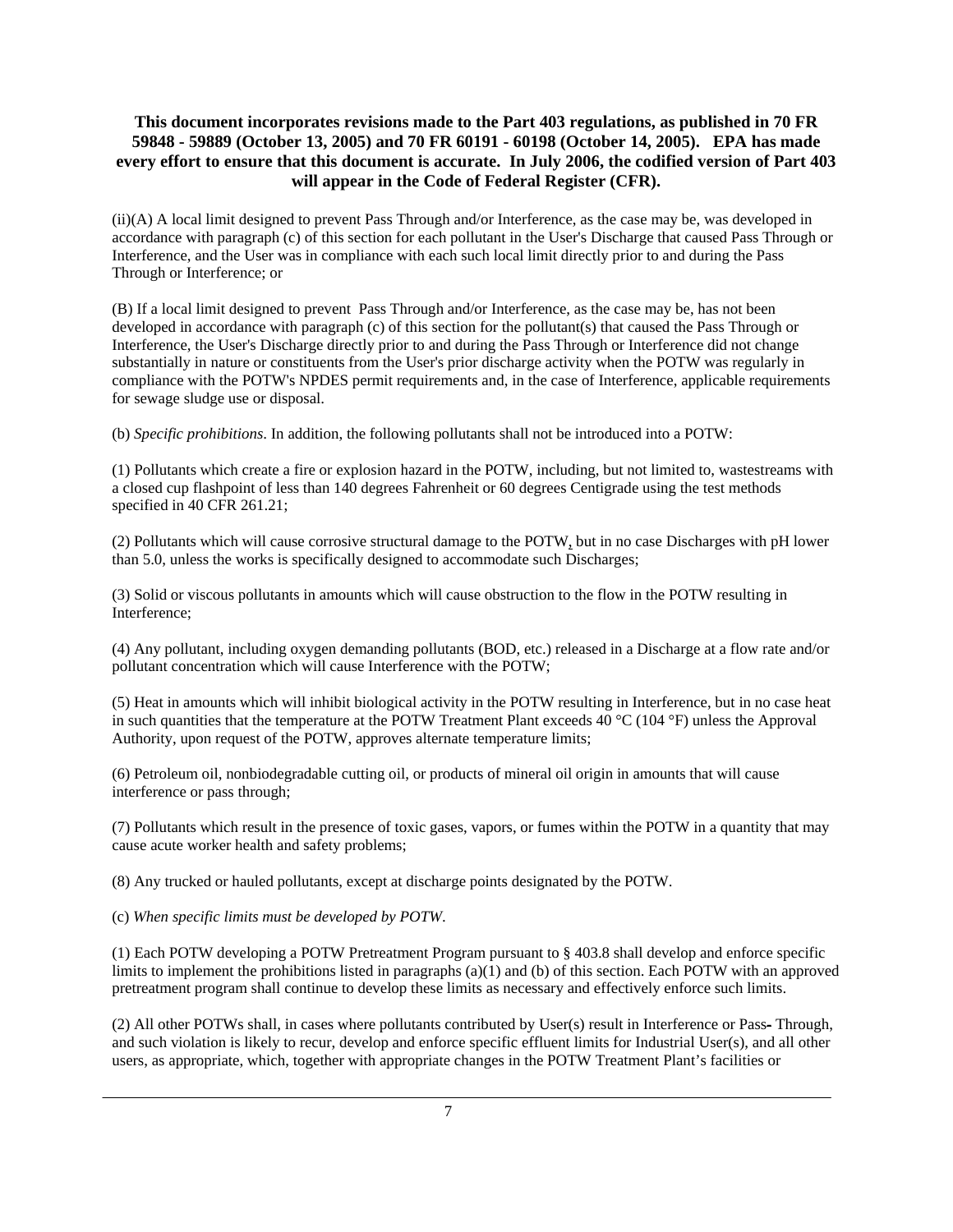operation, are necessary to ensure renewed and continued compliance with the POTW's NPDES permit or sludge use or disposal practices.

(3) Specific effluent limits shall not be developed and enforced without individual notice to persons or groups who have requested such notice and an opportunity to respond.

(4) POTWs may develop Best Management Practices (BMPs) to implement paragraphs (c)(1) and (c)(2) of this section. Such BMPs shall be considered local limits and Pretreatment Standards for the purposes of this Part and section 307(d) of the Act.

(d) *Local limits*. Where specific prohibitions or limits on pollutants or pollutant parameters are developed by a POTW in accordance with paragraph (c) above, such limits shall be deemed Pretreatment Standards for the purposes of section 307(d) of the Act.

(e) EPA enforcement actions under section 309(f) of the Clean Water Act.

If, within 30 days after notice of an Interference or Pass Through violation has been sent by EPA to the POTW, and to persons or groups who have requested such notice, the POTW fails to commence appropriate enforcement action to correct the violation, EPA may take appropriate enforcement action under the authority provided in section 309(f) of the Clean Water Act.

[46 FR 9439, Jan. 28, 1981, as amended at 51 FR 20430, June 4, 1986; 52 FR 1600, Jan. 14, 1987; 55 FR 30129, July 24, 1990; 60 FR 33932, June 29, 1995]

#### **§ 403.6 National pretreatment standards: Categorical standards.**

National pretreatment standards specifying quantities or concentrations of pollutants or pollutant properties which may be discharged to a POTW by existing or new industrial users in specific industrial subcategories will be established as separate regulations under the appropriate subpart of 40 CFR chapter I, subchapter N. These standards, unless specifically noted otherwise, shall be in addition to all applicable pretreatment standards and requirements set forth in this part.

#### (a) *Category Determination Request*

(1) *Application Deadline*. Within 60 days after the effective date of a Pretreatment Standard for a subcategory under which an Industrial User may be included, the Industrial User or POTW may request that the Water Management Division Director or Director, as appropriate, provide written certification on whether the Industrial User falls within that particular subcategory. If an existing Industrial User adds or changes a process or operation which may be included in a subcategory, the existing Industrial User must request this certification prior to commencing discharge from the added or changed processes or operation. A New Source must request this certification prior to commencing discharge. Where a request for certification is submitted by a POTW, the POTW shall notify any affected Industrial User of such submission. The Industrial User may provide written comments on the POTW submission to the Water Management Division Director or Director, as appropriate, within 30 days of notification.

(2) *Contents of Application*. Each request shall contain a statement:

(i) Describing which subcategories might be applicable; and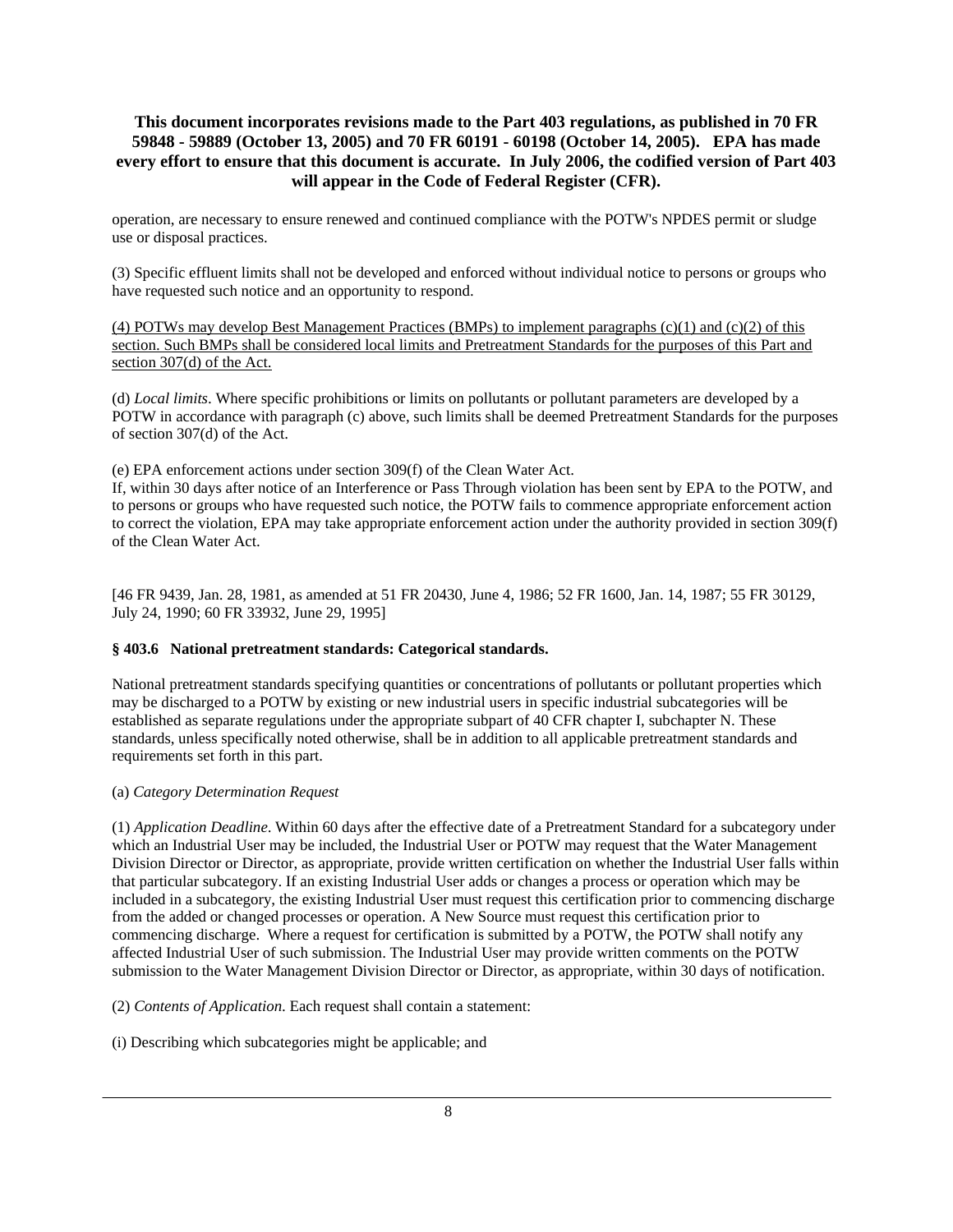(ii) Citing evidence and reasons why a particular subcategory is applicable and why others are not applicable. Any person signing the application statement submitted pursuant to this section shall make the following certification:

I certify under penalty of law that this document and all attachments were prepared under my direction or supervision in accordance with a system designed to assure that qualified personnel properly gather and evaluate the information submitted. Based on my inquiry of the person or persons who manage the system, or those persons directly responsible for gathering the information, the information submitted is, to the best of my knowledge and belief, true, accurate, and complete. I am aware that there are significant penalties for submitting false information, including the possibility of fine and imprisonment for knowing violations.

(3) *Deficient requests*. The Water Management Division Director or Director will only act on written requests for determinations that contain all of the information required. Persons who have made incomplete submissions will be notified by the Water Management Division Director or Director that their requests are deficient and, unless the time period is extended, will be given 30 days to correct the deficiency. If the deficiency is not corrected within 30 days or within an extended period allowed by the Water Management Division Director or the Director, the request for a determination shall be denied.

#### (4) *Final decision*.

(i) When the Water Management Division Director or Director receives a submittal he or she will, after determining that it contains all of the information required by paragraph (2) of this section, consider the submission, any additional evidence that may have been requested, and any other available information relevant to the request. The Water Management Division Director or Director will then make a written determination of the applicable subcategory and state the reasons for the determination.

(ii) Where the request is submitted to the Director, the Director shall forward the determination described in this paragraph to the Water Management Division Director who may make a final determination. The Water Management Division Director may waive receipt of these determinations. If the Water Management Division Director does not modify the Director's decision within 60 days after receipt thereof, or if the Water Management Division Director waives receipt of the determination, the Director's decision is final.

(iii) Where the request is submitted by the Industrial User or POTW to the Water Management Division Director or where the Water Management Division Director elects to modify the Director's decision, the Water Management Division Director's decision will be final.

(iv) The Water Management Division Director or Director, as appropriate, shall send a copy of the determination to the affected Industrial User and the POTW. Where the final determination is made by the Water Management Division Director, he or she shall send a copy of the determination to the Director.

(5) *Requests for hearing and/or legal decision*. Within 30 days following the date of receipt of notice of the final determination as provided for by paragraph (a)(4)(iv) of this section, the Requester may submit a petition to reconsider or contest the decision to the Regional Administrator who shall act on such petition expeditiously and state the reasons for his or her determination in writing.

(b) *Deadline for Compliance with Categorical Standards*. Compliance by existing sources with categorical Pretreatment Standards shall be within 3 years of the date the Standard is effective unless a shorter compliance time is specified in the appropriate subpart of 40 CFR chapter I, subchapter N. Direct dischargers with NPDES permits modified or reissued to provide a variance pursuant to section  $301(i)(2)$  of the Act shall be required to meet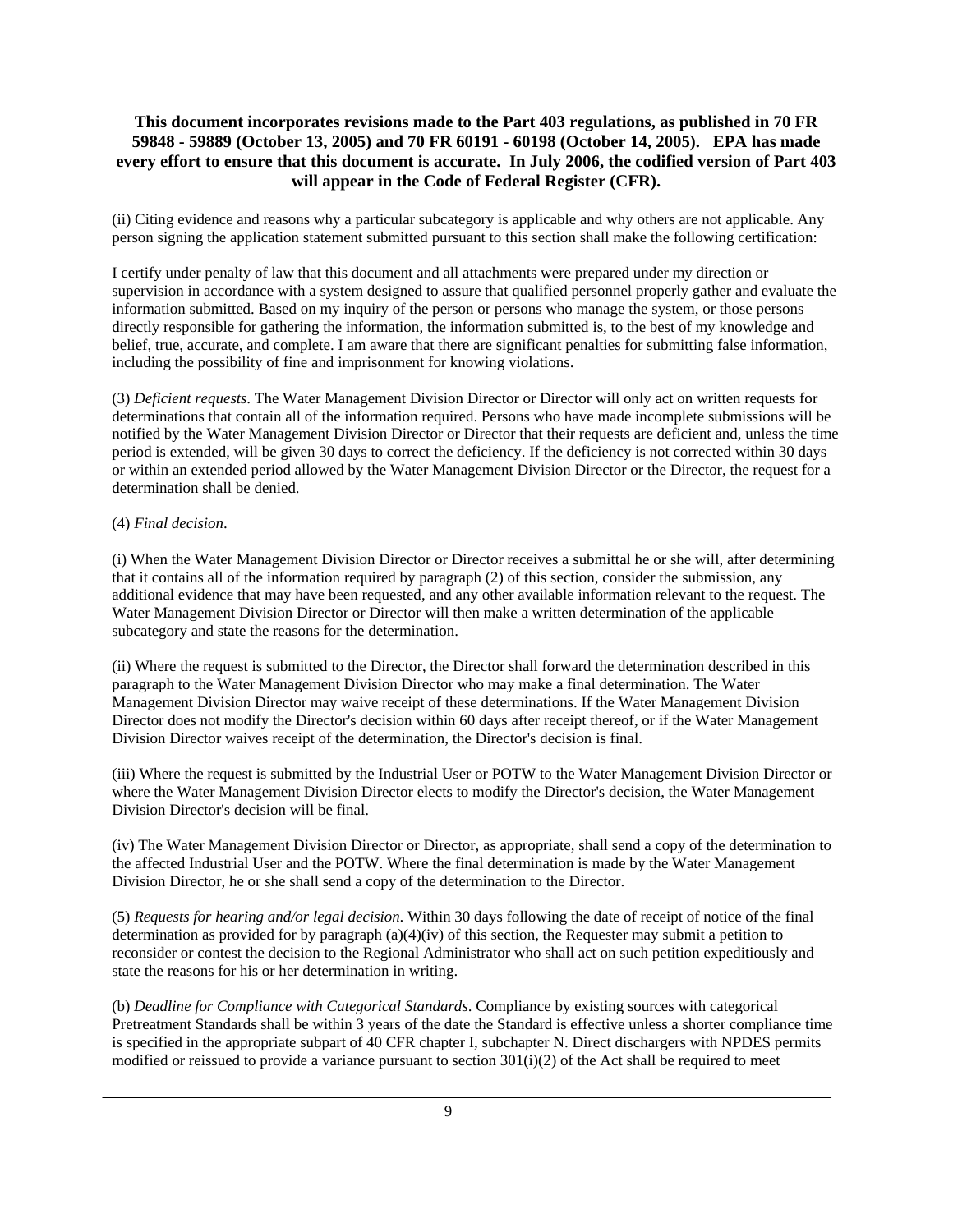compliance dates set in any applicable categorical Pretreatment Standard. Existing sources which become Industrial Users subsequent to promulgation of an applicable categorical Pretreatment Standard shall be considered existing Industrial Users except where such sources meet the definition of a New Source as defined in § 403.3( $k$ )(m). New Sources shall install and have in operating condition, and shall "start-up" all pollution control equipment required to meet applicable Pretreatment Standards before beginning to Discharge. Within the shortest feasible time (not to exceed 90 days), New Sources must meet all applicable Pretreatment Standards.

(c)(1) *Concentration and mass limits*. Pollutant discharge limits in categorical Pretreatment Standards will be expressed either as concentration or mass limits. Wherever possible, where concentration limits are specified in standards, equivalent mass limits will be provided so that local, State or Federal authorities responsible for enforcement may use either concentration or mass limits. Limits in categorical Pretreatment Standards shall apply to the effluent of the process regulated by the Standard, or as otherwise specified by the standard.

(2) When the limits in a categorical Pretreatment Standard are expressed only in terms of mass of pollutant per unit of production, the Control Authority may convert the limits to equivalent limitations expressed either as mass of pollutant discharged per day of or effluent concentration for purposes of calculating effluent limitations applicable to individual Industrial Users.

(3) A Control Authority calculating equivalent mass-per-day limitations under paragraph (c)(2) of this section shall calculate such limitations by multiplying the limits in the Standard by the Industrial User's average rate of production. This average rate of production shall be based not upon the designed production capacity but rather upon a reasonable measure of the Industrial User's actual long-term daily production, such as the average daily production during a representative year. For new sources, actual production shall be estimated using projected production.

(4) A Control Authority calculating equivalent concentration limitations under paragraph (c)(2) of this section shall calculate such limitations by dividing the mass limitations derived under paragraph (c)(3) of this section by the average daily flow rate of the Industrial User's regulated process wastewater. This average daily flow rate shall be based upon a reasonable measure of the Industrial User's actual long-term average flow rate, such as the average daily flow rate during the representative year.

(5) When the limits in a categorical Pretreatment Standard are expressed only in terms of pollutant concentrations, an Industrial User may request that the Control Authority convert the limits to equivalent mass limits. The determination to convert concentration limits to mass limits is within the discretion of the Control Authority. The Control Authority may establish equivalent mass limits only if the Industrial User meets all the following conditions in paragraph  $(c)(5)(i)(A)$  through  $(c)(5)(i)(E)$  of this section.

(i) To be eligible for equivalent mass limits, the Industrial User must:

(A) Employ, or demonstrate that it will employ, water conservation methods and technologies that substantially reduce water use during the term of its control mechanism;

(B) Currently use control and treatment technologies adequate to achieve compliance with the applicable categorical Pretreatment Standard, and not have used dilution as a substitute for treatment;

(C) Provide sufficient information to establish the facility's actual average daily flow rate for all wastestreams, based on data from a continuous effluent flow monitoring device, as well as the facility's long-term average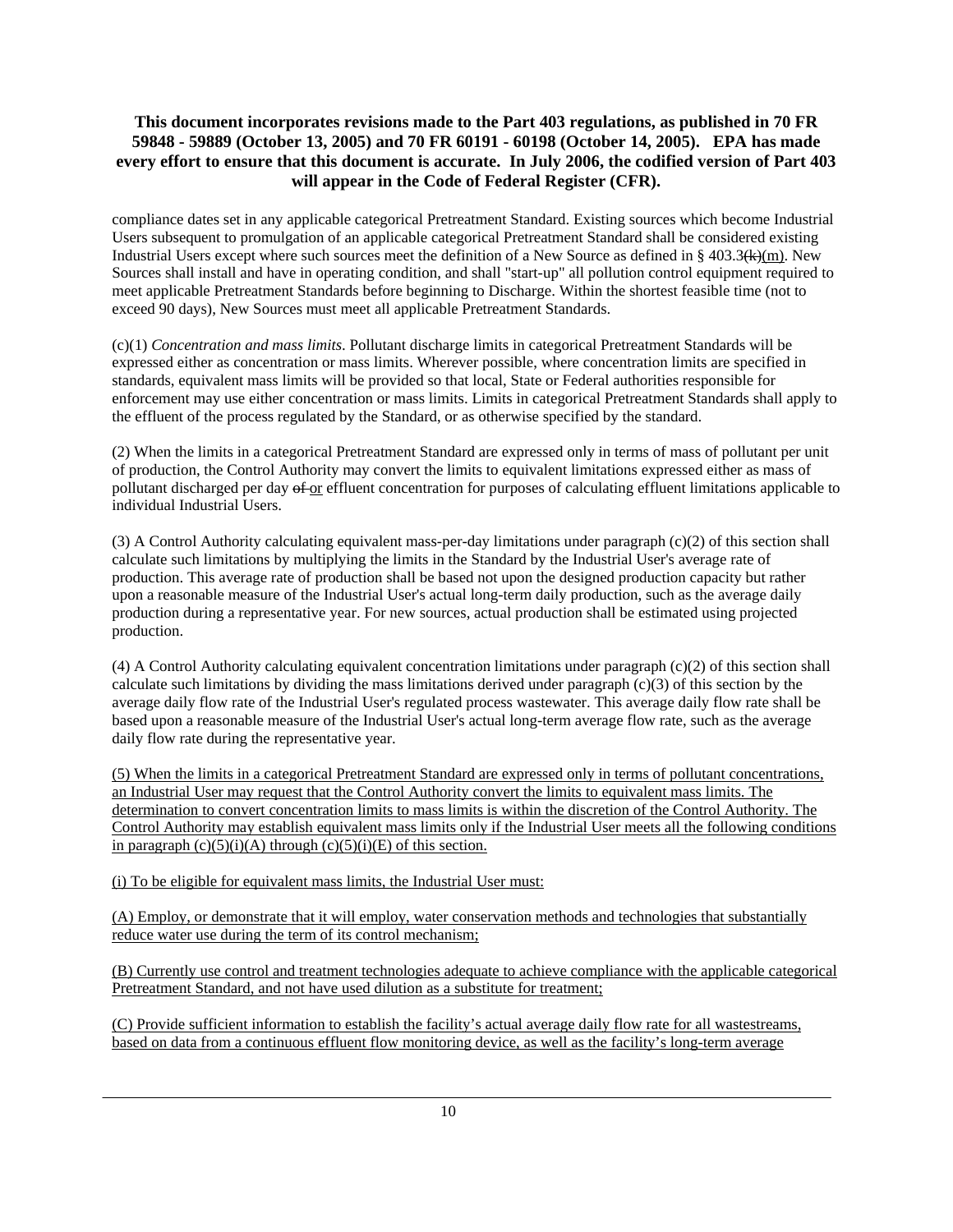production rate. Both the actual average daily flow rate and the long-term average production rate must be representative of current operating conditions;

(D) Not have daily flow rates, production levels, or pollutant levels that vary so significantly that equivalent mass limits are not appropriate to control the Discharge; and

(E) Have consistently complied with all applicable categorical Pretreatment Standards during the period prior to the Industrial User's request for equivalent mass limits.

(ii) An Industrial User subject to equivalent mass limits must:

(A) Maintain and effectively operate control and treatment technologies adequate to achieve compliance with the equivalent mass limits;

(B) Continue to record the facility's flow rates through the use of a continuous effluent flow monitoring device;

(C) Continue to record the facility's production rates and notify the Control Authority whenever production rates are expected to vary by more than 20 percent from its baseline production rates determined in paragraph  $(c)(5)(i)(C)$  of this section. Upon notification of a revised production rate, the Control Authority must reassess the equivalent mass limit and revise the limit as necessary to reflect changed conditions at the facility; and

(D) Continue to employ the same or comparable water conservation methods and technologies as those implemented pursuant to paragraphs  $(c)(5)(i)(A)$  of this section so long as it discharges under an equivalent mass limit.

(iii) A Control Authority which chooses to establish equivalent mass limits:

(A) Must calculate the equivalent mass limit by multiplying the actual average daily flow rate of the regulated process(es) of the Industrial User by the concentration-based daily maximum and monthly average Standard for the applicable categorical Pretreatment Standard and the appropriate unit conversion factor;

(B) Upon notification of a revised production rate, must reassess the equivalent mass limit and recalculate the limit as necessary to reflect changed conditions at the facility; and

(C) May retain the same equivalent mass limit in subsequent control mechanism terms if the Industrial User's actual average daily flow rate was reduced solely as a result of the implementation of water conservation methods and technologies, and the actual average daily flow rates used in the original calculation of the equivalent mass limit were not based on the use of dilution as a substitute for treatment pursuant to paragraph (d) of this section. The Industrial User must also be in compliance with **§** 403.17 (regarding the prohibition of bypass).

(iv) The Control Authority may not express limits in terms of mass for pollutants such as pH, temperature, radiation, or other pollutants which cannot appropriately be expressed as mass.

(6) The Control Authority may convert the mass limits of the categorical Pretreatment Standards at 40 CFR Parts 414, 419, and 455 to concentration limits for purposes of calculating limitations applicable to individual Industrial Users under the following conditions. When converting such limits to concentration limits, the Control Authority must use the concentrations listed in the applicable subparts of 40 CFR Parts 414, 419, and 455 and document that dilution is not being substituted for treatment as prohibited by paragraph (d) of this section.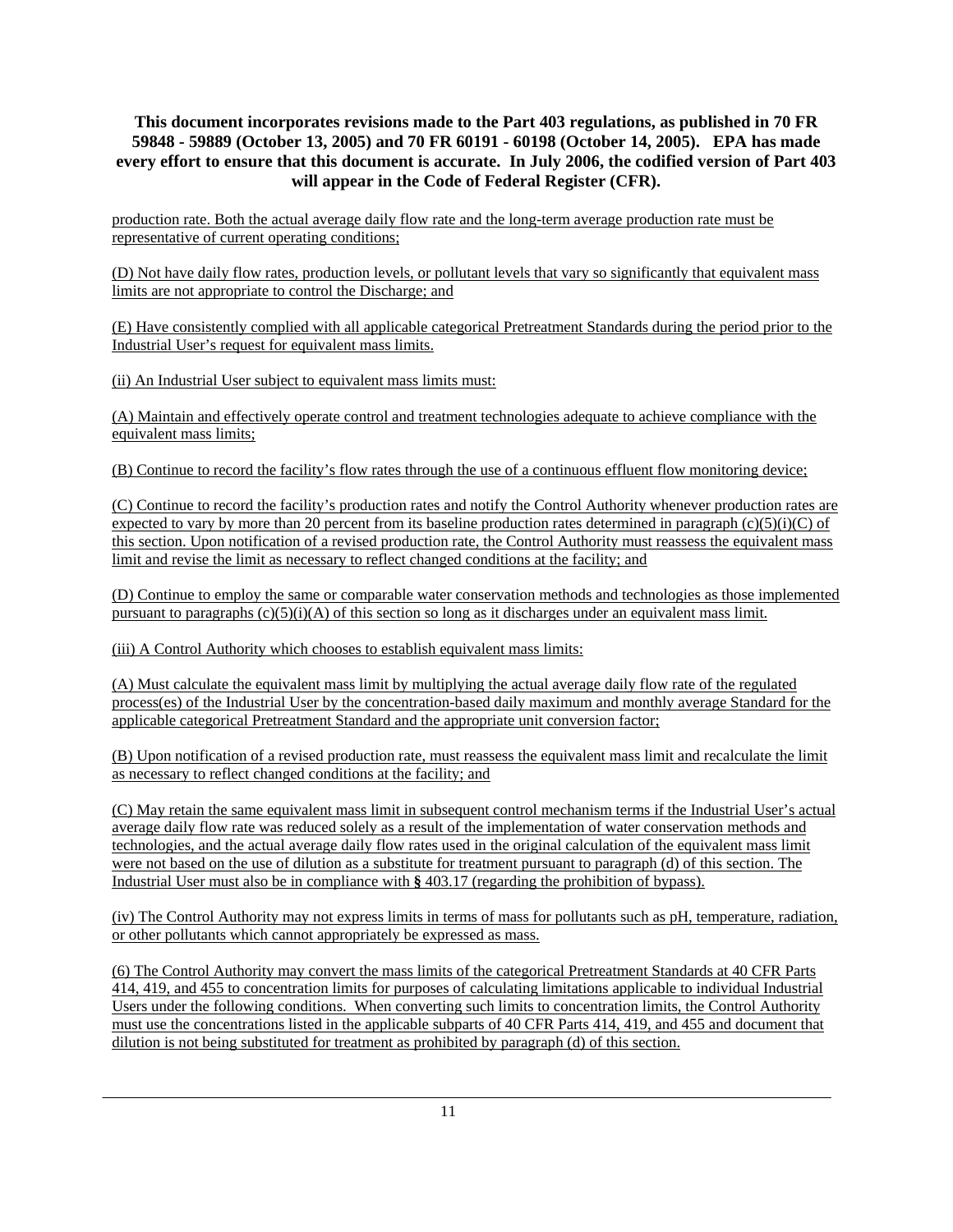$(5)(7)$  Equivalent limitations calculated in accordance with paragraphs (c)(3), (c)(4), (c)(5) and (c)(6) of this section shall be are deemed Pretreatment Standards for the purposes of section 307(d) of the Act and this part. Industrial Users will be required to The Control Authority must document how the equivalent limits were derived and make this information publicly available. Once incorporated into its control mechanism, the Industrial User must comply with the equivalent limitations in lieu of the promulgated categorical standards from which the equivalent limitations were derived.

(6)(8) Many categorical Pretreatment Standards specify one limit for calculating maximum daily discharge limitations and a second limit for calculating maximum monthly average, or 4-day average, limitations. Where such Standards are being applied, the same production  $\epsilon$  for flow figure shall be used in calculating both types of equivalent limitations the average and the maximum equivalent limitation.

(7)(9) Any Industrial User operating under a control mechanism incorporating equivalent mass or concentration limits calculated from a production based standard shall notify the Control Authority within two (2) business days after the User has a reasonable basis to know that the production level will significantly change within the next calendar month. Any User not notifying the Control Authority of such anticipated change will be required to meet the mass or concentration limits in its control mechanism that were based on the original estimate of the long term average production rate.

(d) *Dilution Prohibited as Substitute for Treatment.* Except where expressly authorized to do so by an applicable Pretreatment Standard or Requirement, no Industrial User shall ever increase the use of process water, or in any other way attempt to dilute a Discharge as a partial or complete substitute for adequate treatment to achieve compliance with a Pretreatment Standard or Requirement. The Control Authority (as defined in § 403.12(a)) may impose mass limitations on Industrial Users which are using dilution to meet applicable Pretreatment Standards or Requirements, or in other cases where the imposition of mass limitations is appropriate.

(e) *Combined wastestream formula*. Where process effluent is mixed prior to treatment with wastewaters other than those generated by the regulated process, fixed alternative discharge limits may be derived by the Control Authority, as defined in  $\frac{1}{2}(a)$ , or by the Industrial User with the written concurrence of the Control Authority. These alternative limits shall be applied to the mixed effluent. When deriving alternative categorical limits, the Control Authority or Industrial User shall calculate both an alternative daily maximum value using the daily maximum value(s) specified in the appropriate categorical Pretreatment Standard(s) and an alternative consecutive sampling day average value using the monthly average value(s) specified in the appropriate categorical Pretreatment Standard(s). The Industrial User shall comply with the alternative daily maximum and monthly average limits fixed by the Control Authority until the Control Authority modifies the limits or approves an Industrial User modification request. Modification is authorized whenever there is a material or significant change in the values used in the calculation to fix alternative limits for the regulated pollutant. An Industrial User must immediately report any such material or significant change to the Control Authority. Where appropriate new alternative categorical limits shall be calculated within 30 days.

(1) *Alternative limit calculation*. For purposes of these formulas, the "average daily flow" means a reasonable measure of the average daily flow for a 30-day period. For new sources, flows shall be estimated using projected values. The alternative limit for a specified pollutant will be derived by the use of either of the following formulas:

(i) *Alternative concentration limit*.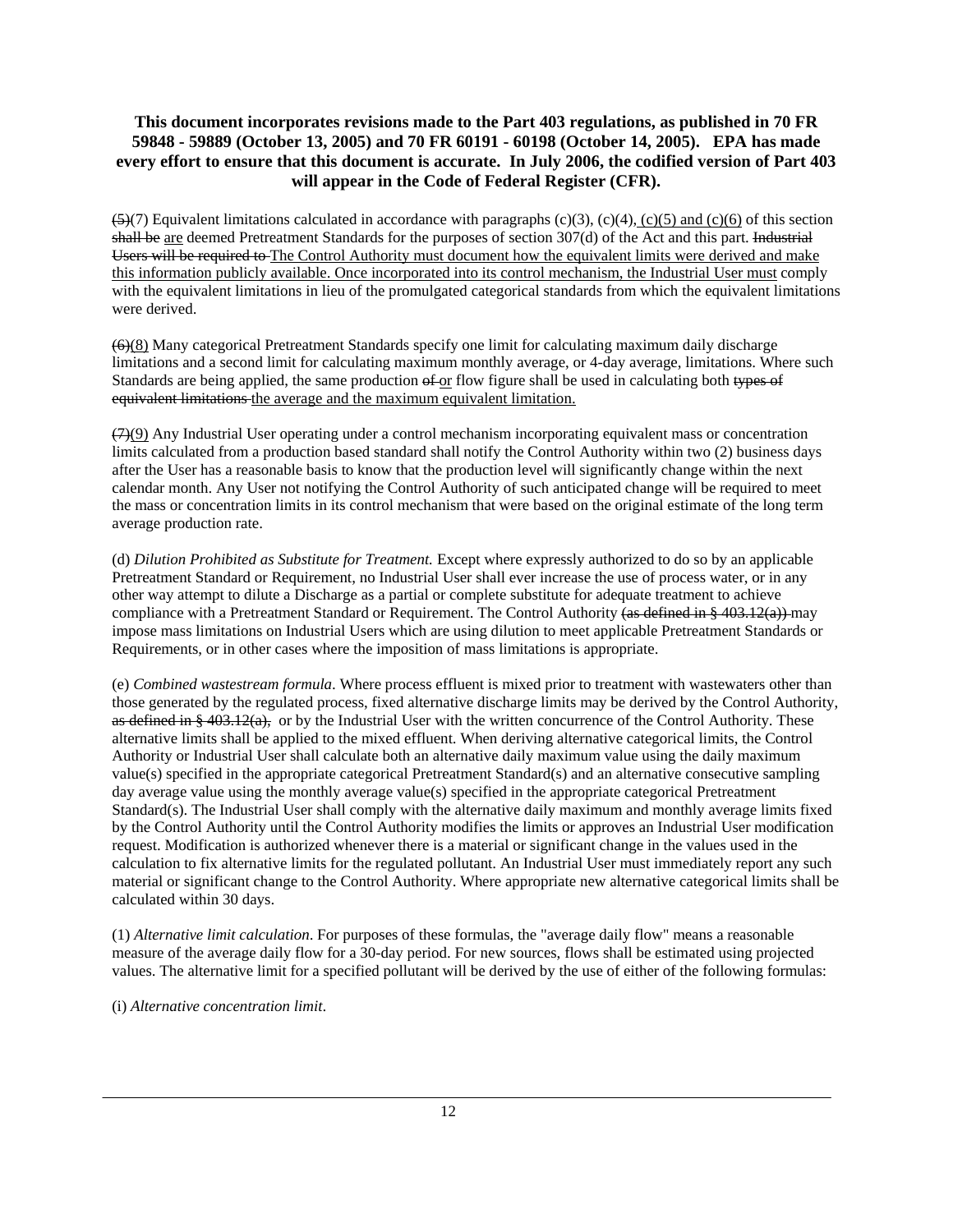where

$$
C_T = \left(\frac{\sum_{i=1}^N C_i F_i}{\sum_{i=1}^N F_i}\right) \left(\frac{F_T - F_D}{F_T}\right)
$$

CT=the alternative concentration limit for the combined wastestream.

Ci=the categorical Pretreatment Standard concentration limit for a pollutant in the regulated stream i.

Fi=the average daily flow (at least a 30-day average) of stream i to the extent that it is regulated for such pollutant.

FD=the average daily flow (at least a 30-day average) from: (a) Boiler blowdown streams, non-contact cooling streams, stormwater streams, and demineralizer backwash streams; provided, however, that where such streams contain a significant amount of a pollutant, and the combination of such streams, prior to treatment, with an Industrial User's regulated process wastestream(s) will result in a substantial reduction of that pollutant, the Control Authority, upon application of the Industrial User, may exercise its discretion to determine whether such stream(s) should be classified as diluted or unregulated. In its application to the Control Authority, the Industrial User must provide engineering, production, sampling and analysis and such other information so that the Control Authority can make its determination; or (b) sanitary wastestreams where such streams are not regulated by a Categorical Pretreatment Standard; or (c) from any process wastestreams which were or could have been entirely exempted from categorical Pretreatment Standards pursuant to paragraph 8 of the NRDC v. Costle Consent Decree (12ERC 1833) for one or more of the following reasons (see appendix D of this part):

(1) The pollutants of concern are not detectable in the effluent from the Industrial User (paragraph  $(8)(a)(iii)$ );

(2) The pollutants of concern are present only in trace amounts and are neither causing nor likely to cause toxic effects (paragraph (8)(a)(iii));

(3) The pollutants of concern are present in amounts too small to be effectively reduced by technologies known to the Administrator (paragraph  $(8)(a)(iii)$ ); or

(4) The wastestream contains only pollutants which are compatible with the POTW (paragraph (8)(b)(i)).

FT=The average daily flow (at least a 30-day average) through the combined treatment facility (includes Fi, FD and unregulated streams).

N=The total number of regulated streams.

(ii) *Alternative mass limit*.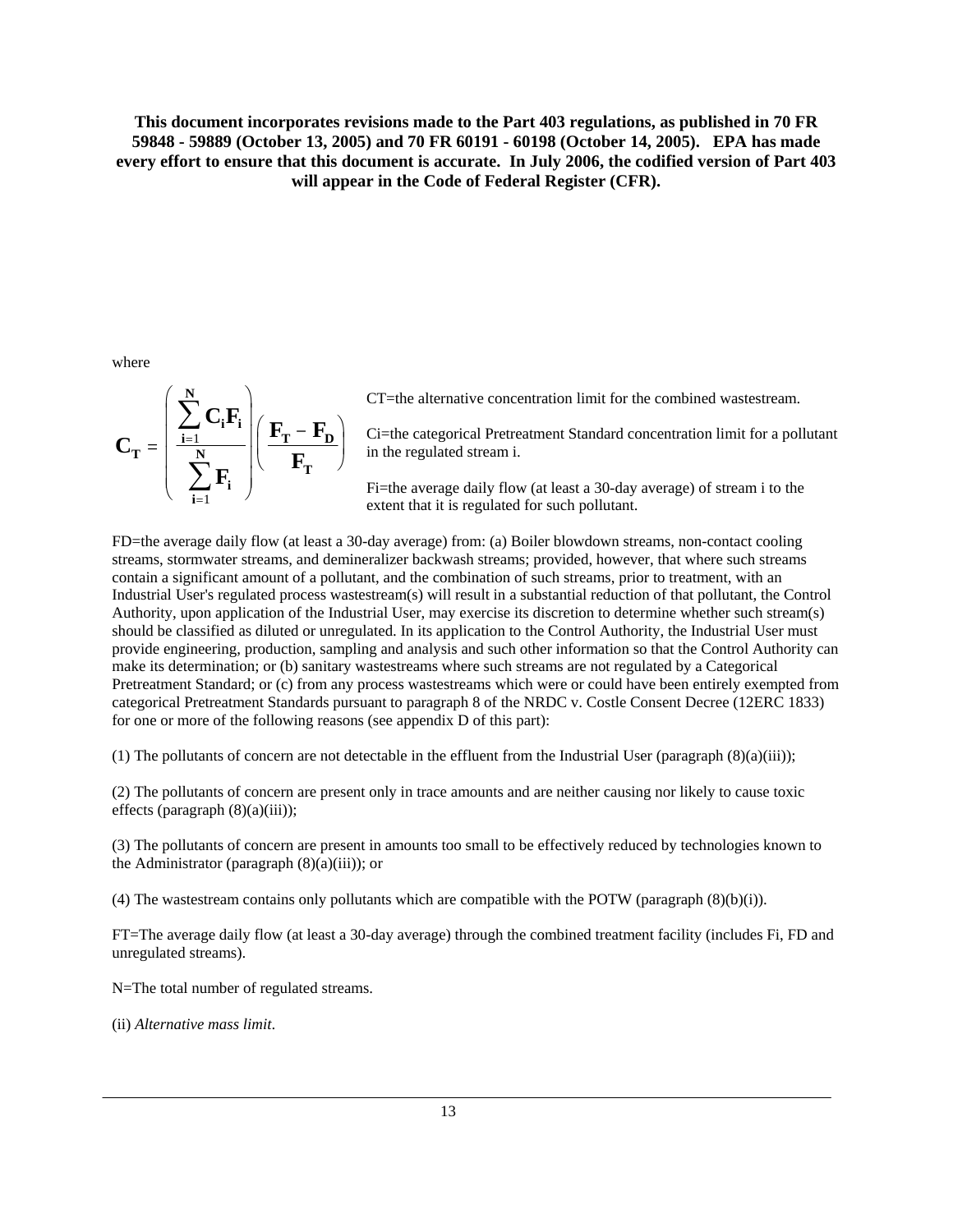$$
\mathbf{M}_{\mathbf{T}} = \left(\sum_{i=1}^{N} \mathbf{M}_{i}\right) \left(\frac{\mathbf{F}_{\mathbf{T}} - \mathbf{F}_{\mathbf{D}}}{\sum_{i=1}^{N} \mathbf{F}_{i}}\right)_{\text{where}}
$$

MT=the alternative mass limit for a pollutant in the combined wastestream.

Mi=the categorical Pretreatment Standard mass limit for a pollutant in the regulated stream i (the categorical pretreatment mass limit multiplied by the appropriate measure of production).

Fi=the average flow (at least a 30-day average) of stream i to the extent that it is regulated for such pollutant.

FD=the average daily flow (at least a 30-day average) from: (a) Boiler blowdown streams, non-contact cooling streams, stormwater streams, and demineralizer backwash streams; provided, however, that where such streams contain a significant amount of a pollutant, and the combination of such streams, prior to treatment, with an Industrial User's regulated process wastestream(s) will result in a substantial reduction of that pollutant, the Control Authority, upon application of the Industrial User, may exercise its discretion to determine whether such stream(s) should be classified as diluted or unregulated. In its application to the Control Authority, the Industrial User must provide engineering, production, sampling and analysis and such other information so that the Control Authority can make its determination; or (b) sanitary wastestreams where such streams are not regulated by a categorical Pretreatment Standard; or (c) from any process wastestreams which were or could have been entirely exempted from categorical Pretreatment Standards pursuant to paragraph 8 of the NRDC v. Costle Consent Decree (12 ERC 1833) for one or more of the following reasons (see appendix D of this part):

(1) The pollutants of concern are not detectable in the effluent from the Industrial User (paragraph  $(8)(a)(iii)$ );

(2) The pollutants of concern are present only in trace amounts and are neither causing nor likely to cause toxic effects (paragraph (8)(a)(iii));

(3) The pollutants of concern are present in amounts too small to be effectively reduced by technologies known to the Administrator (paragraph  $(8)(a)(iii)$ ); or

(4) The wastestream contains only pollutants which are compatible with the POTW (paragraph (8)(b)(i)).

FT=The average flow (at least a 30-day average) through the combined treatment facility (includes Fi, FD and unregulated streams).

N=The total number of regulated streams.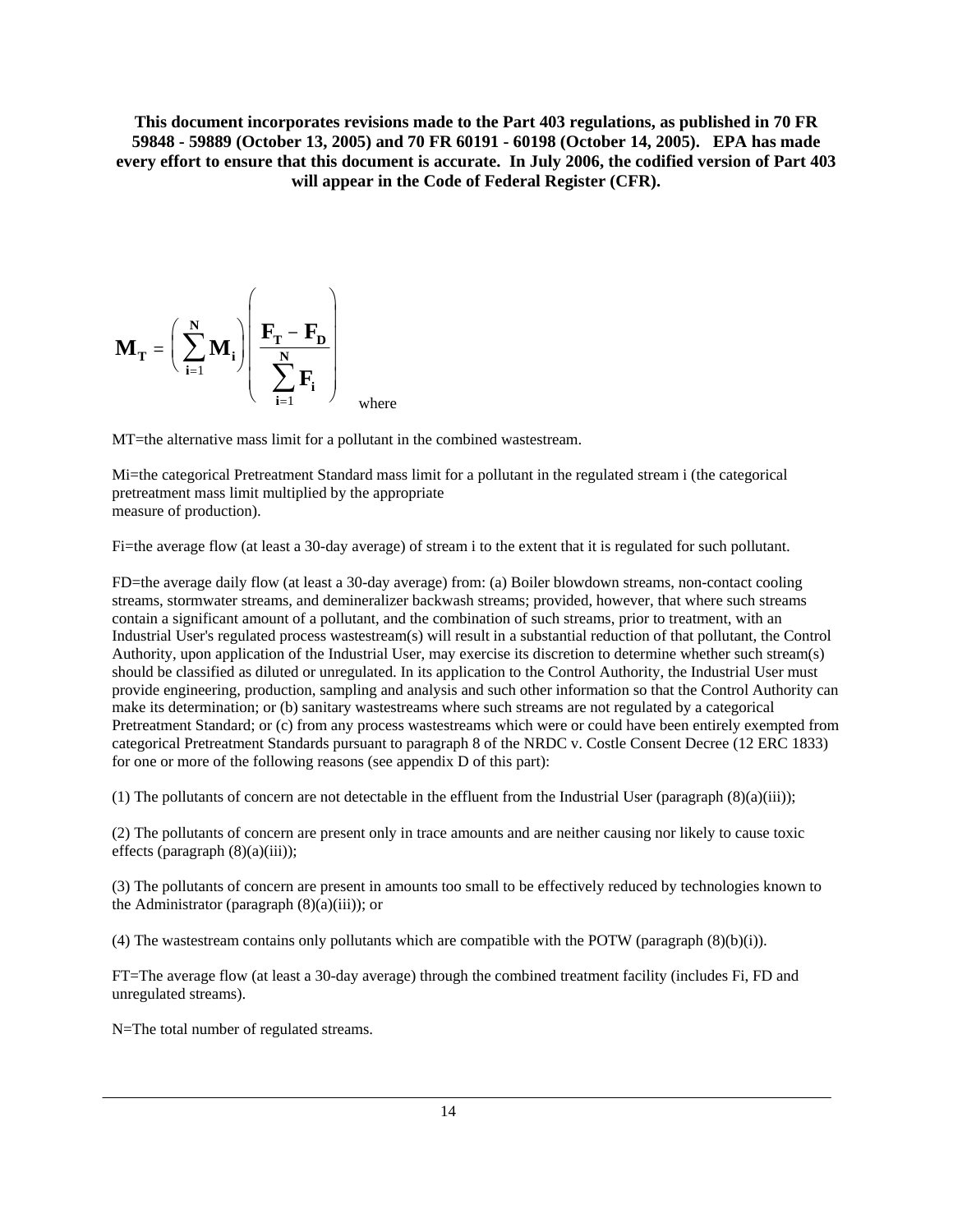(2) *Alternate limits below detection limit*. An alternative pretreatment limit may not be used if the alternative limit is below the analytical detection limit for any of the regulated pollutants.

(3) *Self-monitoring*. Self-monitoring required to insure compliance with the alternative categorical limit shall be conducted in accordance with the requirements of § 403.12(g).

(4) *Choice of monitoring location*. Where a treated regulated process wastestream is combined prior to treatment with wastewaters other than those generated by the regulated process, the Industrial User may monitor either the segregated process wastestream or the combined wastestream for the purpose of determining compliance with applicable Pretreatment Standards. If the Industrial User chooses to monitor the segregated process wastestream, it shall apply the applicable categorical Pretreatment Standard. If the User chooses to monitor the combined wastestream, it shall apply an alternative discharge limit calculated using the combined wastestream formula as provided in this section. The Industrial User may change monitoring points only after receiving approval from the Control Authority. The Control Authority shall ensure that any change in an Industrial User's monitoring point(s) will not allow the User to substitute dilution for adequate treatment to achieve compliance with applicable Standards.

[46 FR 9439, Jan. 28, 1981, as amended at 49 FR 21037, May 17, 1984; 49 FR 31224, Aug. 3, 1984; 51 FR 20430, June 4, 1986; 51 FR 23760, July 1, 1986; 53 FR 40610, Oct. 17, 1988; 55 FR 30129, July 24, 1990; 58 FR 18017, Apr. 7, 1993]

#### **§ 403.7 Removal credits.**

(a) Introduction -- (1) Definitions. For the purpose of this section:

(i) Removal means a reduction in the amount of a pollutant in the POTW's effluent or alteration of the nature of a pollutant during treatment at the POTW. The reduction or alteration can be obtained by physical, chemical or biological means and may be the result of specifically designed POTW capabilities or may be incidental to the operation of the treatment system. Removal as used in this subpart shall not mean dilution of a pollutant in the POTW.

(ii) Sludge Requirements shall mean the following statutory provisions and regulations or permits issued thereunder (or more stringent State or local regulations): Section 405 of the Clean Water Act; the Solid Waste Disposal Act (SWDA) (including title II more commonly referred to as the Resource Conservation Recovery Act (RCRA) and State regulations contained in any State sludge management plan prepared pursuant to subtitle D of SWDA); the Clean Air Act; the Toxic Substances Control Act; and the Marine Protection, Research and Sanctuaries Act.

(2) General. Any POTW receiving wastes from an Industrial User to which a categorical Pretreatment Standard(s) applies may, at its discretion and subject to the conditions of this section, grant removal credits to reflect removal by the POTW of pollutants specified in the categorical Pretreatment Standard(s). The POTW may grant a removal credit equal to or, at its discretion, less than its consistent removal rate. Upon being granted a removal credit, each affected Industrial User shall calculate its revised discharge limits in accordance with paragraph (a)(4) of this section. Removal credits may only be given for indicator or surrogate pollutants regulated in a categorical Pretreatment Standard if the categorical Pretreatment Standard so specifies.

(3) Conditions for authorization to give removal credits. A POTW is authorized to give removal credits only if the following conditions are met: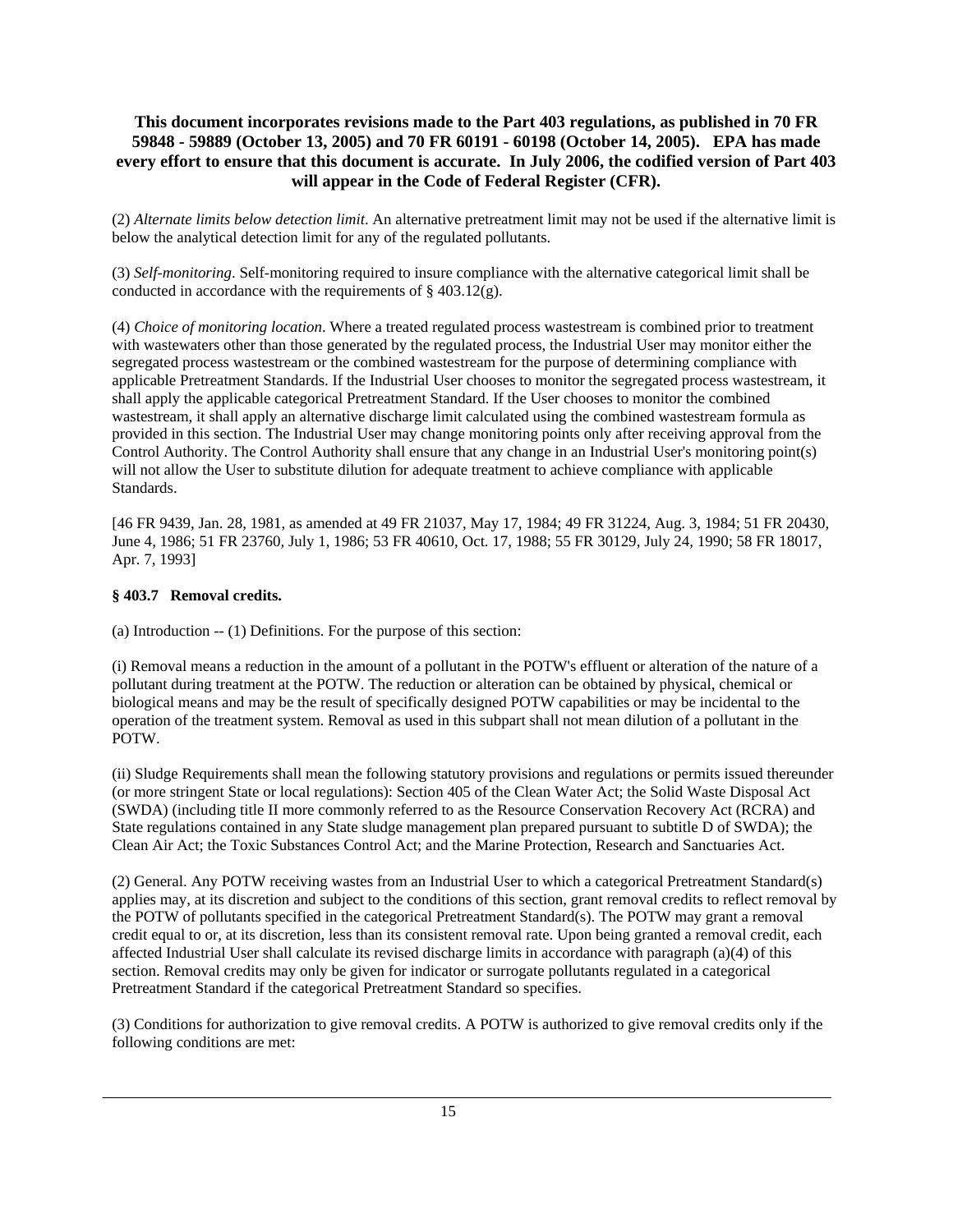(i) Application. The POTW applies for, and receives, authorization from the Approval Authority to give a removal credit in accordance with the requirements and procedures specified in paragraph (e) of this section.

(ii) Consistent removal determination. The POTW demonstrates and continues to achieve consistent removal of the pollutant in accordance with paragraph (b) of this section.

(iii) POTW local pretreatment program. The POTW has an approved pretreatment program in accordance with and to the extent required by part 403; provided, however, a POTW which does not have an approved pretreatment program may, pending approval of such a program, conditionally give credits as provided in paragraph (d) of this section.

(iv) Sludge requirements. The granting of removal credits will not cause the POTW to violate the local, State and Federal Sludge Requirements which apply to the sludge management method chosen by the POTW. Alternatively, the POTW can demonstrate to the Approval Authority that even though it is not presently in compliance with applicable Sludge Requirements, it will be in compliance when the Industrial User(s) to whom the removal credit would apply is required to meet its categorical Pretreatment Standard(s) as modified by the removal credit. If granting removal credits forces a POTW to incur greater sludge management costs than would be incurred in the absence of granting removal credits, the additional sludge management costs will not be eligible for EPA grant assistance. Removal credits may be made available for the following pollutants.

(A) For any pollutant listed in appendix G section I of this part for the use or disposal practice employed by the POTW, when the requirements in 40 CFR part 503 for that practice are met.

(B) For any pollutant listed in appendix G section II of this part for the use or disposal practice employed by the POTW when the concentration for a pollutant listed in appendix G section II of this part in the sewage sludge that is used or disposed does not exceed the concentration for the pollutant in appendix G section II of this part.

(C) For any pollutant in sewage sludge when the POTW disposes all of its sewage sludge in a municipal solid waste landfill unit that meets the criteria in 40 CFR part 258.

(v) NPDES permit limitations. The granting of removal credits will not cause a violation of the POTW's permit limitations or conditions. Alternatively, the POTW can demonstrate to the Approval Authority that even though it is not presently in compliance with applicable limitations and conditions in its NPDES permit, it will be in compliance when the Industrial User(s) to whom the removal credit would apply is required to meet its categorical Pretreatment Standard(s), as modified by the removal credit provision.

(4) Calculation of revised discharge limits. Revised discharge limits for a specific pollutant shall be derived by use of the following formula:

where:

- x= pollutant discharge limit specified in the applicable categorical Pretreatment Standard
- r= removal credit for that pollutant as established under paragraph (b) of this section (percentage removal expressed as a proportion, i.e., a number between 0 and 1)
- y= revised discharge limit for the specified pollutant (expressed in same units as x)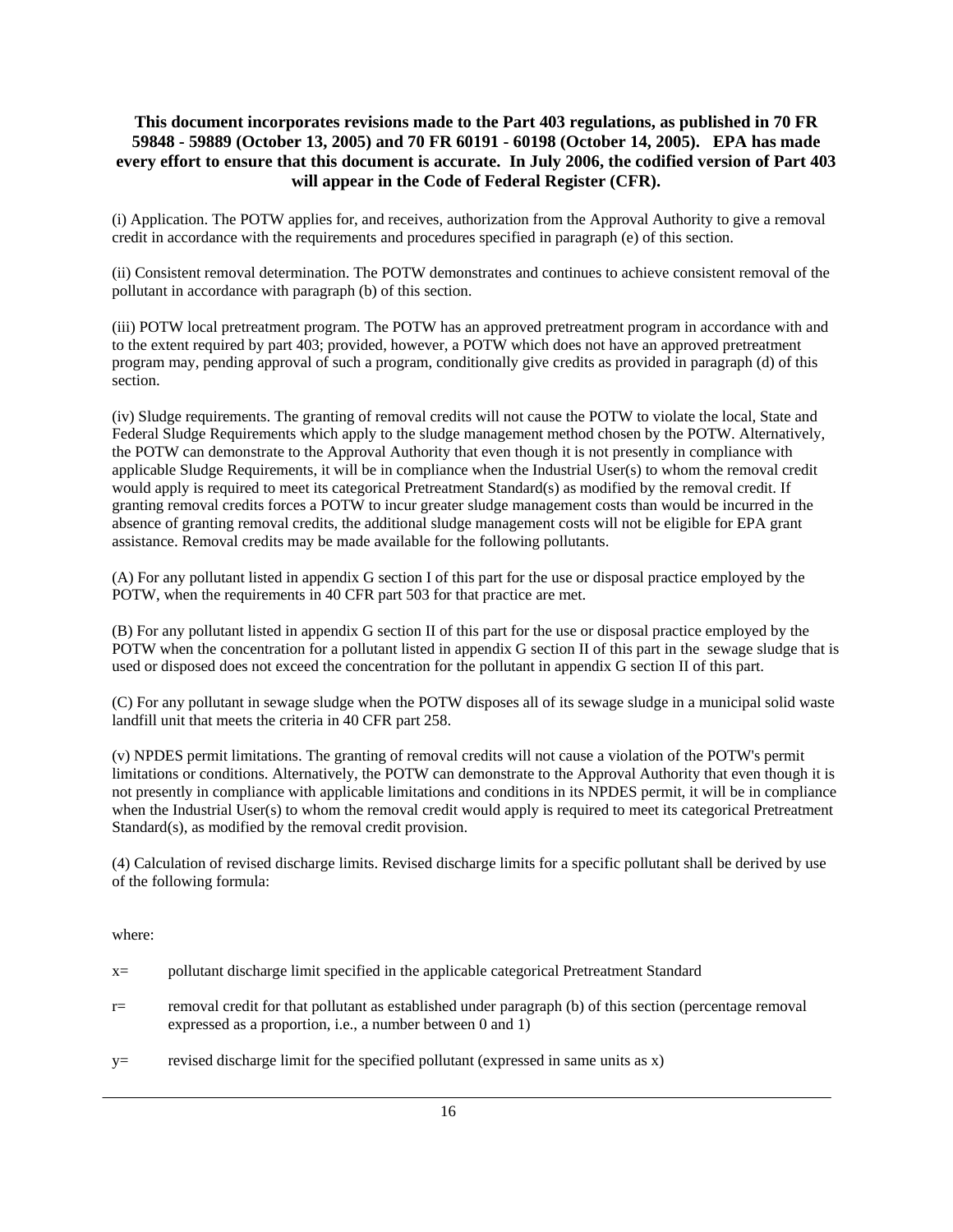(b) Establishment of Removal Credits; Demonstration of Consistent Removal

(1) Definition of Consistent Removal. "Consistent Removal" shall mean the average of the lowest 50 percent of the removal measured according to paragraph (b)(2) of this section. All sample data obtained for the measured pollutant during the time period prescribed in paragraph (b)(2) of this section must be reported and used in computing Consistent Removal. If a substance is measurable in the influent but not in the effluent, the effluent level may be assumed to be the limit of measurement, and those data may be used by the POTW at its discretion and subject to approval by the Approval Authority. If the substance is not measurable in the influent, the date may not be used. Where the number of samples with concentrations equal to or above the limit of measurement is between 8 and 12, the average of the lowest 6 removals shall be used. If there are less than 8 samples with concentrations equal to or above the limit of measurement, the Approval Authority may approve alternate means for demonstrating Consistent Removal. The term "measurement" refers to the ability of the analytical method or protocol to quantify as well as identify the presence of the substance in question.

(2) Consistent Removal Data. Influent and effluent operational data demonstrating Consistent Removal or other information, as provided for in paragraph (b)(1) of this section, which demonstrates Consistent Removal of the pollutants for which discharge limit revisions are proposed. These data shall meet the following requirements:

(i) Representative Data; Seasonal. The data shall be representative of yearly and seasonal conditions to which the POTW is subjected for each pollutant for which a discharge limit revision is proposed.

(ii) Representative Data; Quality and Quantity. The data shall be representative of the quality and quantity of normal effluent and influent flow if such data can be obtained. If such data are unobtainable, alternate data or information may be presented for approval to demonstrate Consistent Removal as provided for in paragraph (b)(1) of this section.

(iii) Sampling Procedures: Composite.

(A) The influent and effluent operational data shall be obtained through 24-hour flow-proportional composite samples. Sampling may be done manually or automatically, and discretely or continuously. For discrete sampling, at least 12 aliquots shall be composited. Discrete sampling may be flow-proportioned either by varying the time interval between each aliquot or the volume of each aliquot. All composites must be flow-proportional to each stream flow at time of collection of influent aliquot or to the total influent flow since the previous influent aliquot. Volatile pollutant aliquots must be combined in the laboratory immediately before analysis.

(B)(1) Twelve samples shall be taken at approximately equal intervals throughout one full year. Sampling must be evenly distributed over the days of the week so as to include no-workdays as well as workdays. If the Approval Authority determines that this schedule will not be most representative of the actual operation of the POTW Treatment Plant, an alternative sampling schedule will be approved.

(2) In addition, upon the Approval Authority's concurrence, a POTW may utilize an historical data base amassed prior to the effective data of this section provide that such data otherwise meet the requirements of this paragraph. In order for the historical data base to be approved it must present a statistically valid description of daily, weekly and seasonal sewage treatment plant loadings and performance for at least one year.

(C) Effluent sample collection need not be delayed to compensate for hydraulic detention unless the POTW elects to include detention time compensation or unless the Approval Authority requires detention time compensation. The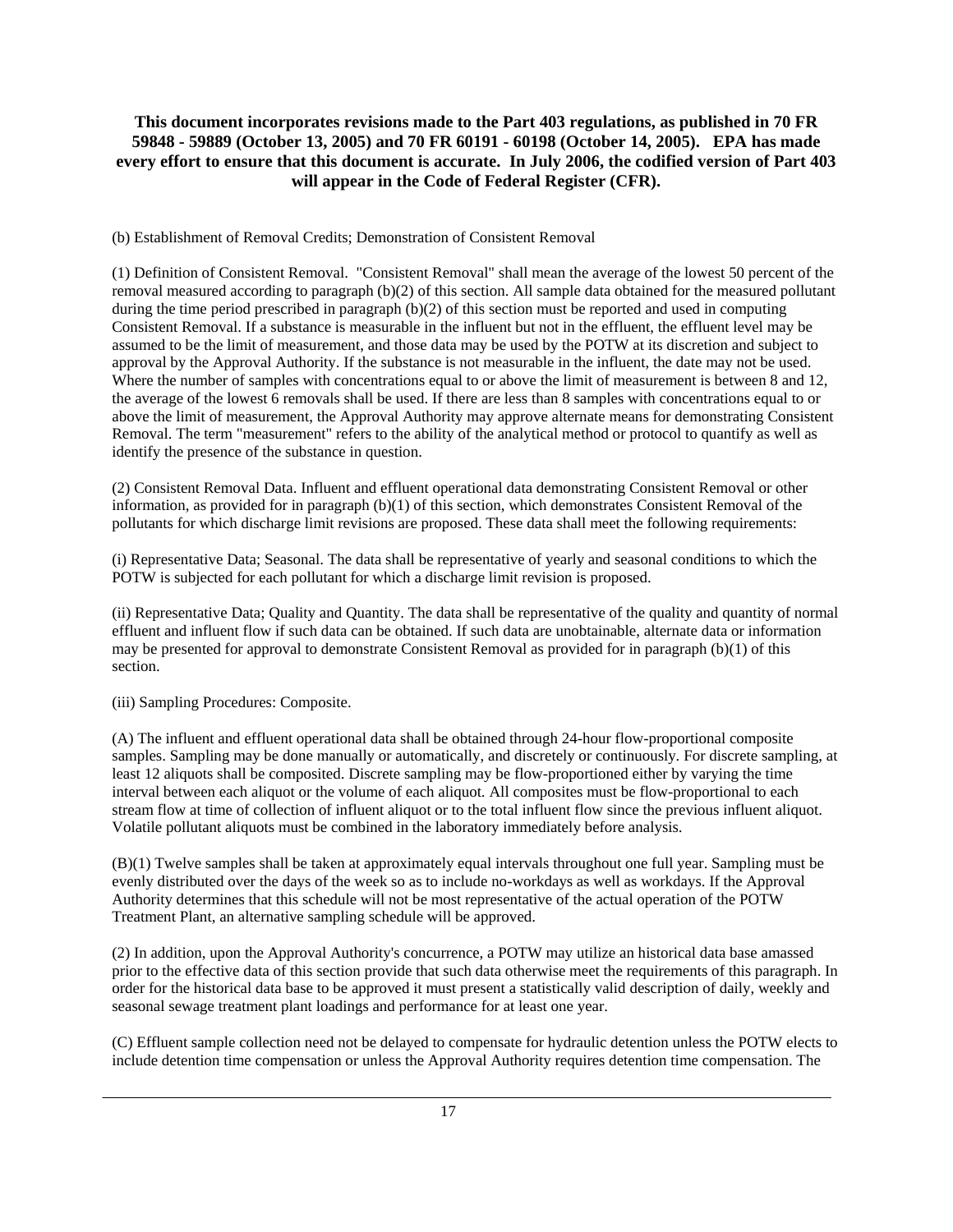Approval Authority may require that each effluent sample be taken approximately one detention time later than the corresponding influent sample when failure to do so would result in an unrepresentative portrayal of actual POTW operation. The detention period is to be based on a 24-hour average daily flow value. The average daily flow used will be based upon the average of the daily flows during the same month of the previous year.

(iv) Sampling Procedures: Grab. Where composite sampling is not an appropriate sampling technique, a grab sample(s) shall be taken to obtain influent and effluent operational data. Collection of influent grab samples should precede collection of effluent samples by approximately one detention period. The detention period is to be based on a 24-hour average daily flow value. The average daily flow used will be based upon the average of the daily flows during the same month of the previous year. Grab samples will be required, for example, where the parameters being evaluated are those, such as cyanide and phenol, which may not be held for any extended period because of biological, chemical or physical interactions which take place after sample collection and affect the results. A grab sample is an individual sample collected over a period of time not exceeding 15 minutes.

(v) Analytical methods. The sampling referred to in paragraphs (b)(2) (i) through (iv) of this section and an analysis of these samples shall be performed in accordance with the techniques prescribed in 40 CFR part 136 and amendments thereto. Where 40 CFR part 136 does not contain sampling or analytical techniques for the pollutant in question, or where the Administrator determines that the part 136 sampling and analytical techniques are inappropriate for the pollutant in question, sampling and analysis shall be performed using validated analytical methods or any other applicable sampling and analytical procedures, including procedures suggested by the POTW or other parties, approved by the Administrator.

(vi) Calculation of removal. All data acquired under the provisions of this section must be submitted to the Approval Authority. Removal for a specific pollutant shall be determined either, for each sample, by measuring the difference between the concentrations of the pollutant in the influent and effluent of the POTW and expressing the difference as a percent of the influent concentration, or, where such data cannot be obtained, Removal may be demonstrated using other data or procedures subject to concurrence by the Approval Authority as provided for in paragraph (b)(1) of this section.

(c) Provisional credits. For pollutants which are not being discharged currently (i.e., new or modified facilities, or production changes) the POTW may apply for authorization to give removal credits prior to the initial discharge of the pollutant. Consistent removal shall be based provisionally on data from treatability studies or demonstrated removal at other treatment facilities where the quality and quantity of influent are similar. Within 18 months after the commencement of discharge of pollutants in question, consistent removal must be demonstrated pursuant to the requirements of paragraph (b) of this section. If, within 18 months after the commencement of the discharge of the pollutant in question, the POTW cannot demonstrate consistent removal pursuant to the requirements of paragraph

(b) of this section, the authority to grant provisional removal credits shall be terminated by the Approval Authority and all Industrial Users to whom the revised discharge limits had been applied shall achieve compliance with the applicable categorical Pretreatment Standard(s) within a reasonable time, not to exceed the period of time prescribed in the applicable categorical Pretreatment Standard(s), as may be specified by the Approval Authority.

(d) Exception to POTW Pretreatment Program Requirement. A POTW required to develop a local pretreatment program by § 403.8 may conditionally give removal credits pending approval of such a program in accordance with the following terms and conditions:

(1) All Industrial Users who are currently subject to a categorical Pretreatment Standard and who wish conditionally to receive a removal credit must submit to the POTW the information required in § 403.12(b)(1) through (7) (except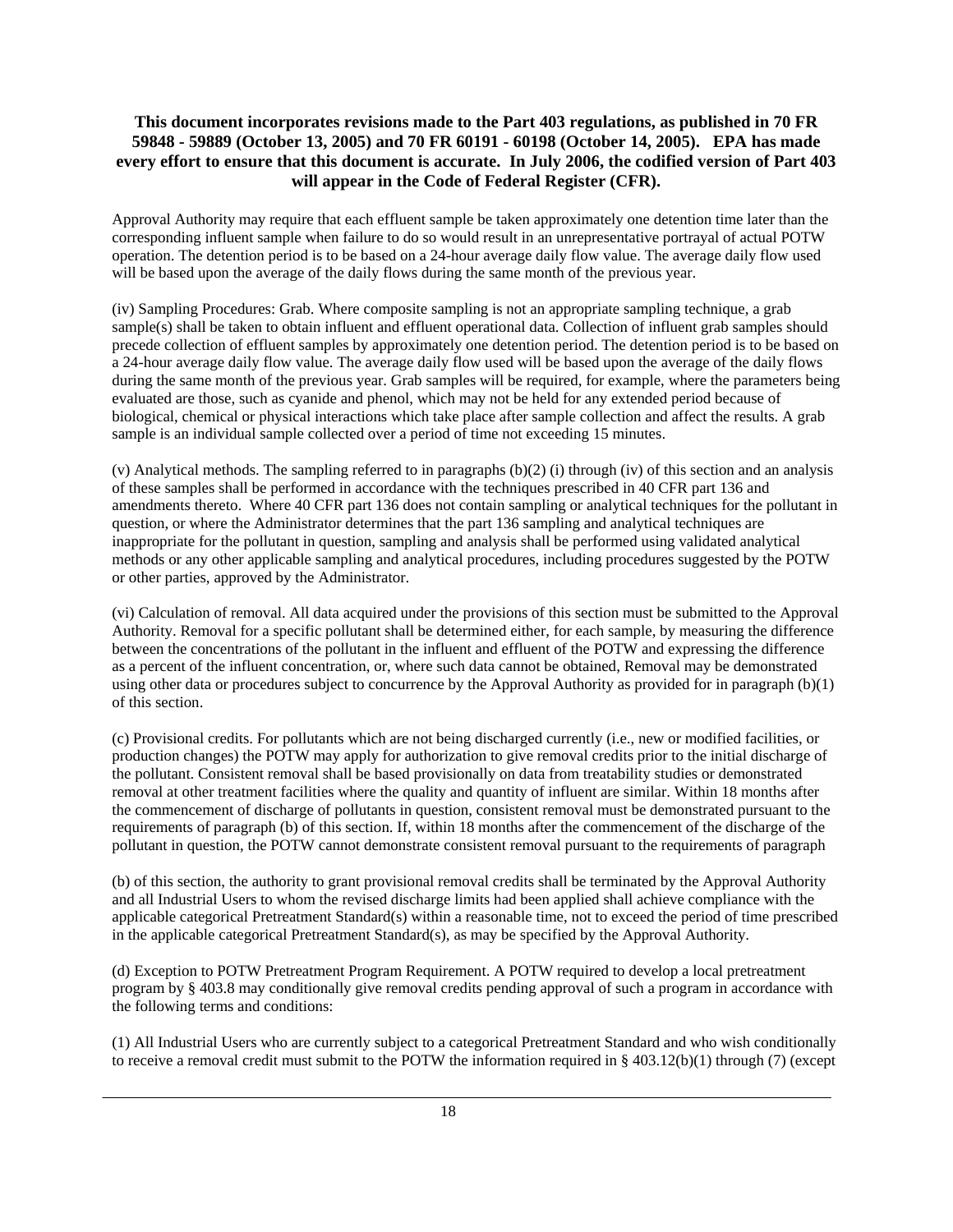new or modified industrial users must only submit the information required by  $\S$  403.12(b)(1) through (6)), pertaining to the categorical Pretreatment Standard as modified by the removal credit. The Industrial Users shall indicate what additional technology, if any, will be needed to comply with the categorical Pretreatment Standard(s) as modified by the removal credit;

(2) The POTW must have submitted to the Approval Authority an application for pretreatment program approval meeting the requirements of §§ 403.8 and 403.9 in a timely manner, not to exceed the time limitation set forth in a compliance schedule for development of a pretreatment program included in the POTW's NPDES permit, but in no case later than July 1, 1983, where no permit deadline exists;

(3) The POTW must:

(i) Compile and submit data demonstrating its consistent removal in accordance with paragraph (b) of this section;

(ii) Comply with the conditions specified in paragraph (a)(3) of this section; and

(iii) Submit a complete application for removal credit authority in accordance with paragraph (e) of this section;

(4) If a POTW receives authority to grant conditional removal credits and the Approval Authority subsequently makes a final determination, after appropriate notice, that the POTW failed to comply with the conditions in paragraphs (d)(2) and (3) of this section, the authority to grant conditional removal credits shall be terminated by the Approval Authority and all Industrial Users to whom the revised discharge limits had been applied shall achieve compliance with the applicable categorical Pretreatment Standard(s) within a reasonable time, not to exceed the period of time prescribed in the applicable categorical Pretreatment Standard(s), as may be specified by the Approval Authority.

(5) If a POTW grants conditional removal credits and the POTW or the Approval Authority subsequently makes a final determination, after appropriate notice, that the Industrial User(s) failed to comply with the conditions in paragraph (d)(1) of this section, the conditional credit shall be terminated by the POTW or the Approval Authority for the non-complying Industrial User(s) and the Industrial User(s) to whom the revised discharge limits had been applied shall achieve compliance with the applicable categorical Pretreatment Standard(s) within a reasonable time, not to exceed the period of time prescribed in the applicable categorical Pretreatment Standard(s), as may be specified by the Approval Authority. The conditional credit shall not be terminated where a violation of the provisions of this paragraph results from causes entirely outside of the control of the Industrial User(s) or the Industrial User(s) had demonstrated substantial compliance.

(6) The Approval Authority may elect not to review an application for conditional removal credit authority upon receipt of such application, in which case the conditionally revised discharge limits will remain in effect until reviewed by the Approval Authority. This review may occur at any time in accordance with the procedures of § 403.11, but in no event later than the time of any pretreatment program approval or any NPDES permit reissuance thereunder.

(e) POTW application for authorization to give removal credits and Approval Authority review

(1) Who must apply. Any POTW that wants to give a removal credit must apply for authorization from the Approval Authority.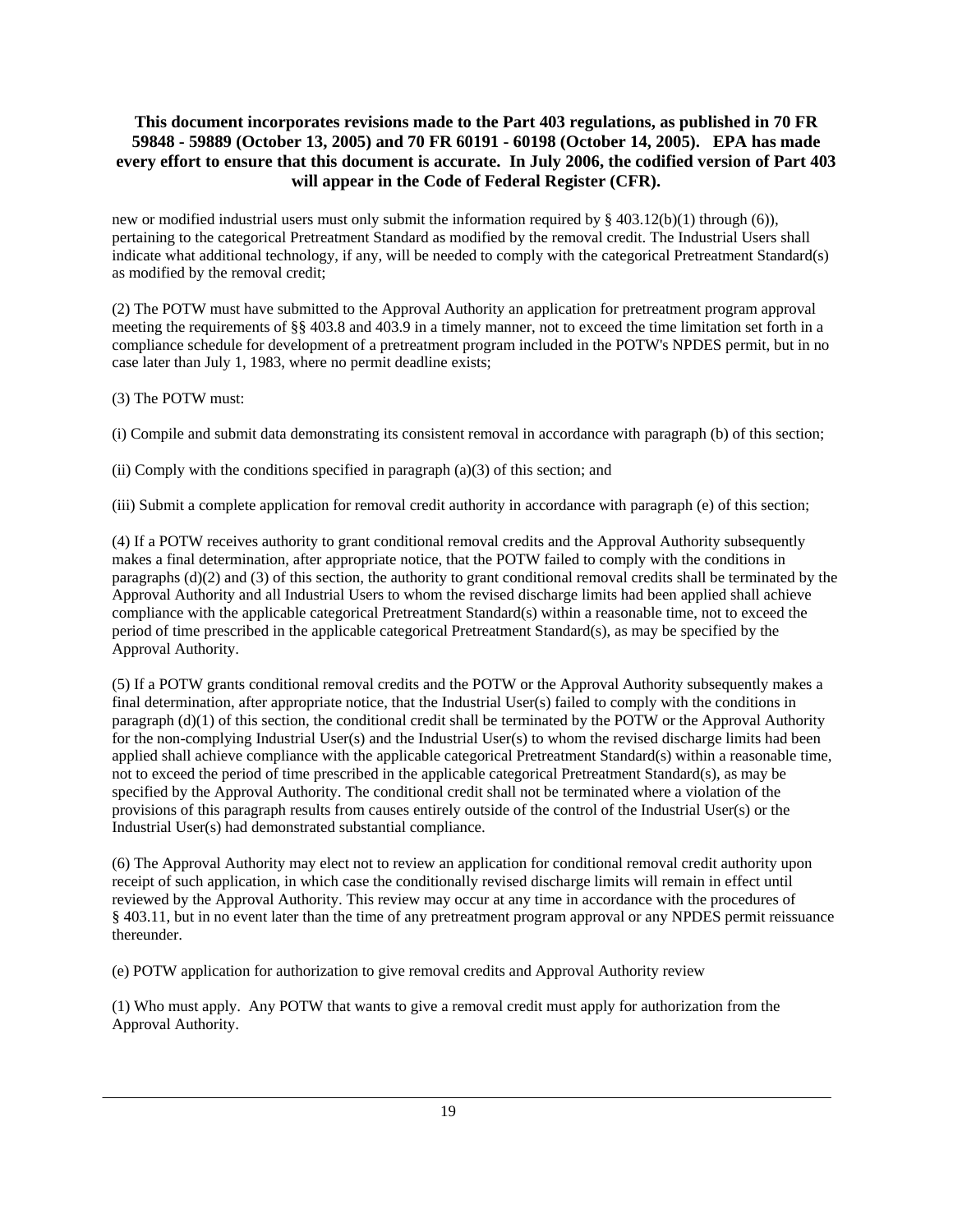(2) To whom application is made. An application for authorization to give removal credits (or modify existing ones) shall be submitted by the POTW to the Approval Authority.

(3) When to apply. A POTW may apply for authorization to give or modify removal credits at any time.

(4) Contents of the Application. An application for authorization to give removal credits must be supported by the following information:

(i) List of pollutants. A list of pollutants for which removal credits are proposed.

(ii) Consistent Removal Data. The data required pursuant to paragraph (b) of this section.

(iii) Calculation of revised discharge limits. Proposed revised discharge limits for each affected subcategory of Industrial Users calculated in accordance with paragraph (a)(4) of this section.

(iv) Local Pretreatment Program Certification. A certification that the POTW has an approved local pretreatment program or qualifies for the exception to this requirement found at paragraph (d) of this section.

(v) Sludge Management Certification. A specific description of the POTW's current methods of using or disposing of its sludge and a certification that the granting of removal credits will not cause a violation of the sludge requirements identified in paragraph  $(a)(3)(iv)$  of this section.

(vi) NPDES Permit Limit Certification. A certification that the granting of removal credits will not cause a violation of the POTW's NPDES permit limits and conditions as required in paragraph  $(a)(3)(v)$  of this section.

(5) Approval Authority Review. The Approval Authority shall review the POTW's application for authorization to give or modify removal credits in accordance with the procedures of § 403.11 and shall, in no event, have more that 180 days from public notice of an application to complete review.

(6) EPA review of State removal credit approvals. Where the NPDES State has an approved pretreatment program, the Regional Administrator may agree in the Memorandum of Agreement under 40 CFR 123.24(d) to waive the right to review and object to submissions for authority to grant removal credits. Such an agreement shall not restrict the Regional Administrator's right to comment upon or object to permits issued to POTWs except to the extent 40 CFR 123.24(d) allows such restriction.

(7) Nothing in these regulations precludes an Industrial User or other interested party from assisting the POTW in preparing and presenting the information necessary to apply for authorization.

(f) Continuation and withdrawal of authorization:

(1) Effect of authorization. (i) Once a POTW has received authorization to grant removal credits for a particular pollutant regulated in a categorical Pretreatment Standard it may automatically extend that removal credit to the same pollutant when it is regulated in other categorical standards, unless granting the removal credit will cause the POTW to violate the sludge requirements identified in paragraph (a)(3)(iv) of this section or its NPDES permit limits and conditions as required by paragraph  $(a)(3)(v)$  of this section. If a POTW elects at a later time to extend removal credits to a certain categorical Pretreatment Standard, industrial subcategory or one or more Industrial Users that initially were not granted removal credits, it must notify the Approval Authority.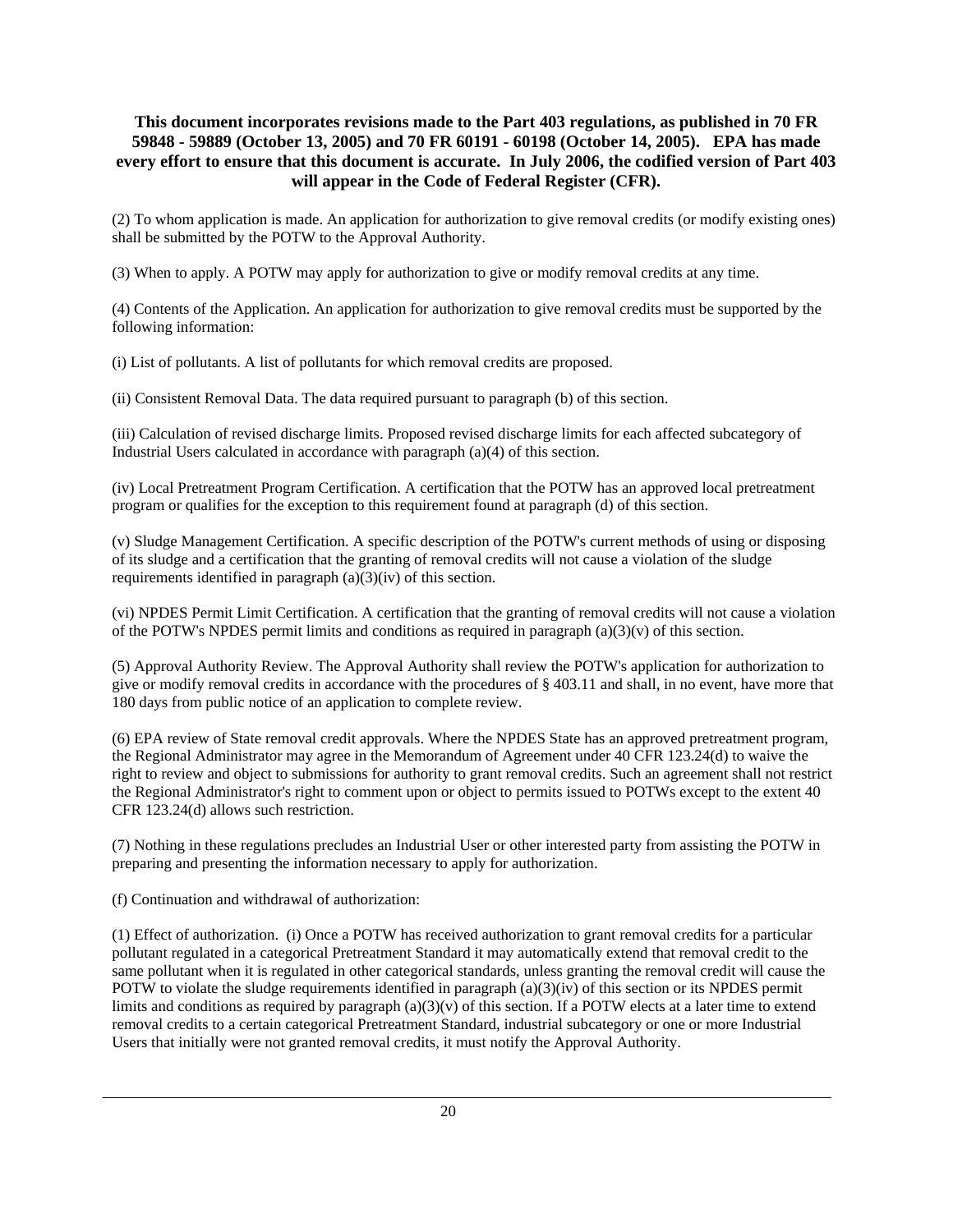(2) Inclusion in POTW permit. Once authority is granted, the removal credits shall be included in the POTW's NPDES Permit as soon as possible and shall become an enforceable requirement of the POTW's NPDES permit. The removal credits will remain in effect for the term of the POTW's NPDES permit, provided the POTW maintains compliance with the conditions specified in paragraph (f)(4) of this section.

(3) Compliance monitoring. Following authorization to give removal credits, a POTW shall continue to monitor and report on (at such intervals as may be specified by the Approval Authority, but in no case less than once per year) the POTW's removal capabilities. A minimum of one representative sample per month during the reporting period is required, and all sampling data must be included in the POTW's compliance report.

(4) Modification or withdrawal of removal credits -- (i) Notice of POTW. The Approval Authority shall notify the POTW if, on the basis of pollutant removal capability reports received pursuant to paragraph (f)(3) of this section or other relevant information available to it, the Approval Authority determines:

(A) That one or more of the discharge limit revisions made by the POTW, of the POTW itself, no longer meets the requirements of this section, or

(B) That such discharge limit revisions are causing a violation of any conditions or limits contained in the POTW's NPDES Permit.

(ii) Corrective action. If appropriate corrective action is not taken within a reasonable time, not to exceed 60 days unless the POTW or the affected Industrial Users demonstrate that a longer time period is reasonably necessary to undertake the appropriate corrective action, the Approval Authority shall either withdraw such discharge limits or require modifications in the revised discharge limits.

(iii) Public notice of withdrawal or modification. The Approval Authority shall not withdraw or modify revised discharge limits unless it shall first have notified the POTW and all Industrial Users to whom revised discharge limits have been applied, and made public, in writing, the reasons for such withdrawal or modification, and an opportunity is provided for a hearing. Following such notice and withdrawal or modification, all Industrial Users to whom revised discharge limits had been applied, shall be subject to the modified discharge limits or the discharge limits prescribed in the applicable categorical Pretreatment Standards, as appropriate, and shall achieve compliance with such limits within a reasonable time (not to exceed the period of time prescribed in the applicable categorical Pretreatment Standard(s) as may be specified by the Approval Authority.

(g) Removal credits in State-run pretreatment programs under § 403.10(e). Where an NPDES State with an approved pretreatment program elects to implement a local pretreatment program in lieu or requiring the POTW to develop such a program (as provided in § 403.10(e)), the POTW will not be required to develop a pretreatment program as a precondition to obtaining authorization to give removal credits. The POTW will, however, be required to comply with the other conditions of paragraph  $(a)(3)$  of this section.

(h) *Compensation for overflow*. "Overflow" means the intentional or unintentional diversion of flow from the POTW before the POTW Treatment Plant. POTWs which at least once annually Overflow untreated wastewater to receiving waters may claim Consistent Removal of a pollutant only by complying with either paragraph  $(h)(1)$  or  $(h)(2)$  of this section. However, this subsection paragraph  $(h)$  of this section shall not apply where Industrial User $(s)$ can demonstrate that Overflow does not occur between the Industrial User(s) and the POTW Treatment Plant;

(1) The Industrial User provides containment or otherwise ceases or reduces Discharges from the regulated processes which contain the pollutant for which an allowance is requested during all circumstances in which an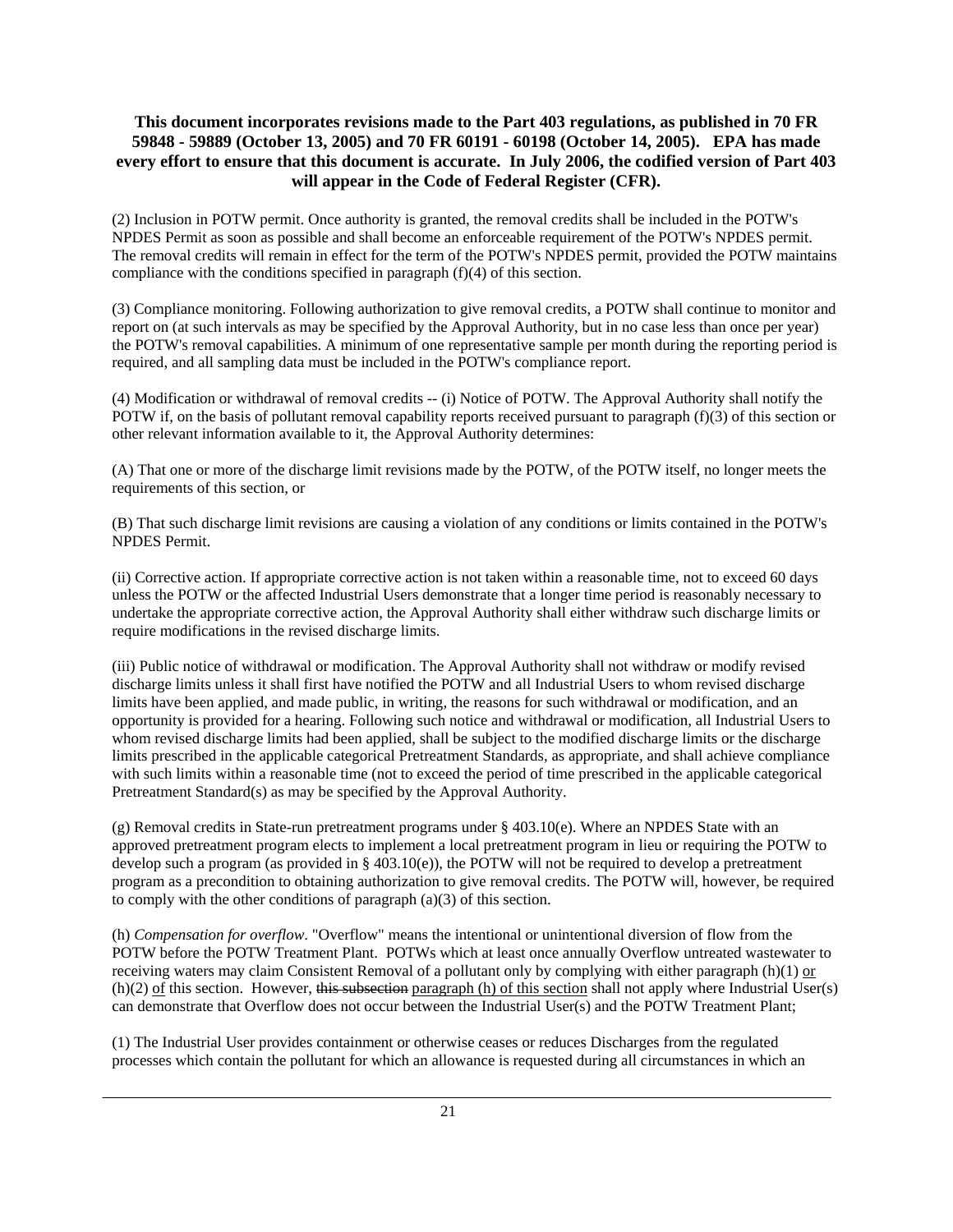Overflow event can reasonably be expected to occur at the POTW or at a sewer to which the Industrial User is connected. Discharges must cease or be reduced, or pretreatment must be increased, to the extent necessary to compensate for the removal not being provided by the POTW. Allowances under this provision will only be granted where the POTW submits to the Approval Authority evidence that:

(i) All Industrial Users to which the POTW proposes to apply this provision have demonstrated the ability to contain or otherwise cease or reduce, during circumstances in which an Overflow event can reasonably be expected to occur, Discharges from the regulated processes which contain pollutants for which an allowance is requested;

(ii) The POTW has identified circumstances in which an Overflow event can reasonably be expected to occur, and has a notification or other viable plan to insure that Industrial Users will learn of an impending Overflow in sufficient time to contain, cease or reduce Discharging to prevent untreated Overflows from occurring. The POTW must also demonstrate that it will monitor and verify the data required in paragraph (h)(1)(iii) of this section, to insure that Industrial Users are containing, ceasing or reducing operations during POTW System Overflow; and

(iii) All Industrial Users to which the POTW proposes to apply this provision have demonstrated the ability and commitment to collect and make available, upon request by the POTW, State Director or EPA Regional Administrator, daily flow reports or other data sufficient to demonstrate that all Discharges from regulated processes containing the pollutant for which the allowance is requested were contained, reduced or otherwise ceased, as appropriate, during all circumstances in which an Overflow event was reasonably expected to occur; or

(2)(i) The Consistent Removal claimed is reduced pursuant to the following equation:

$$
r_c=r_\text{m}\frac{8760-Z}{8760}
$$

where:

- $r_m$  = POTW's Consistent Removal rate for that pollutant as established under paragraphs (a)(1) and (b)(2) of this section
- $r_c$  = removal corrected by the Overflow factor
- Z = hours per year that Overflow occurred between the Industrial User(s) and the POTW Treatment Plant, the hours either to be shown in the POTW's current NPDES permit application or the hours, as demonstrated by verifiable techniques, that a particular Industrial User's Discharge Overflows between the Industrial User and the POTW Treatment Plant; and

(ii) After July 1, 1983, Consistent Removal may be claimed only where efforts to correct the conditions resulting in untreated Discharges by the POTW are underway in accordance with the policy and procedures set forth in "PRM 75-34" or "Program Guidance Memorandum-61" (same document) published on December 16, 1975, by EPA Office of Water Program Operations (WH-546). (See appendix A.) Revisions to discharge limits in categorical Pretreatment Standards may not be made where efforts have not been committed to by the POTW to minimize pollution from Overflows. At minimum, by July 1, 1983, the POTW must have completed the analysis required by PRM 75-34 and be making an effort to implement the plan. The POTW is complying with all NPDES permit requirements and any additional requirements in any order or decree, issued pursuant to the Clean Water Act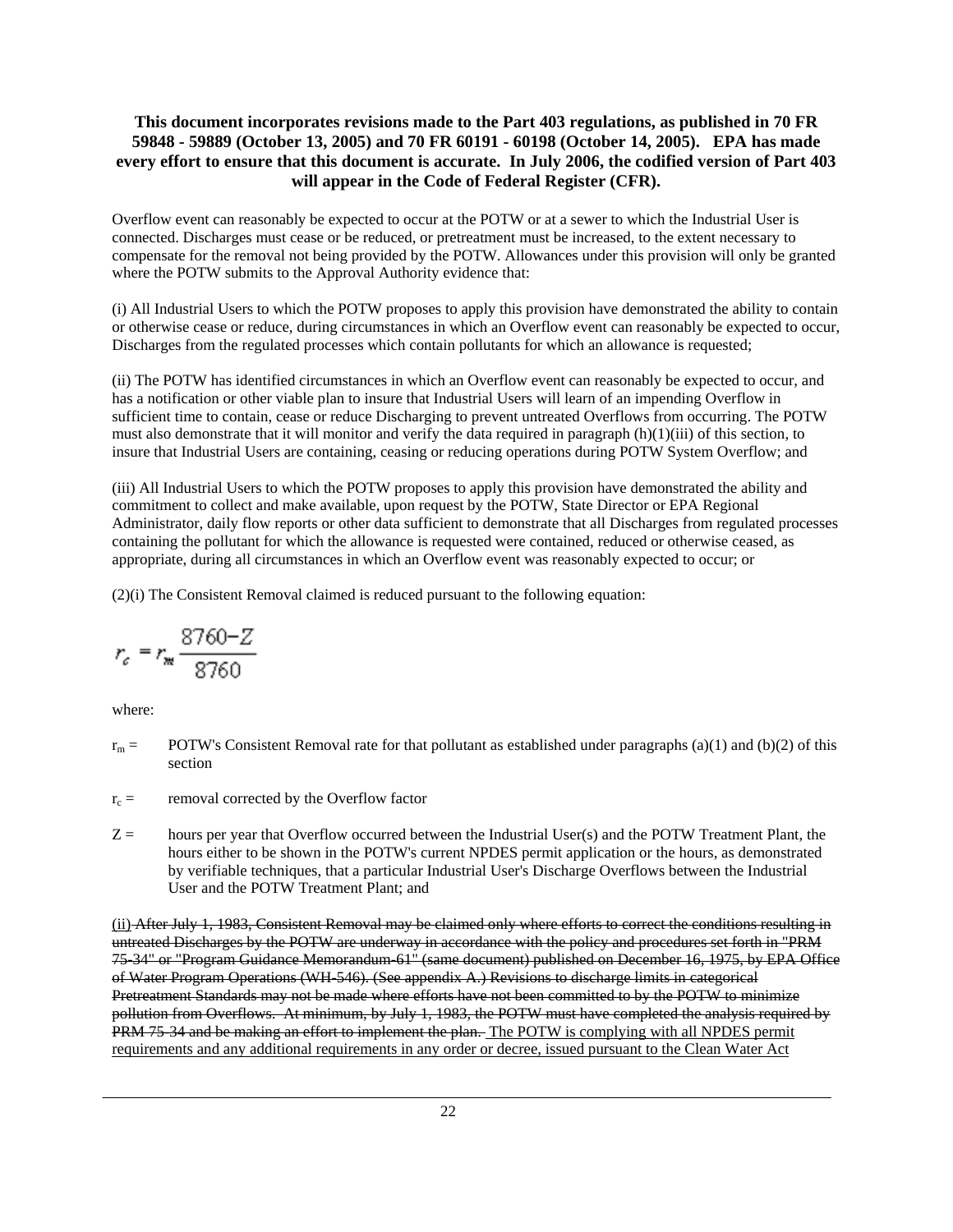affecting combined sewer outflows. These requirements include, but are not limited to, any combined sewer overflow requirements that conform to the Combined Sewer Overflow Control Policy.

(iii) If, by July 1, 1983, a POTW has begun the PRM 75-34 analysis but due to circumstances beyond its control has not completed it, Consistent Removal, subject to the approval of the Approval Authority, may continue to be claimed according to the formula in paragraph  $(h)(2)(i)$  of this section as long as the POTW acts in a timely fashion to complete the analysis and makes an effort to implement the non-structural cost-effective measures identified by the analysis; and so long as the POTW has expressed its willingness to apply, after completing the analysis, for a construction grant necessary to implement any other cost-effective Overflow controls identified in the analysis should Federal funds become available, so applies for such funds, and proceeds with the required construction in an expeditious manner. In addition, Consistent Removal may, subject to the approval of the Approval Authority, continue to be claimed according to the formula in paragraph (h)(2)(i) of this section where the POTW has completed and the Approval Authority has accepted the analysis required by PRM 75-34 and the POTW has requested inclusion in its NPDES permit of an acceptable compliance schedule providing for timely implementation of cost-effective measures identified in the analysis. (In considering what is timely implementation, the Approval Authority shall consider the availability of funds, cost of control measures, and seriousness of the water quality problem.)

[49 FR 31221, Aug. 3, 1984, as amended at 51 FR 20430, June 4, 1986; 53 FR 42435, Nov. 5, 1987; 58 FR 9386, Feb. 19, 1993; 58 FR 18017, Apr. 7, 1993]

#### **§ 403.8 Pretreatment Program Requirements: Development and Implementation by POTW.**

(a) POTWs required to develop a pretreatment program. Any POTW (or combination of POTWs operated by the same authority) with a total design flow greater than 5 million gallons per day (mgd) and receiving from Industrial Users pollutants which Pass Through or Interfere with the operation of the POTW or are otherwise subject to Pretreatment Standards will be required to establish a POTW Pretreatment Program unless the NPDES State exercises its option to assume local responsibilities as provided for in § 403.10(e). The Regional Administrator or Director may require that a POTW with a design flow of 5 mgd or less develop a POTW Pretreatment Program if he or she finds that the nature or volume of the industrial influent, treatment process upsets, violations of POTW effluent limitations, contamination of municipal sludge, or other circumstances warrant in order to prevent Interference with the POTW or Pass Through.

(b) Deadline for Program Approval. A POTW which meets the criteria of paragraph (a) of this section must receive approval of a POTW Pretreatment Program no later than 3 years after the reissuance or modification of its existing NPDES permit but in no case later than July 1, 1983. POTWs whose NPDES permits are modified under section 301(h) of the Act shall have a Pretreatment Program within three (3) years as provided for in 40 CFR part 125, subpart G. POTWs identified after July 1, 1983 as being required to develop a POTW Pretreatment Program under paragraph (a) of this section shall develop and submit such a program for approval as soon as possible, but in no case later than one year after written notification from the Approval Authority of such identification. The POTW Pretreatment Program shall meet the criteria set forth in paragraph (f) of this section and shall be administered by the POTW to ensure compliance by Industrial Users with applicable Pretreatment Standards and Requirements.

(c) Incorporation of approved programs in permits. A POTW may develop an appropriate POTW Pretreatment Program any time before the time limit set forth in paragraph (b) of this section. The POTW's NPDES Permit will be reissued or modified by the NPDES State or EPA to incorporate the approved Program as enforceable conditions of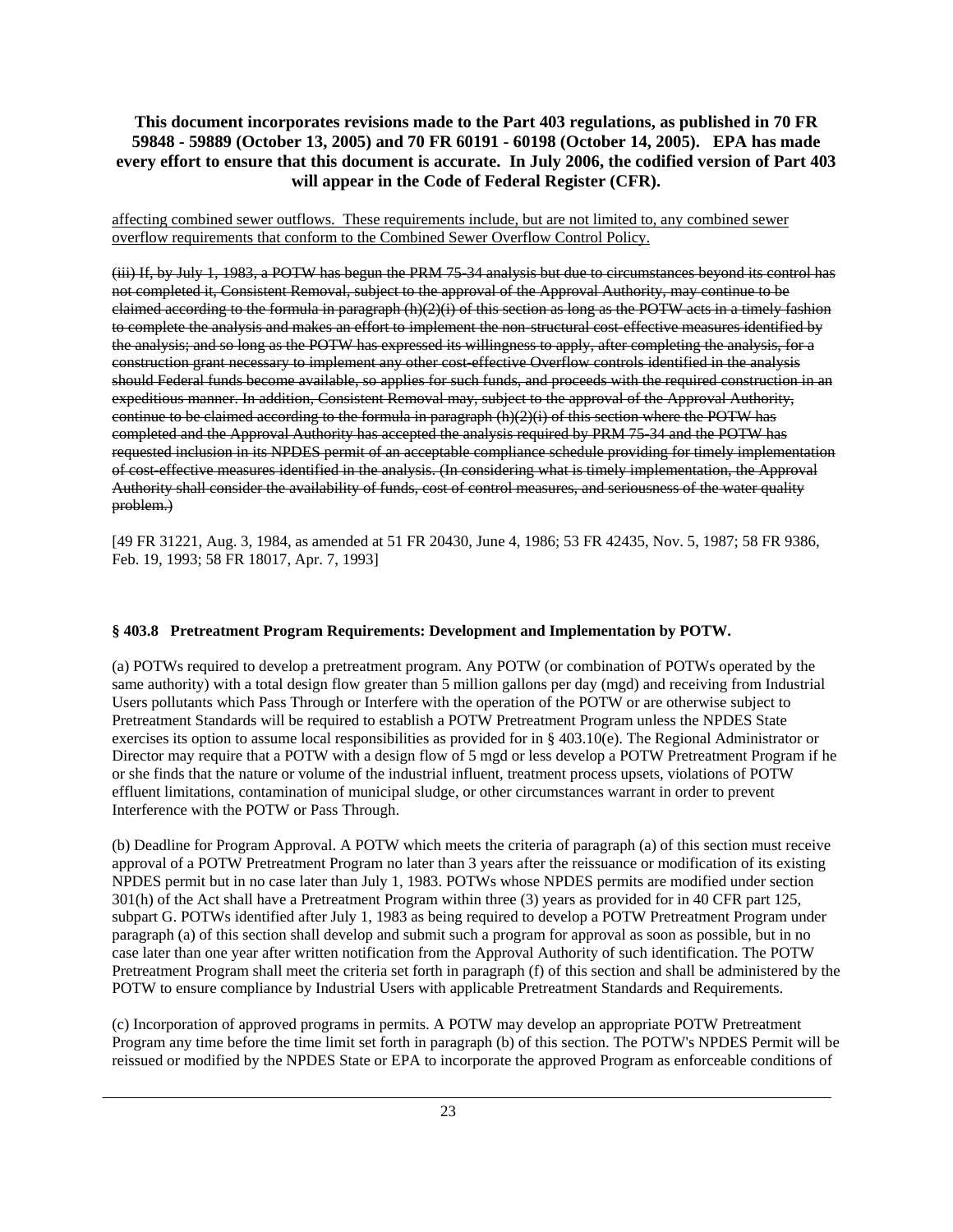the Permit. The modification of a POTW's NPDES Permit for the purposes of incorporating a POTW Pretreatment Program approved in accordance with the procedure in § 403.11 shall be deemed a minor Permit modification subject to the procedures in § 122.63.

(d) Incorporation of compliance schedules in permits. [Reserved].

(e) Cause for reissuance or modification of Permits. Under the authority of section  $402(b)(1)(C)$  of the Act, the Approval Authority may modify, or alternatively, revoke and reissue a POTW's Permit in order to:

(1) Put the POTW on a compliance schedule for the development of a POTW Pretreatment Program where the addition of pollutants into a POTW by an Industrial User or combination of Industrial Users presents a substantial hazard to the functioning of the treatment works, quality of the receiving waters, human health, or the environment;

(2) Coordinate the issuance of a section 201 construction grant with the incorporation into a permit of a compliance schedule for POTW Pretreatment Program;

(3) Incorporate a modification of the permit approved under section 301(h) or 301(i) of the Act;

(4) Incorporate an approved POTW Pretreatment Program in the POTW permit; or

(5) Incorporate a compliance schedule for the development of a POTW pretreatment program in the POTW permit.

(6) Incorporate the removal credits (established under § 403.7) in the POTW permit.

(f) POTW pretreatment requirements. A POTW pretreatment program must be based on the following legal authority and include the following procedures. These authorities and procedures shall at all times be fully and effectively exercised and implemented.

(1) Legal authority. The POTW shall operate pursuant to legal authority enforceable in Federal, State or local courts, which authorizes or enables the POTW to apply and to enforce the requirements of sections 307 (b) and (c), and 402(b)(8) of the Act and any regulations implementing those sections. Such authority may be contained in a statute, ordinance, or series of contracts or joint powers agreements which the POTW is authorized to enact, enter into or implement, and which are authorized by State law. At a minimum, this legal authority shall enable the POTW to:

(i) Deny or condition new or increased contributions of pollutants, or changes in the nature of pollutants, to the POTW by Industrial Users where such contributions do not meet applicable Pretreatment Standards and Requirements or where such contributions would cause the POTW to violate its NPDES permit;

(ii) Require compliance with applicable Pretreatment Standards and Requirements by Industrial Users;

(iii) Control through permit, order, or similar means, the contribution to the POTW by each Industrial User to ensure compliance with applicable Pretreatment Standards and Requirements. In the case of Industrial Users identified as significant under  $\S$  403.3 ( $\Theta$ (v), this control shall be achieved through individual permits or equivalent individual control mechanisms issued to each such User except as follows.

(A) (1)At the discretion of the POTW, this control may include use of general control mechanisms if the following conditions are met. All of the facilities to be covered must: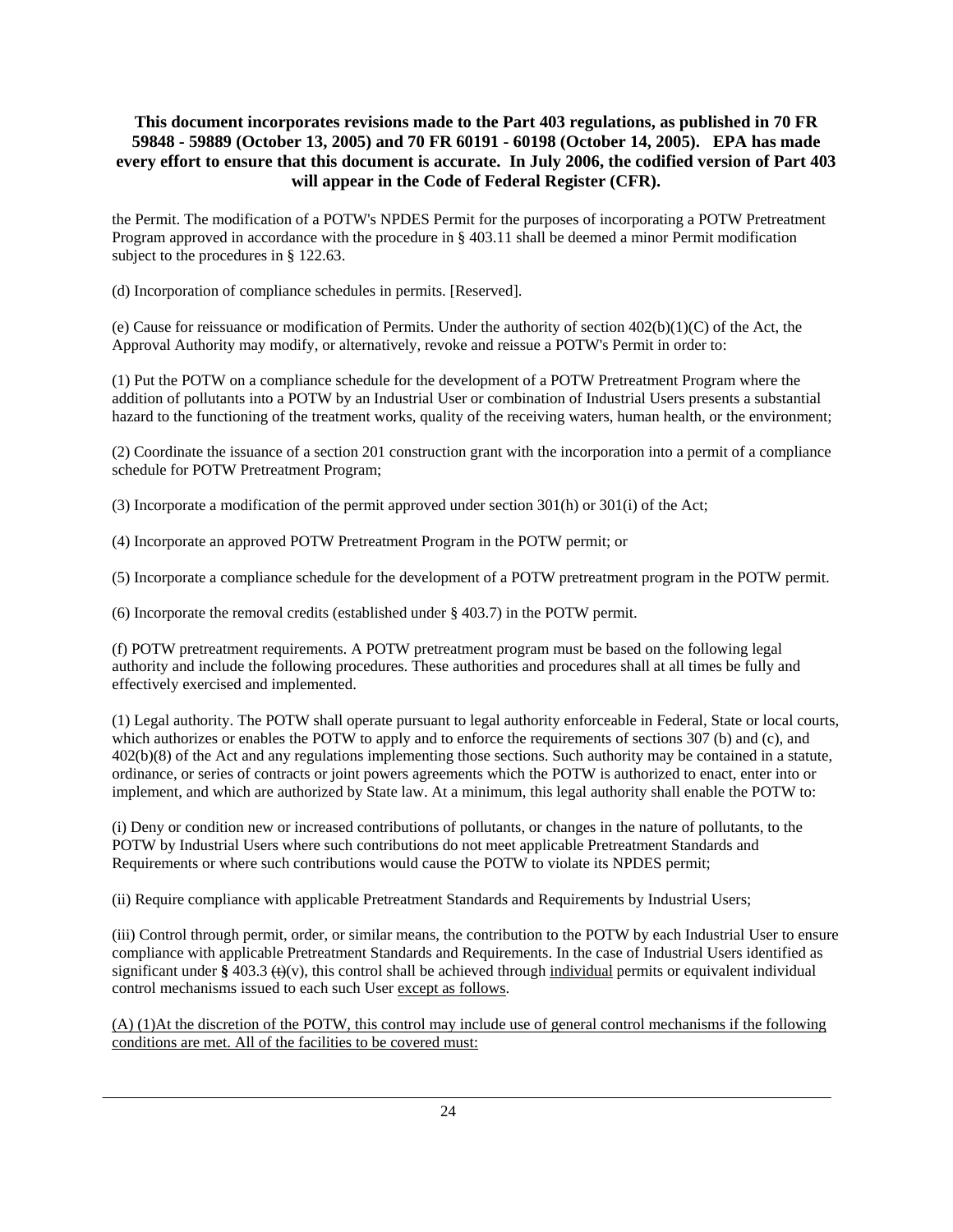(i) Involve the same or substantially similar types of operations;

(ii) Discharge the same types of wastes;

(iii) Require the same effluent limitations;

(iv) Require the same or similar monitoring; and

(v) In the opinion of the POTW, are more appropriately controlled under a general control mechanism than under individual control mechanisms.

(2)To be covered by the general control mechanism, the Significant Industrial User must file a written request for coverage that identifies its contact information, production processes, the types of wastes generated, the location for monitoring all wastes covered by the general control mechanism, any requests in accordance with  $\S$  403.12(e)(2) for a monitoring waiver for a pollutant neither present nor expected to be present in the Discharge, and any other information the POTW deems appropriate. A monitoring waiver for a pollutant neither present nor expected to be present in the Discharge is not effective in the general control mechanism until after the POTW has provided written notice to the Significant Industrial User that such a waiver request has been granted in accordance with  $§403.12(e)(2)$ . The POTW must retain a copy of the general control mechanism, documentation to support the POTW's determination that a specific Significant Industrial User meets the criteria in paragraphs  $(f)(1)(iii)(A)(1)$ through  $(f)(1)(iii)(A)(5)$  of this section, and a copy of the User's written request for coverage for 3 years after the expiration of the general control mechanism. A POTW may not control a Significant Industrial User through a general control mechanism where the facility is subject to production-based categorical Pretreatment Standards or categorical Pretreatment Standards expressed as mass of pollutant discharged per day or for Industrial Users whose limits are based on the Combined Wastestream Formula or Net/Gross calculations (§§ 403.6(e) and 403.15).

(B) Both individual and general control mechanisms Such control mechanisms must be enforceable and contain, at a minimum, the following conditions:

 $(A)(1)$  Statement of duration (in no case more than five years);

(B)(2) Statement of non-transferability without, at a minimum, prior notification to the POTW and provision of a copy of the existing control mechanism to the new owner or operator;

(C)(3) Effluent limits, including Best Management Practices, based on applicable general Pretreatment Standards in part 403 of this chapter, categorical Pretreatment Standards, local limits, and State and local law;

(D)(4) Self-monitoring, sampling, reporting, notification and recordkeeping requirements, including an identification of the pollutants to be monitored (including the process for seeking a waiver for a pollutant neither present nor expected to be present in the Discharge in accordance with **§** 403.12(e)(2), or a specific waived pollutant in the case of an individual control mechanism), sampling location, sampling frequency, and sample type, based on the applicable general Pretreatment Standards in part 403 of this chapter, categorical Pretreatment Standards, local limits, and State and local law;

(E)(5) Statement of applicable civil and criminal penalties for violation of Pretreatment Standards and requirements, and any applicable compliance schedule. Such schedules may not extend the compliance date beyond applicable federal deadlines;

(6) Requirements to control slug discharges, if determined by the POTW to be necessary.

(iv) Require (A) the development of a compliance schedule by each Industrial User for the installation of technology required to meet applicable Pretreatment Standards and Requirements and (B) the submission of all notices and self-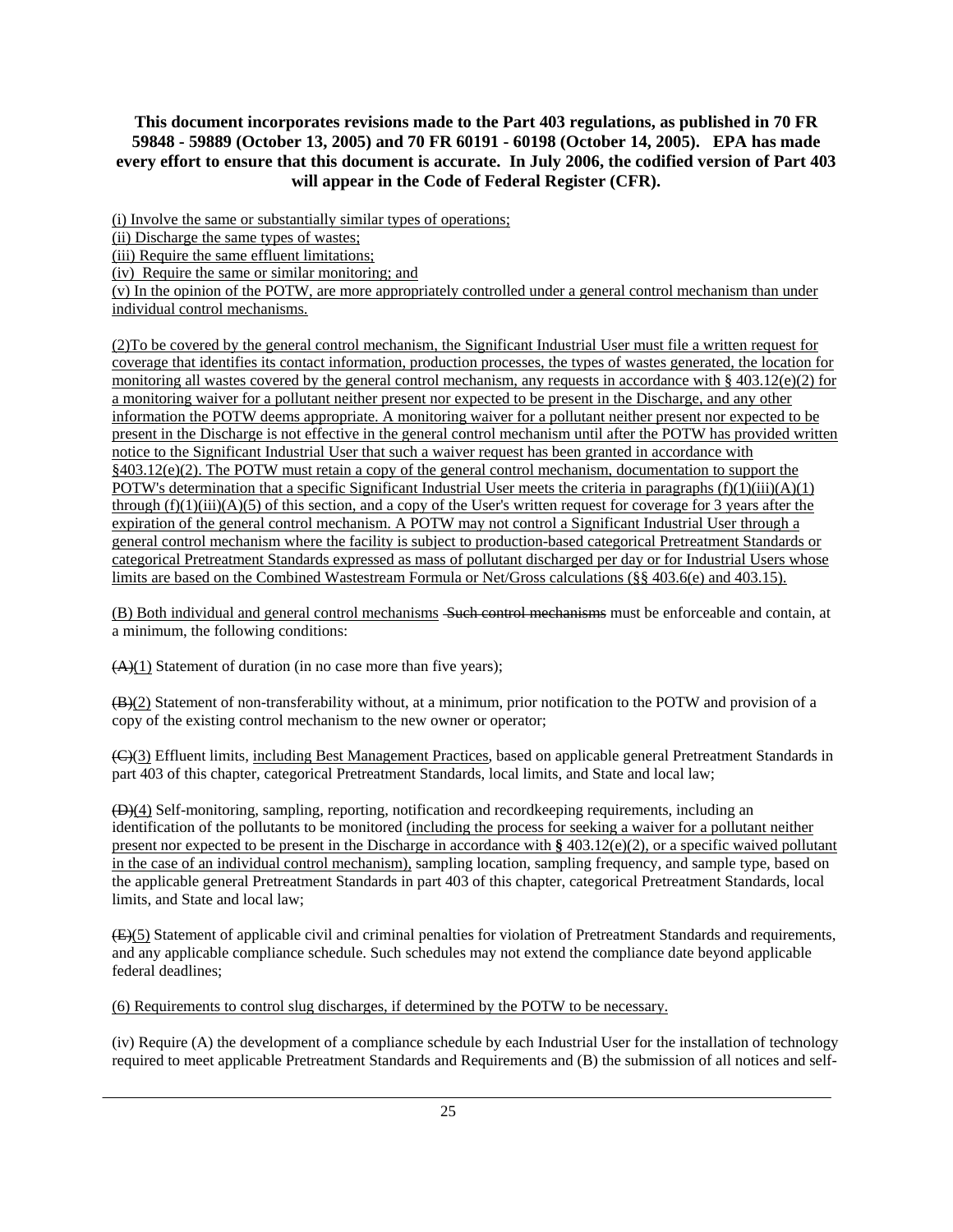monitoring reports from Industrial Users as are necessary to assess and assure compliance by Industrial Users with Pretreatment Standards and Requirements, including but not limited to the reports required in § 403.12.

(v) Carry out all inspection, surveillance and monitoring procedures necessary to determine, independent of information supplied by Industrial Users, compliance or noncompliance with applicable Pretreatment Standards and Requirements by Industrial Users. Representatives of the POTW shall be authorized to enter any premises of any Industrial User in which a Discharge source or treatment system is located or in which records are required to be kept under § 403.12 $\left(\frac{m}{m}\right)$  to assure compliance with Pretreatment Standards. Such authority shall be at least as extensive as the authority provided under section 308 of the Act;

(vi)(A) Obtain remedies for noncompliance by any Industrial User with any Pretreatment Standard and Requirement. All POTWs shall be able to seek injunctive relief for noncompliance by Industrial Users with Pretreatment Standards and Requirements. All POTWs shall also have authority to seek or assess civil or criminal penalties in at least the amount of \$1,000 a day for each violation by Industrial Users of Pretreatment Standards and Requirements.

(B) Pretreatment requirements which will be enforced through the remedies set forth in paragraph  $(f)(1)(vi)(A)$  of this section, will include but not be limited to, the duty to allow or carry out inspections, entry, or monitoring activities; any rules, regulations, or orders issued by the POTW; any requirements set forth in individual control mechanisms issued by the POTW; or any reporting requirements imposed by the POTW or these regulations in this part. The POTW shall have authority and procedures (after informal notice to the discharger) immediately and effectively to halt or prevent any discharge of pollutants to the POTW which reasonably appears to present an imminent endangerment to the health or welfare of persons. The POTW shall also have authority and procedures (which shall include notice to the affected industrial users and an opportunity to respond) to halt or prevent any discharge to the POTW which presents or may present an endangerment to the environment or which threatens to interfere with the operation of the POTW. The Approval Authority shall have authority to seek judicial relief and may also use administrative penalty authority when the POTW has sought a monetary penalty which the Approval Authority believes to be insufficient.

(vii) Comply with the confidentiality requirements set forth in § 403.14.

(2) Procedures. The POTW shall develop and implement procedures to ensure compliance with the requirements of a Pretreatment Program. At a minimum, these procedures shall enable the POTW to:

(i) Identify and locate all possible Industrial Users which might be subject to the POTW Pretreatment Program. Any compilation, index or inventory of Industrial Users made under this paragraph shall be made available to the Regional Administrator or Director upon request;

(ii) Identify the character and volume of pollutants contributed to the POTW by the Industrial Users identified under paragraph (f)(2)(i) of this section. This information shall be made available to the Regional Administrator or Director upon request;

(iii) Notify Industrial Users identified under paragraph  $(f)(2)(i)$  of this section, of applicable Pretreatment Standards and any applicable requirements under sections 204(b) and 405 of the Act and subtitles C and D of the Resource Conservation and Recovery Act. Within 30 days of approval pursuant to 40 CFR 403.8(f)(6), of a list of significant industrial users, notify each significant industrial user of its status as such and of all requirements applicable to it as a result of such status.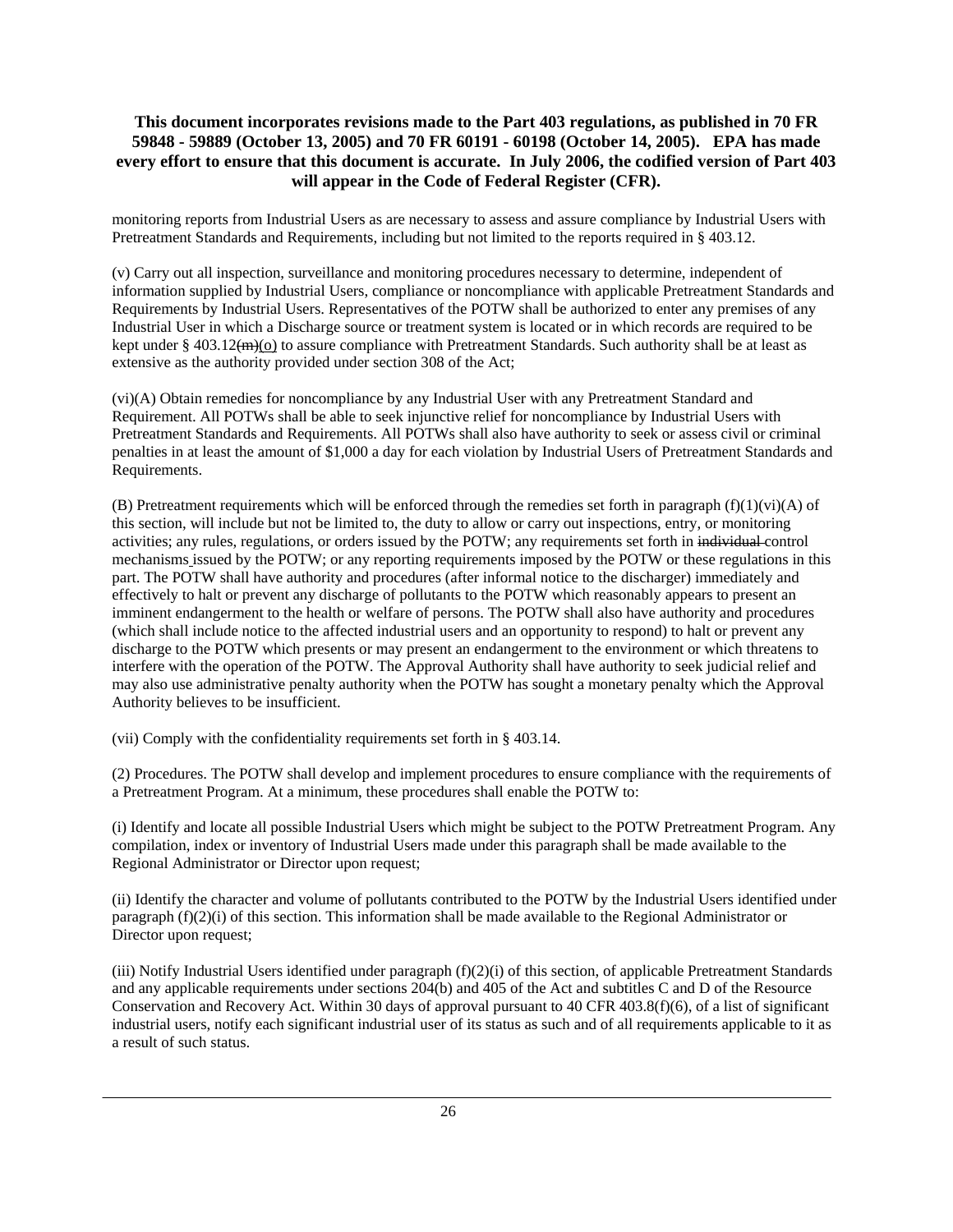(iv) Receive and analyze self-monitoring reports and other notices submitted by Industrial Users in accordance with the self-monitoring requirements in § 403.12;

(v) Randomly sample and analyze the effluent from Industrial Users and conduct surveillance activities in order to identify, independent of information supplied by Industrial Users, occasional and continuing noncompliance with Pretreatment Standards. Inspect and sample the effluent from each Significant Industrial User at least once a year except as otherwise specified below:

(A) Where the POTW has authorized the Industrial User subject to a categorical Pretreatment Standard to forego sampling of a pollutant regulated by a categorical Pretreatment Standard in accordance with § 403.12(e)(3), the POTW must sample for the waived pollutant(s) at least once during the term of the Categorical Industrial User's control mechanism. In the event that the POTW subsequently determines that a waived pollutant is present or is expected to be present in the Industrial User's wastewater based on changes that occur in the User's operations, the POTW must immediately begin at least annual effluent monitoring of the User's Discharge and inspection.

(B) Where the POTW has determined that an Industrial User meets the criteria for classification as a Non-Significant Categorical Industrial User, the POTW must evaluate, at least once per year, whether an Industrial User continues to meet the criteria in **§** 403.3(v)(2).

(C) In the case of Industrial Users subject to reduced reporting requirements under **§** 403.12(e)(3), the POTW must randomly sample and analyze the effluent from Industrial Users and conduct inspections at least once every two years. If the Industrial User no longer meets the conditions for reduced reporting in **§** 403.12(e)(3), the POTW must immediately begin sampling and inspecting the Industrial User at least once a year.

(vi) Evaluate, at least once every two years, whether each such Significant Industrial User needs a plan or other action to control Slug Discharges. For Industrial Users identified as significant prior to November 14, 2005, this evaluation must have been conducted at least once by October 14, 2006; additional Significant Industrial Users must be evaluated within 1 year of being designated a Significant Industrial User. For purposes of this subsection, a Slug Discharge is any Discharge of a non-routine, episodic nature, including but not limited to an accidental spill or a non-customary batch Discharge, which has a reasonable potential to cause Interference or Pass Through, or in any other way violate the POTW's regulations, local limits or Permit conditions. The results of such activities shall be available to the Approval Authority upon request. Significant Industrial Users are required to notify the POTW immediately of any changes at its facility affecting potential for a Slug Discharge. If the POTW decides that a slug control plan is needed, the plan shall contain, at a minimum, the following elements:

(A) Description of discharge practices, including non-routine batch Discharges;

(B) Description of stored chemicals;

(C) Procedures for immediately notifying the POTW of Slug Discharges, including any Discharge that would violate a prohibition under § 403.5(b) with procedures for follow-up written notification within five days;

(D) If necessary, procedures to prevent adverse impact from accidental spills, including inspection and maintenance of storage areas, handling and transfer of materials, loading and unloading operations, control of plant site run-off, worker training, building of containment structures or equipment, measures for containing toxic organic pollutants (including solvents), and/or measures and equipment for emergency response;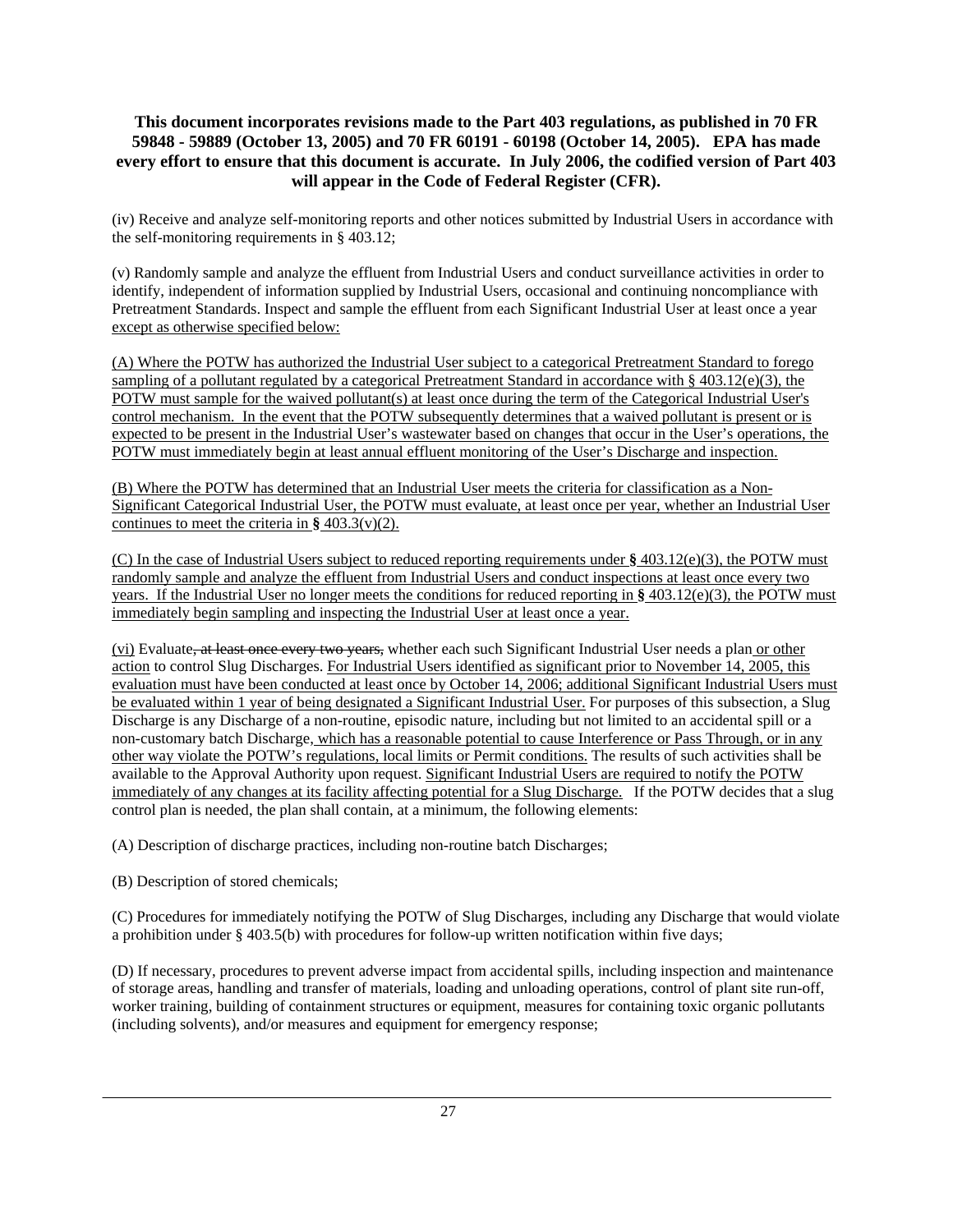(vi)(vii) Investigate instances of noncompliance with Pretreatment Standards and Requirements, as indicated in the reports and notices required under § 403.12, or indicated by analysis, inspection, and surveillance activities described in paragraph  $(f)(2)(v)$  of this section. Sample taking and analysis and the collection of other information shall be performed with sufficient care to produce evidence admissible in enforcement proceedings or in judicial actions; and

(vii)(viii) Comply with the public participation requirements of 40 CFR Part 25 in the enforcement of National Pretreatment Standards. These procedures shall include provision for at least annual public notification in the largest daily a newspaper(s) of general circulation that provides meaningful public notice within the jurisdiction(s) served by the POTW published in the municipality in which the POTW is located, of Industrial Users which, at any time during the previous 12twelve months, were in significant noncompliance with applicable Pretreatment requirements. For the purposes of this provision, a Significant Industrial User (or any Industrial User which violates paragraphs  $(f)(2)(viii)(C)$ ,  $(D)$ , or  $(H)$  of this section) is in significant noncompliance if its violation meets one or more of the following criteria:

(A) Chronic violations of wastewater Discharge limits, defined here as those in which 66sixty-six-percent or more of all of the measurements taken for the same pollutant parameter during a 6six-month period exceed (by any magnitude) the daily maximum limit or the average limit a numeric Pretreatment Standard or Requirement, including instantaneous limits, as defined by 40 CFR 403.3(1) for the same pollutant parameter;

(B) Technical Review Criteria (TRC) violations, defined here as those in which 33thirty-three percent or more of all of the measurements taken for the same pollutant parameter during a 6six-month period equal or exceed the product of the daily maximum limit or the average limit numeric Pretreatment Standard or Requirement including instantaneous limits, as defined by 40 CFR 403.3(l) multiplied by the applicable TRC (TRC=1.4 for BOD, TSS, fats, oil, and grease, and 1.2 for all other pollutants except pH);

(C) Any other violation of a Pretreatment effluent limit (daily maximum or longer term average) Standard or Requirement as defined by 40 CFR 403.3(l) (daily maximum, long-term average, instantaneous limit, or narrative standard) that the Control Authority POTW determines has caused, alone or in combination with other Discharges, Interference or Pass Through (including endangering the health of POTW personnel or the general public);

(D) Any discharge of a pollutant that has caused imminent endangerment to human health, welfare or to the environment or has resulted in the POTW's exercise of its emergency authority under paragraph  $(f)(1)(vi)(B)$  of this section to halt or prevent such a discharge;

(E) Failure to meet, within 90 days after the schedule date, a compliance schedule milestone contained in a local control mechanism or enforcement order for starting construction, completing construction, or attaining final compliance;

(F) Failure to provide, within 45 30 days after the due date, required reports such as baseline monitoring reports, 90 day compliance reports, periodic self-monitoring reports, and reports on compliance with compliance schedules;

(G) Failure to accurately report noncompliance;

(H) Any other violation or group of violations, which may include a violation of Best Management Practices, which the Control Authority POTW determines will adversely affect the operation or implementation of the local Pretreatment program.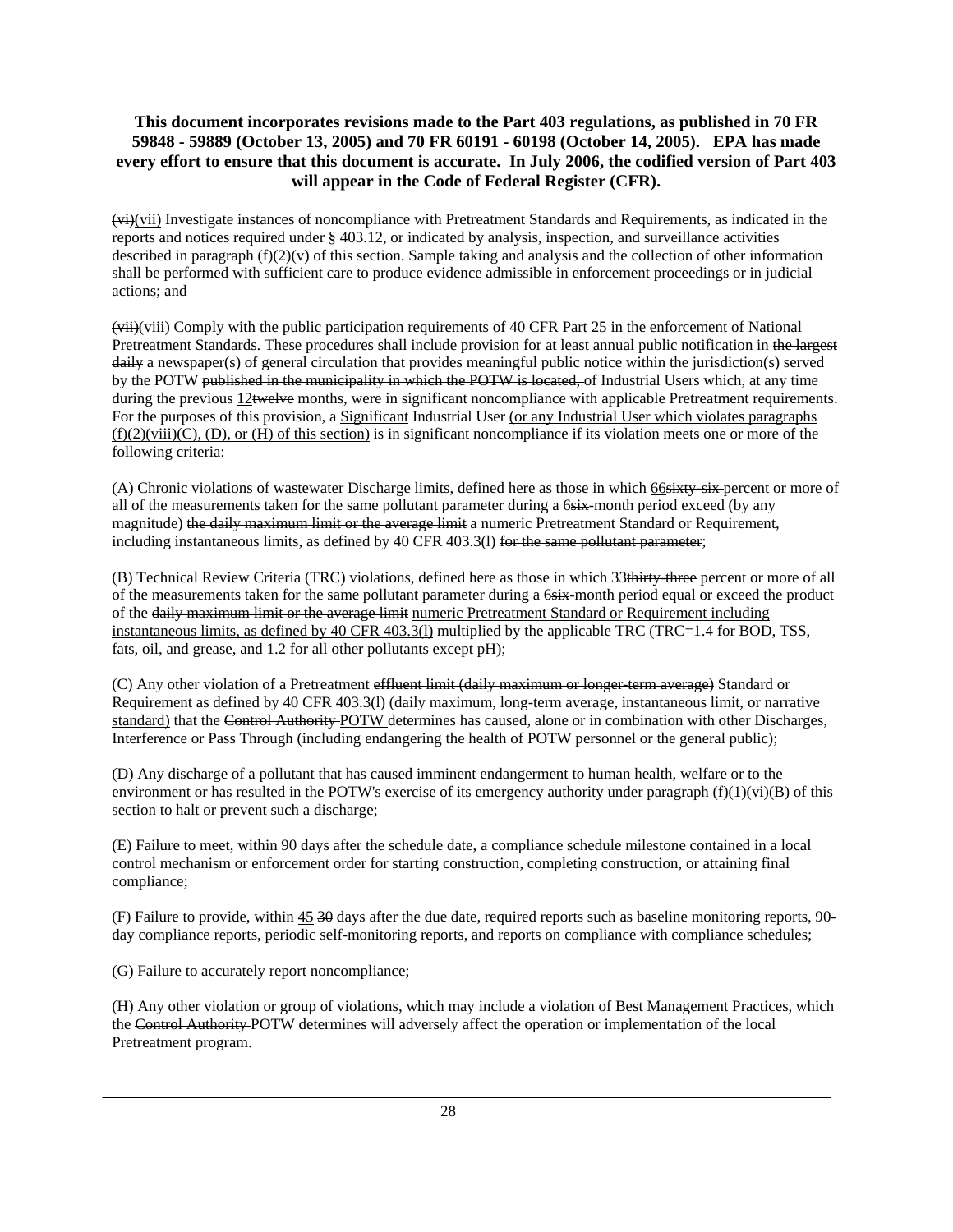(3) Funding. The POTW shall have sufficient resources and qualified personnel to carry out the authorities and procedures described in paragraphs (f) (1) and (2) of this section. In some limited circumstances, funding and personnel may be delayed where (i) the POTW has adequate legal authority and procedures to carry out the Pretreatment Program requirements described in this section, and (ii) a limited aspect of the Program does not need to be implemented immediately (see § 403.9(b)).

(4) Local limits. The POTW shall develop local limits as required in  $\S$  403.5(c)(1), or demonstrate that they are not necessary.

(5) The POTW shall develop and implement an enforcement response plan. This plan shall contain detailed procedures indicating how a POTW will investigate and respond to instances of industrial user noncompliance. The plan shall, at a minimum:

(i) Describe how the POTW will investigate instances of noncompliance;

(ii) Describe the types of escalating enforcement responses the POTW will take in response to all anticipated types of industrial user violations and the time periods within which responses will take place;

(iii) Identify (by title) the official(s) responsible for each type of response;

(iv) Adequately reflect the POTW's primary responsibility to enforce all applicable pretreatment requirements and standards, as detailed in 40 CFR 403.8 (f)(1) and (f)(2).

(6) The POTW shall prepare and maintain a list of its Industrial Users meeting the criteria in § 403.3( $\theta$ )(v)(1). The list shall identify the criteria in § 403.3( $\theta$ )(v)(1) applicable to each Industrial User and, for industrial users meeting the criteria in § 403.3(u)(ii) where applicable, shall also indicate whether the POTW has made a determination pursuant to § 403.3( $\theta$ )(x)(2) that such Industrial User should not be considered a Significant Industrial User. The initial list shall be submitted to the Approval Authority pursuant to § 403.9 or as a non-substantial modification pursuant to § 403.18(d). Modifications to the list shall be submitted to the Approval Authority pursuant to  $§$  403.12(i)(1).

 $(g)$  A POTW that chooses to receive electronic documents must satisfy the requirements of 40 CFR Part 3— (Electronic reporting). **[Note to readers: This revision is part of the final CROMERR rule; provision becomes effective January 11, 2006.]** 

[46 FR 9439, Jan. 28, 1981, as amended at 49 FR 31224, Aug. 3, 1984; 51 FR 20429, 20430, June 4, 1986; 51 FR 23759, July 1, 1986; 53 FR 40612, Oct. 17, 1988; 55 FR 30129, July 24, 1990; 58 FR 18017, Apr. 7, 1993; 60 FR 33932, June 29, 1995; 62 FR 38414, July 17, 1997]

#### **§ 403.9 POTW pretreatment programs and/or authorization to revise pretreatment standards: Submission for approval.**

(a) Who approves Program. A POTW requesting approval of a POTW Pretreatment Program shall develop a program description which includes the information set forth in paragraphs (b)(1) through (4) of this section. This description shall be submitted to the Approval Authority which will make a determination on the request for program approval in accordance with the procedures described in § 403.11.

(b) Contents of POTW program submission. The program description must contain the following information: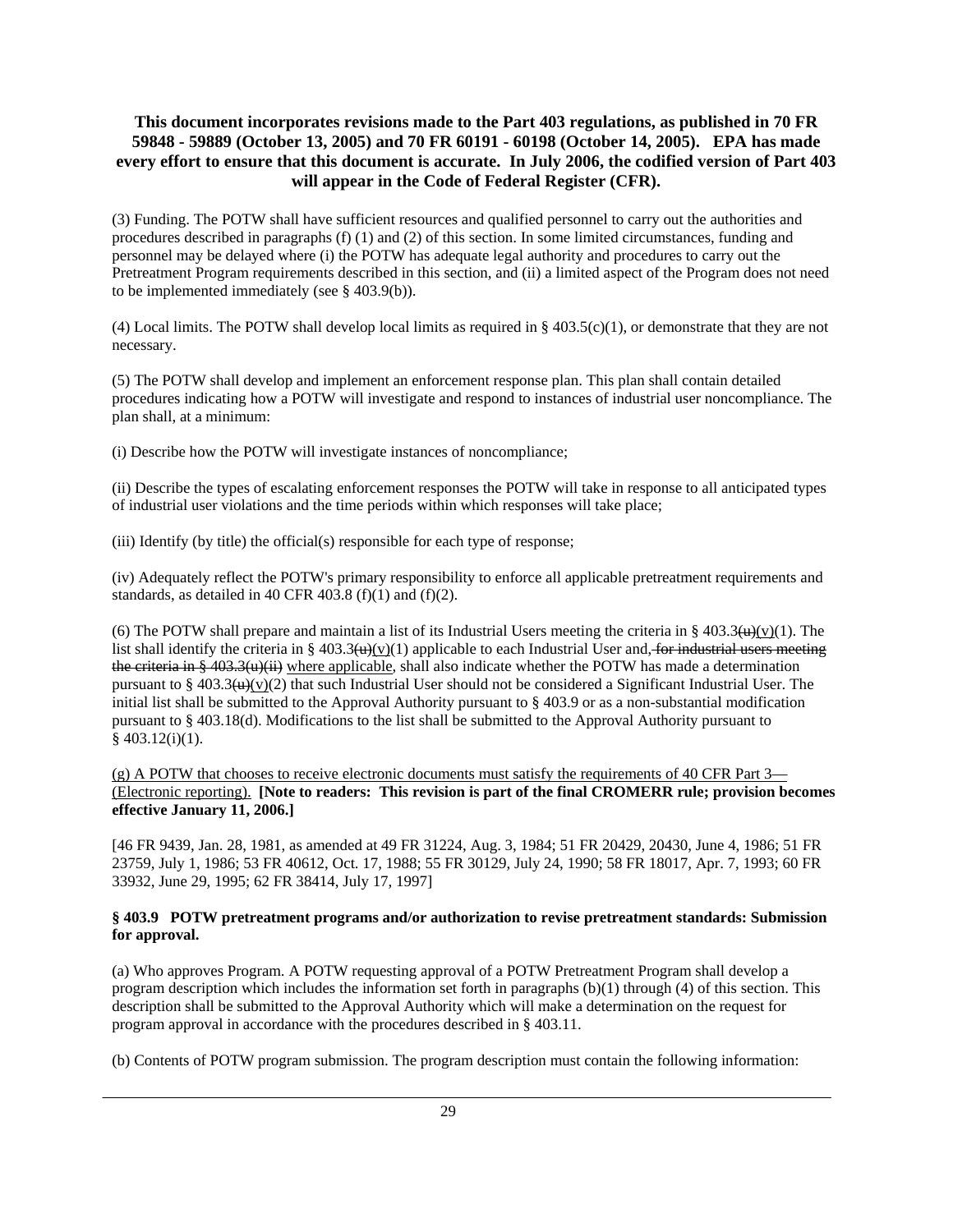(1) A statement from the City Solicitor or a city official acting in a comparable capacity (or the attorney for those POTWs which have independent legal counsel) that the POTW has authority adequate to carry out the programs described in § 403.8. This statement shall:

(i) Identify the provision of the legal authority under  $\S$  403.8(f)(1) which provides the basis for each procedure under § 403.8(f)(2);

(ii) Identify the manner in which the POTW will implement the program requirements set forth in § 403.8, including the means by which Pretreatment Standards will be applied to individual Industrial Users (e.g., by order, permit, ordinance, etc.); and

(iii) Identify how the POTW intends to ensure compliance with Pretreatment Standards and Requirements, and to enforce them in the event of noncompliance by Industrial Users;

(2) A copy of any statutes, ordinances, regulations, agreements, or other authorities relied upon by the POTW for its administration of the Program. This Submission shall include a statement reflecting the endorsement or approval of the local boards or bodies responsible for supervising and/or funding the POTW Pretreatment Program if approved;

(3) A brief description (including organization charts) of the POTW organization which will administer the Pretreatment Program. If more than one agency is responsible for administration of the Program the responsible agencies should be identified, their respective responsibilities delineated, and their procedures for coordination set forth; and

(4) A description of the funding levels and full- and part-time manpower available to implement the Program;

(c) Conditional POTW program approval. The POTW may request conditional approval of the Pretreatment Program pending the acquisition of funding and personnel for certain elements of the Program. The request for conditional approval must meet the requirements set forth in paragraph (b) of this section except that the requirements of paragraph (b) of this section, may be relaxed if the Submission demonstrates that:

(1) A limited aspect of the Program does not need to be implemented immediately;

(2) The POTW had adequate legal authority and procedures to carry out those aspects of the Program which will not be implemented immediately; and

(3) Funding and personnel for the Program aspects to be implemented at a later date will be available when needed. The POTW will describe in the Submission the mechanism by which this funding will be acquired. Upon receipt of a request for conditional approval, the Approval Authority will establish a fixed date for the acquisition of the needed funding and personnel. If funding is not acquired by this date, the conditional approval of the POTW Pretreatment Program and any removal allowances granted to the POTW, may be modified or withdrawn.

(d) Content of removal allowance submission. The request for authority to revise categorical Pretreatment Standards must contain the information required in § 403.7(d).

(e) Approval authority action. Any POTW requesting POTW Pretreatment Program approval shall submit to the Approval Authority three copies of the Submission described in paragraph (b), and if appropriate, (d) of this section. Within 60 days after receiving the Submission, the Approval Authority shall make a preliminary determination of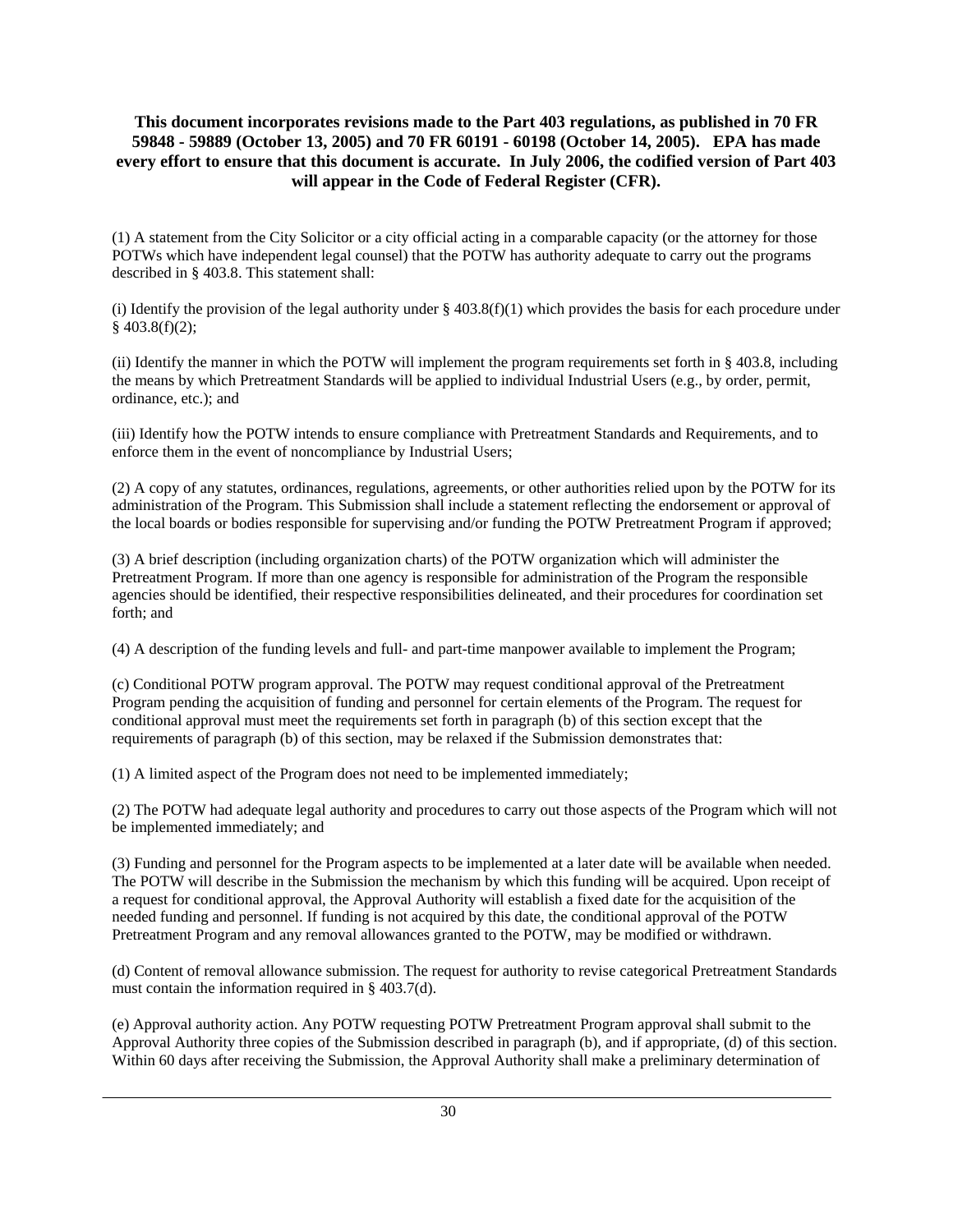whether the Submission meets the requirements of paragraph (b) and, if appropriate, (d) of this section. If the Approval Authority makes the preliminary determination that the Submission meets these requirements, the Approval Authority shall:

(1) Notify the POTW that the Submission has been received and is under review; and

(2) Commence the public notice and evaluation activities set forth in § 403.11.

(f) Notification where submission is defective. If, after review of the Submission as provided for in paragraph (e) of this section, the Approval Authority determines that the Submission does not comply with the requirements of paragraph (b) or (c) of this section, and, if appropriate, paragraph (d), of this section, the Approval Authority shall provide notice in writing to the applying POTW and each person who has requested individual notice. This notification shall identify any defects in the Submission and advise the POTW and each person who has requested individual notice of the means by which the POTW can comply with the applicable requirements of paragraphs (b), (c) of this section, and, if appropriate, paragraph (d) of this section.

(g) Consistency with water quality management plans.

(1) In order to be approved the POTW Pretreatment Program shall be consistent with any approved water quality management plan developed in accordance with 40 CFR parts 130, 131, as revised, where such 208 plan includes Management Agency designations and addresses pretreatment in a manner consistent with 40 CFR part 403. In order to assure such consistency the Approval Authority shall solicit the review and comment of the appropriate 208 Planning Agency during the public comment period provided for in § 403.11(b)(1)(ii) prior to approval or disapproval of the Program.

(2) Where no 208 plan has been approved or where a plan has been approved but lacks Management Agency designations and/or does not address pretreatment in a manner consistent with this regulation, the Approval Authority shall nevertheless solicit the review and comment of the appropriate 208 planning agency.

[53 FR 9439, Jan. 28, 1981, as amended at 53 FR 40612, Oct. 17, 1988; 58 FR 18017, Apr. 7, 1993]

**§ 403.10 Development and submission of NPDES State pretreatment programs.**

(a) Approval of State Programs. No State NPDES program shall be approved under section 402 of the Act after the effective date of these regulations unless it is determined to meet the requirements of paragraph (f) of this section. Notwithstanding any other provision of this regulation, a State will be required to act upon those authorities which it currently possesses before the approval of a State Pretreatment Program.

(b) [Reserved]

 $\overline{\phantom{a}}$ 

(c) Failure to request approval. Failure of an NPDES State with a permit program approved under section 402 of the Act prior to December 27, 1977, to seek approval of a State Pretreatment Program and failure of an approved State to administer its State Pretreatment Program in accordance with the requirements of this section constitutes grounds for withdrawal of NPDES program approval under section  $402(c)(3)$  of the Act.

(d) [Reserved]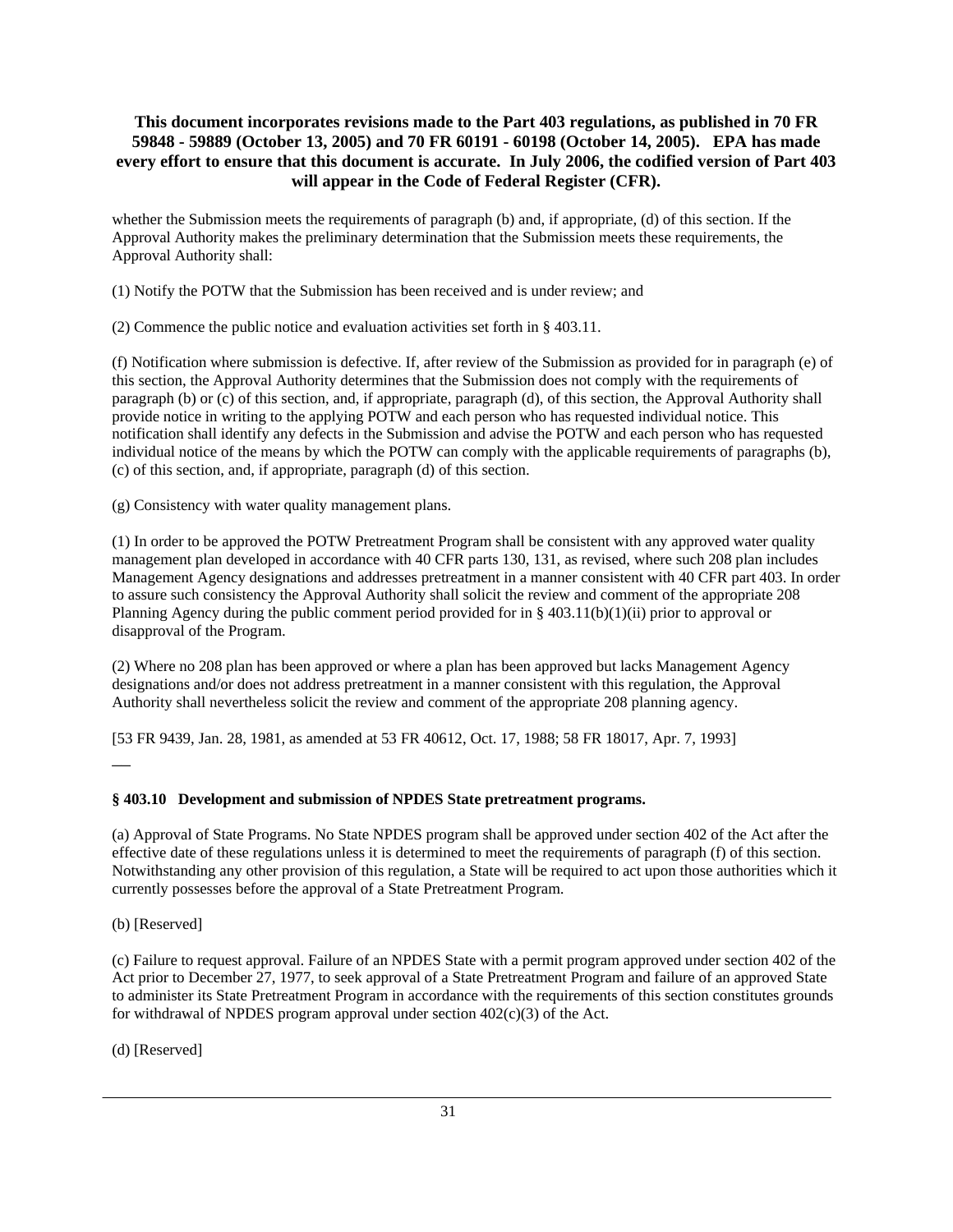(e) State Program in lieu of POTW Program. Notwithstanding the provision of § 403.8(a), a State with an approved Pretreatment Program may assume responsibility for implementing the POTW Pretreatment Program requirements set forth in § 403.8(f) in lieu of requiring the POTW to develop a Pretreatment Program. However, this does not preclude POTWs from independently developing Pretreatment Programs.

(f) State Pretreatment Program requirements. In order to be approved, a request for State Pretreatment Program Approval must demonstrate that the State Pretreatment Program has the following elements:

(1) Legal authority. The Attorney General's Statement submitted in accordance with paragraph (g)(1)(i) of this section shall certify that the Director has authority under State law to operate and enforce the State Pretreatment Program to the extent required by this part and by 40 CFR 123.27. At a minimum, the Director shall have the authority to:

(i) Incorporate POTW Pretreatment Program conditions into permits issued to POTWs; require compliance by POTWs with these incorporated permit conditions; and require compliance by Industrial Users with Pretreatment Standards;

(ii) Ensure continuing compliance by POTWs with pretreatment conditions incorporated into the POTW Permit through review of monitoring reports submitted to the Director by the POTW in accordance with § 403.12 and ensure continuing compliance by Industrial Users with Pretreatment Standards through the review of self-monitoring reports submitted to the POTW or to the Director by the Industrial Users in accordance with § 403.12;

(iii) Carry out inspection, surveillance and monitoring procedures which will determine, independent of information supplied by the POTW, compliance or noncompliance by the POTW with pretreatment conditions incorporated into the POTW Permit; and carry out inspection, surveillance and monitoring procedures which will determine, independent of information supplied by the Industrial User, whether the Industrial User is in compliance with Pretreatment Standards;

(iv) Seek civil and criminal penalties, and injunctive relief, for noncompliance by the POTW with pretreatment conditions incorporated into the POTW Permit and for noncompliance with Pretreatment Standards by Industrial Users as set forth in § 403.8(f)(1)(vi). The Director shall have authority to seek judicial relief for noncompliance by Industrial Users even when the POTW has acted to seek such relief (e.g., if the POTW has sought a penalty which the Director finds to be insufficient);

(v) Approve and deny requests for approval of POTW Pretreatment Programs submitted by a POTW to the Director;

(vi) Deny and recommend approval of (but not approve) requests for Fundamentally Different Factors variances submitted by Industrial Users in accordance with the criteria and procedures set forth in § 403.13; and

(vii) Approve and deny requests for authority to modify categorical Pretreatment Standards to reflect removals achieved by the POTW in accordance with the criteria and procedures set forth in §§ 403.7, 403.9 and 403.11.

(2) Procedures. The Director shall have developed procedures to carry out the requirements of sections 307 (b) and (c), and  $402(b)(1)$ ,  $402(b)(2)$ ,  $402(b)(8)$ , and  $402(b)(9)$  of the Act. At a minimum, these procedures shall enable the Director to: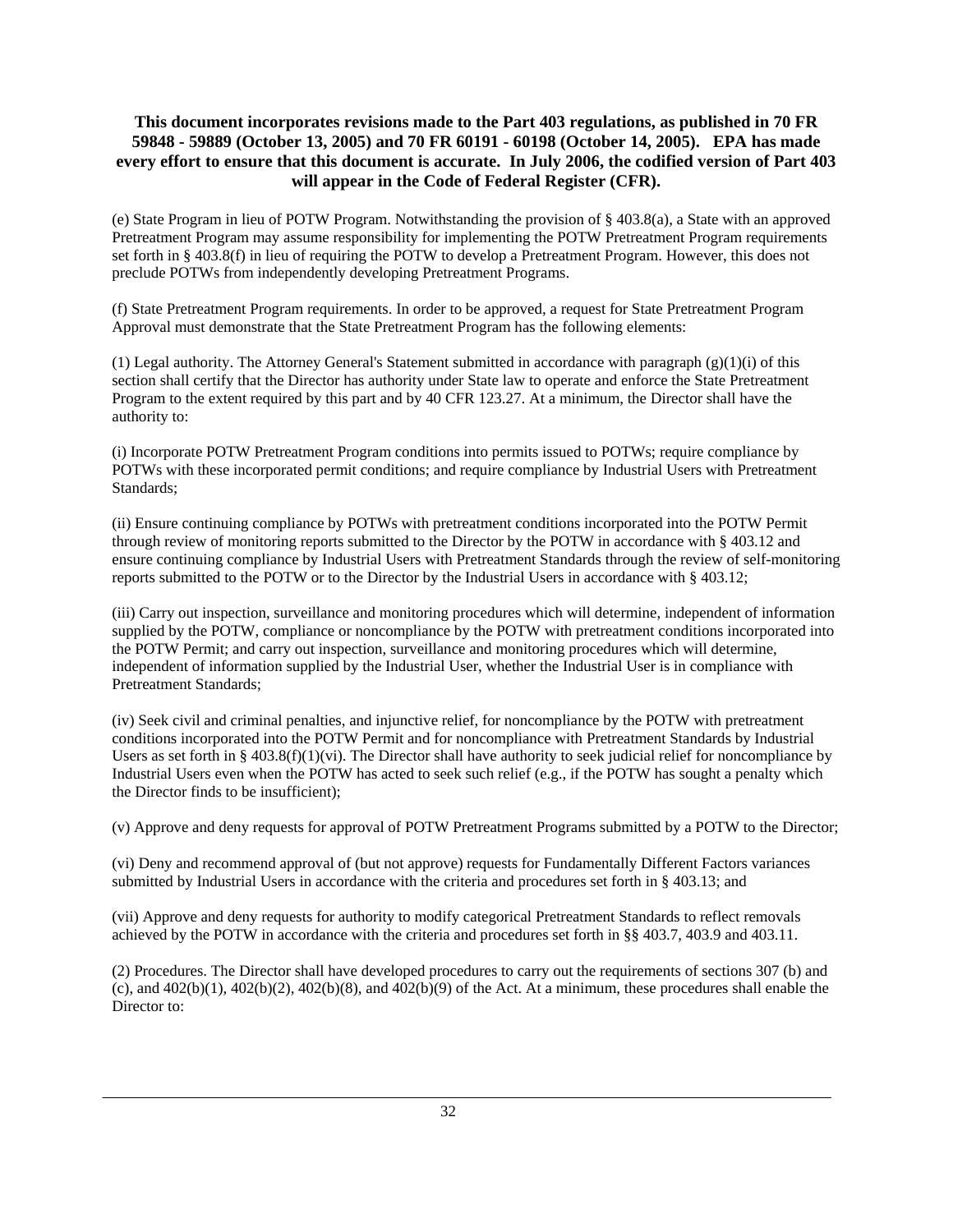(i) Identify POTWs required to develop Pretreatment Programs in accordance with  $\S 403.8(a)$  and notify these POTWs of the need to develop a POTW Pretreatment Program. In the absence of a POTW Pretreatment Program, the State shall have procedures to carry out the activities set forth in  $\S$  403.8(f)(2);

(ii) Provide technical and legal assistance to POTWs in developing Pretreatment Programs;

(iii) Develop compliance schedules for inclusion in POTW Permits which set forth the shortest reasonable time schedule for the completion of tasks needed to implement a POTW Pretreatment Program. The final compliance date in these schedules shall be no later than July 1, 1983;

(iv) Sample and analyze:

(A) Influent and effluent of the POTW to identify, independent of information supplied by the POTW, compliance or noncompliance with pollutant removal levels set forth in the POTW permit (see  $\S$  403.7); and

(B) The contents of sludge from the POTW and methods of sludge disposal and use to identify, independent of information supplied by the POTW, compliance or noncompliance with requirements applicable to the selected method of sludge management;

(v) Investigate evidence of violations of pretreatment conditions set forth in the POTW Permit by taking samples and acquiring other information as needed. This data acquisition shall be performed with sufficient care as to produce evidence admissible in an enforcement proceeding or in court;

(vi) Review and approve requests for approval of POTW Pretreatment Programs and authority to modify categorical Pretreatment Standards submitted by a POTW to the Director; and

(vii) Consider requests for Fundamentally Different Factors variances submitted by Industrial Users in accordance with the criteria and procedures set forth in § 403.13.

(3) Funding. The Director shall assure that funding and qualified personnel are available to carry out the authorities and procedures described in paragraphs (f)(1) and (2) of this section.

(g) Content of State Pretreatment Program submission. The request for State Pretreatment Program approval will consist of:

(1)(i) A statement from the State Attorney General (or the Attorney for those State agencies which have independent legal counsel) that the laws of the State provide adequate authority to implement the requirements of this part. The authorities cited by the Attorney General in this statement shall be in the form of lawfully adopted State statutes or regulations which shall be effective by the time of approval of the State Pretreatment Program; and

(ii) Copies of all State statutes and regulations cited in the above statement;

(iii) States with approved Pretreatment Programs shall establish Pretreatment regulations by November 16, 1989, unless the State would be required to enact or amend statutory provision, in which case, such regulations must be established by November 16, 1990.

(2) A description of the funding levels and full- and part-time personnel available to implement the program; and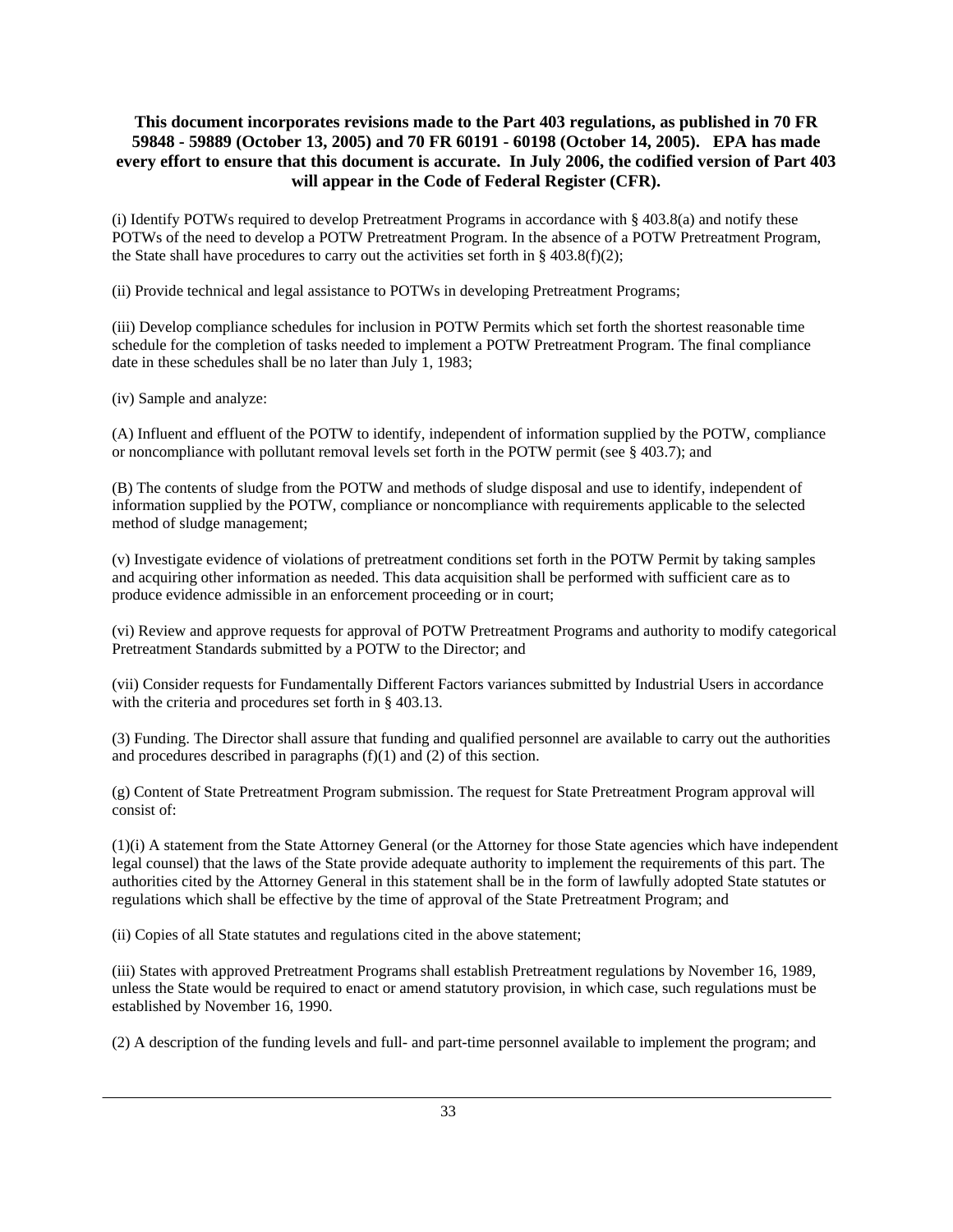(3) Any modifications or additions to the Memorandum of Agreement (required by 40 CFR 123.24) which may be necessary for EPA and the State to implement the requirements of this part.

(h) EPA Action. Any approved NPDES State requesting State Pretreatment Program approval shall submit to the Regional Administrator three copies of the Submission described in paragraph (g) of this section. Upon a preliminary determination that the Submission meets the requirements of paragraph (g) the Regional Administrator shall:

(1) Notify the Director that the Submission has been received and is under review; and

(2) Commence the program revision process set out in 40 CFR 123.62. For purposes of that section all requests for approval of State Pretreatment Programs shall be deemed substantial program modifications. A comment period of at least 30 days and the opportunity for a hearing shall be afforded the public on all such proposed program revisions.

(i) Notification where submission is defective. If, after review of the Submission as provided for in paragraph (h) of this section, EPA determines that the Submission does not comply with the requirements of paragraph (f) or (g) of this section EPA shall so notify the applying NPDES State in writing. This notification shall identify any defects in the Submission and advise the NPDES State of the means by which it can comply with the requirements of this part.

[46 FR 9439, Jan. 28, 1981, as amended at 51 FR 20429, June 4, 1986; 53 FR 40612, Oct. 17, 1988; 55 FR 30131, July 24, 1990; 58 FR 18017, Apr. 7, 1993; 60 FR 33932, June 29, 1995]

#### **§ 403.11 Approval procedures for POTW pretreatment programs and POTW granting of removal credits.**

The following procedures shall be adopted in approving or denying requests for approval of POTW Pretreatment Programs and applications for removal credit authorization:

(a) Deadline for review of submission. The Approval Authority shall have 90 days from the date of public notice of any Submission complying with the requirements of § 403.9(b) and, where removal credit authorization is sought with §§ 403.7(e) and 403.9(d), to review the Submission. The Approval Authority shall review the Submission to determine compliance with the requirements of  $\S 403.8$  (b) and (f), and, where removal credit authorization is sought, with § 403.7. The Approval Authority may have up to an additional 90 days to complete the evaluation of the Submission if the public comment period provided for in paragraph  $(b)(1)(ii)$  of this section is extended beyond 30 days or if a public hearing is held as provided for in paragraph (b)(2) of this section. In no event, however, shall the time for evaluation of the Submission exceed a total of 180 days from the date of public notice of a Submission meeting the requirements of § 403.9(b) and, in the case of a removal credit application, §§ 403.7(e) and 403.9(b).

(b) Public notice and opportunity for hearing. Upon receipt of a Submission the Approval Authority shall commence its review. Within 20 work days after making a determination that a Submission meets the requirements of § 403.9(b) and, where removal allowance approval is sought, §§ 403.7(d) and 403.9(d), the Approval Authority shall:

(1) Issue a public notice of request for approval of the Submission;

(i) This public notice shall be circulated in a manner designed to inform interested and potentially interested persons of the Submission. Procedures for the circulation of public notice shall include: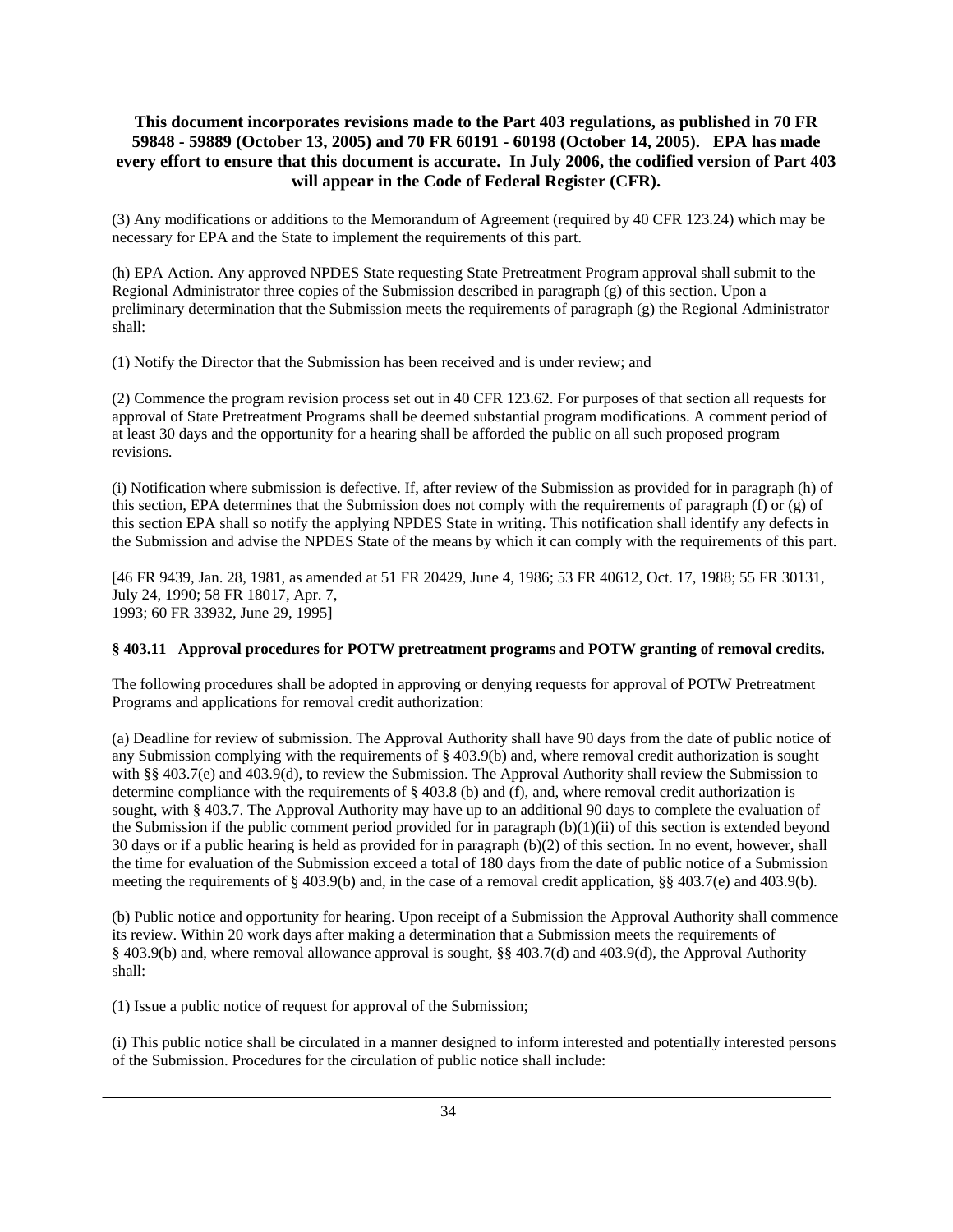(A) Mailing notices of the request for approval of the Submission to designated 208 planning agencies, Federal and State fish, shellfish and wildfish resource agencies (unless such agencies have asked not to be sent the notices); and to any other person or group who has requested individual notice, including those on appropriate mailing lists; and

(B) Publication of a notice of request for approval of the Submission in a newspaper(s) of general circulation within the jurisdiction(s) served by the POTW that meaningful public notice.

(ii) The public notice shall provide a period of not less than 30 days following the date of the public notice during which time interested persons may submit their written views on the Submission.

(iii) All written comments submitted during the 30 day comment period shall be retained by the Approval Authority and considered in the decision on whether or not to approve the Submission. The period for comment may be extended at the discretion of the Approval Authority; and

(2) Provide an opportunity for the applicant, any affected State, any interested State or Federal agency, person or group of persons to request a public hearing with respect to the Submission.

(i) This request for public hearing shall be filed within the 30 day (or extended) comment period described in paragraph (b)(1)(ii) of this section and shall indicate the interest of the person filing such request and the reasons why a hearing is warranted.

(ii) The Approval Authority shall hold a hearing if the POTW so requests. In addition, a hearing will be held if there is a significant public interest in issues relating to whether or not the Submission should be approved. Instances of doubt should be resolved in favor of holding the hearing.

(iii) Public notice of a hearing to consider a Submission and sufficient to inform interested parties of the nature of the hearing and the right to participate shall be published in the same newspaper as the notice of the original request for approval of the Submission under paragraph  $(b)(1)(i)(B)$  of this section. In addition, notice of the hearing shall be sent to those persons requesting individual notice.

(c) Approval authority decision. At the end of the 30 day (or extended) comment period and within the 90 day (or extended) period provided for in paragraph (a) of this section, the Approval Authority shall approve or deny the Submission based upon the evaluation in paragraph (a) of this section and taking into consideration comments submitted during the comment period and the record of the public hearing, if held. Where the Approval Authority makes a determination to deny the request, the Approval Authority shall so notify the POTW and each person who has requested individual notice. This notification shall include suggested modifications and the Approval Authority may allow the requestor additional time to bring the Submission into compliance with applicable requirements.

(d) EPA objection to Director's decision. No POTW pretreatment program or authorization to grant removal allowances shall be approved by the Director if following the 30 day (or extended) evaluation period provided for in paragraph  $(b)(1)(ii)$  of this section and any hearing held pursuant to paragraph  $(b)(2)$  of this section the Regional Administrator sets forth in writing objections to the approval of such Submission and the reasons for such objections. A copy of the Regional Administrator's objections shall be provided to the applicant, and each person who has requested individual notice. The Regional Administrator shall provide an opportunity for written comments and may convene a public hearing on his or her objections. Unless retracted, the Regional Administrator's objections shall constitute a final ruling to deny approval of a POTW pretreatment program or authorization to grant removal allowances 90 days after the date the objections are issued.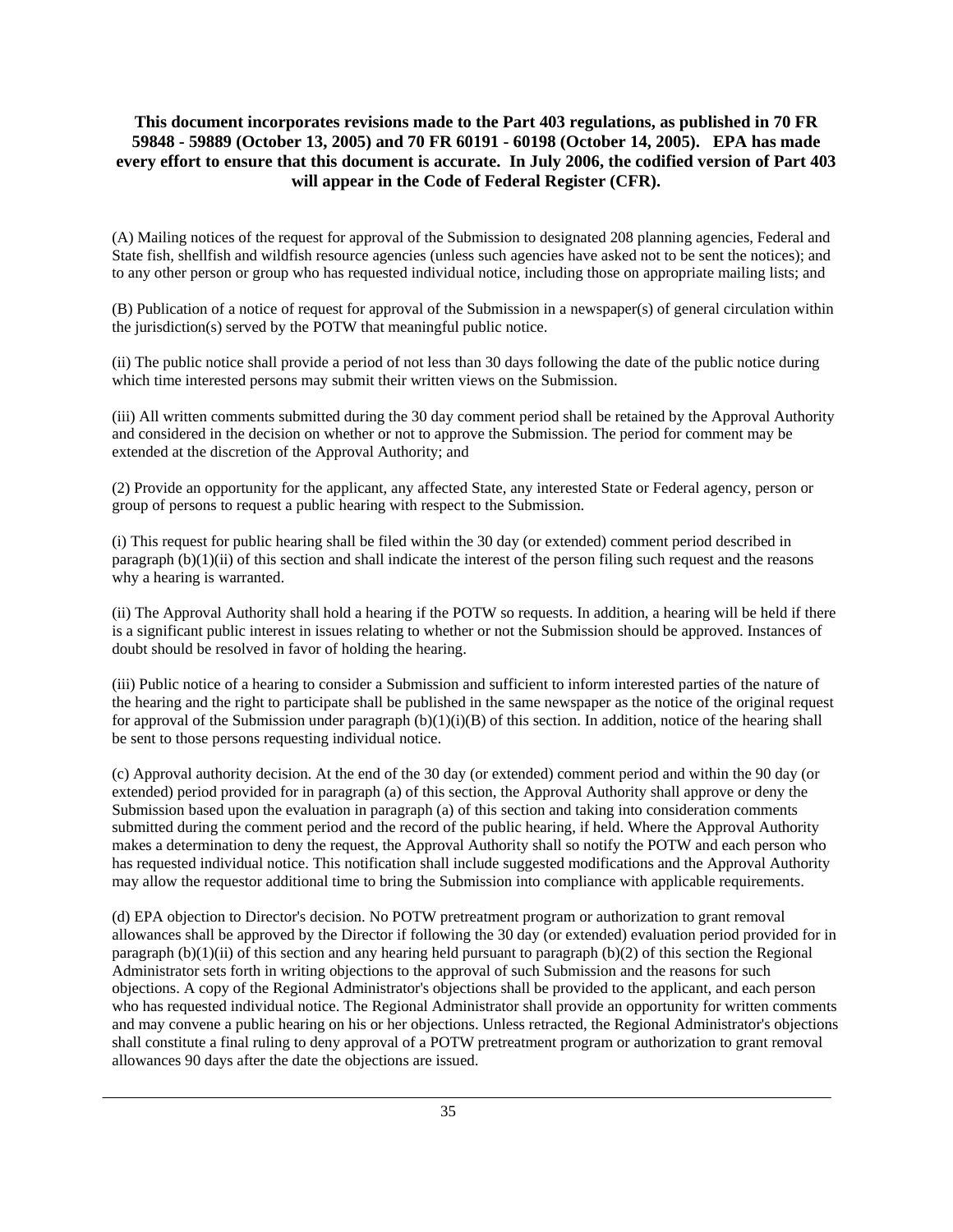(e) Notice of decision. The Approval Authority shall notify those persons who submitted comments and participated in the public hearing, if held, of the approval or disapproval of the Submission. In addition, the Approval Authority shall cause to be published a notice of approval or disapproval in the same newspapers as the original notice of request for approval of the Submission was published. The Approval Authority shall identify in any notice of POTW Pretreatment Program approval any authorization to modify categorical Pretreatment Standards which the POTW may make, in accordance with § 403.7, for removal of pollutants subject to Pretreatment Standards.

(f) Public access to submission. The Approval Authority shall ensure that the Submission and any comments upon such Submission are available to the public for inspection and copying.

[46 FR 9439, Jan. 28, 1981, as amended at 49 FR 31224, Aug. 3, 1984; 51 FR 20429, June 4, 1986; 53 FR 40613, Oct. 17, 1988; 62 FR 38414, July 17, 1997]

#### **§ 403.12 Reporting requirements for POTW**'**s and industrial users.**

(a) Definition. The term Control Authority as it is used in this section refers to: (1) The POTW if the POTW's Submission for its pretreatment program (§ 403.3(t)(1)) has been approved in accordance with the requirements of § 403.11; or (2) the Approval Authority if the Submission has not been approved. [Reserved]

(b) *Reporting requirements for industrial users upon effective date of categorical pretreatment standard -- baseline report*. Within 180 days after the effective date of a categorical Pretreatment Standard, or 180 days after the final administrative decision made upon a category determination submission under § 403.6(a)(4), whichever is later, existing Industrial Users subject to such categorical Pretreatment Standards and currently discharging to or scheduled to discharge to a POTW shall be required to submit to the Control Authority a report which contains the information listed in paragraphs (b)(1)-(7) of this section. At least 90 days prior to commencement of discharge, New Sources, and sources that become Industrial Users subsequent to the promulgation of an applicable categorical Standard, shall be required to submit to the Control Authority a report which contains the information listed in paragraphs  $(b)(1)-(5)$ of this section. New sources shall also be required to include in this report information on the method of pretreatment the source intends to use to meet applicable pretreatment standards. New Sources shall give estimates of the information requested in paragraphs (b) (4) and (5) of this section:

(1) Identifying information. The User shall submit the name and address of the facility including the name of the operator and owners;

(2) Permits. The User shall submit a list of any environmental control permits held by or for the facility; (3) Description of operations. The User shall submit a brief description of the nature, average rate of production, and Standard Industrial Classification of the operation(s) carried out by such Industrial User. This description should include a schematic process diagram which indicates points of Discharge to the POTW from the regulated processes.

(4) Flow measurement. The User shall submit information showing the measured average daily and maximum daily flow, in gallons per day, to the POTW from each of the following:

(i) Regulated process streams; and

(ii) Other streams as necessary to allow use of the combined wastestream formula of § 403.6(e). (See paragraph  $(b)(5)(\vee)(iv)$  of this section.)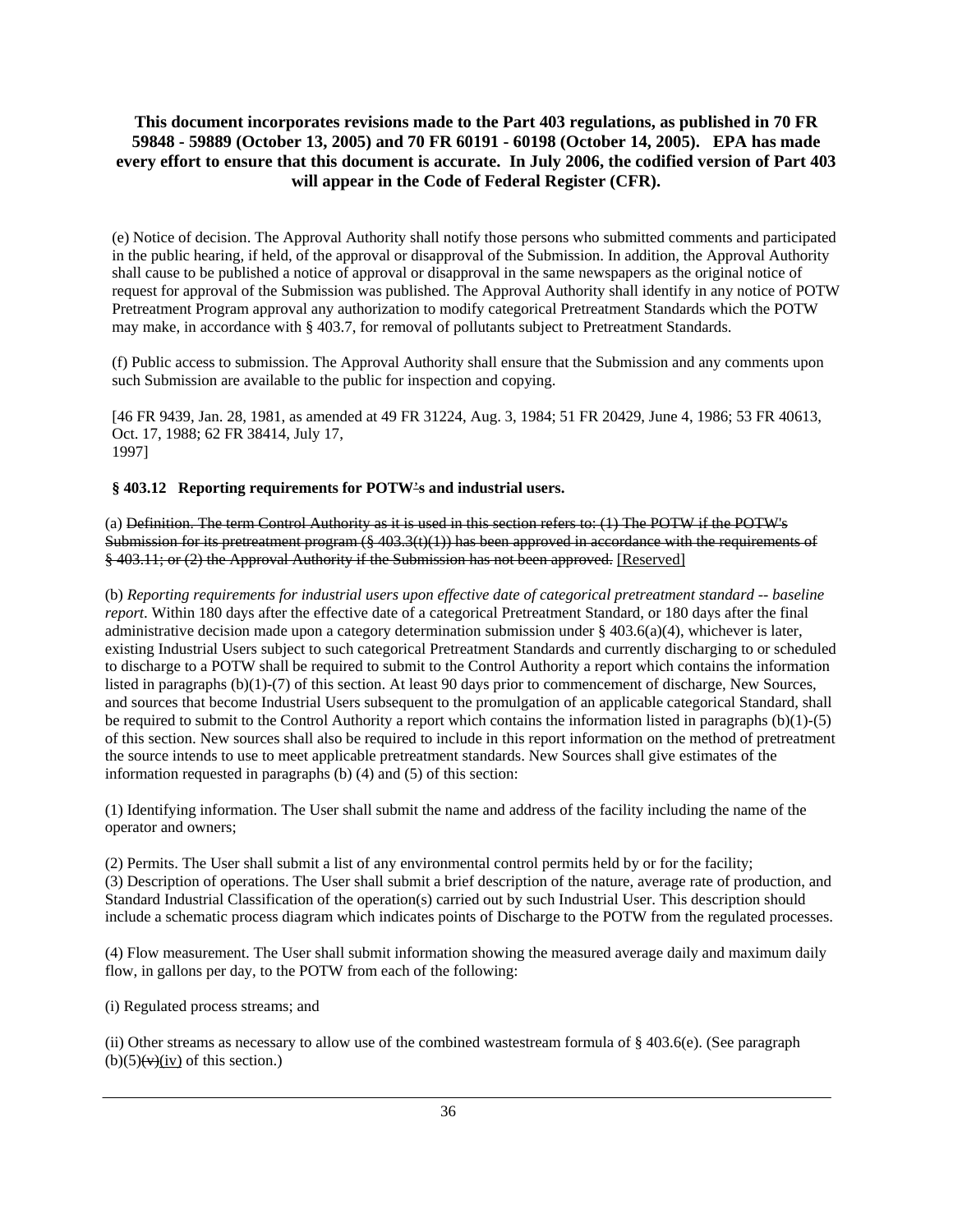The Control Authority may allow for verifiable estimates of these flows where justified by cost or feasibility considerations.

- (5) Measurement of pollutants.
- (i) The user shall identify the Pretreatment Standards applicable to each regulated process**.**

(ii) In addition, the User shall submit the results of sampling and analysis identifying the nature and concentration (or mass, where required by the Standard or Control Authority) of regulated pollutants in the Discharge from each regulated process. Both daily maximum and average concentration (or mass, where required) shall be reported. The sample shall be representative of daily operations. In cases where the Standard requires compliance with a Best Management Practice or pollution prevention alternative, the User shall submit documentation as required by the Control Authority or the applicable Standards to determine compliance with the Standard;

(iii) A minimum of four (4) grab samples must be used for pH, cyanide, total phenols, oil and grease, sulfide, and volatile organics. For all other pollutants, 24-hour composite samples must be obtained through flow-proportional composite sampling techniques where feasible. The Control Authority may waive flow-proportional composite sampling for any Industrial User that demonstrates that flow-proportional sampling is infeasible. In such cases, samples may be obtained through time-proportional composite sampling techniques or through a minimum of four (4) grab samples where the User demonstrates that this will provide a representative sample of the effluent being discharged.

 $(iv)(iii)$  The User shall take a minimum of one representative sample to compile that data necessary to comply with the requirements of this paragraph.

 $(v)(iv)$  Samples should be taken immediately downstream from pretreatment facilities if such exist or immediately downstream from the regulated process if no pretreatment exists. If other wastewaters are mixed with the regulated wastewater prior to pretreatment the User should measure the flows and concentrations necessary to allow use of the combined wastestream formula of  $\S 403.6(e)$  in order to evaluate compliance with the Pretreatment Standards. Where an alternate concentration or mass limit has been calculated in accordance with  $\S 403.6(e)$  this adjusted limit along with supporting data shall be submitted to the Control Authority;

 $(vi)(v)$  Sampling and analysis shall be performed in accordance with the techniques prescribed in 40 CFR part 136 and amendments thereto. Where 40 CFR part 136 does not contain sampling or analytical techniques for the pollutant in question, or where the Administrator determines that the part 136 sampling and analytical techniques are inappropriate for the pollutant in question, sampling and analysis shall be performed by using validated analytical methods or any other applicable sampling and analytical procedures, including procedures suggested by the POTW or other parties, approved by the Administrator;

 $\overline{\text{with}}$ (vi) The Control Authority may allow the submission of a baseline report which utilizes only historical data so long as the data provides information sufficient to determine the need for industrial pretreatment measures;

 $(viii)(vii)$  The baseline report shall indicate the time, date and place, of sampling, and methods of analysis, and shall certify that such sampling and analysis is representative of normal work cycles and expected pollutant Discharges to the POTW;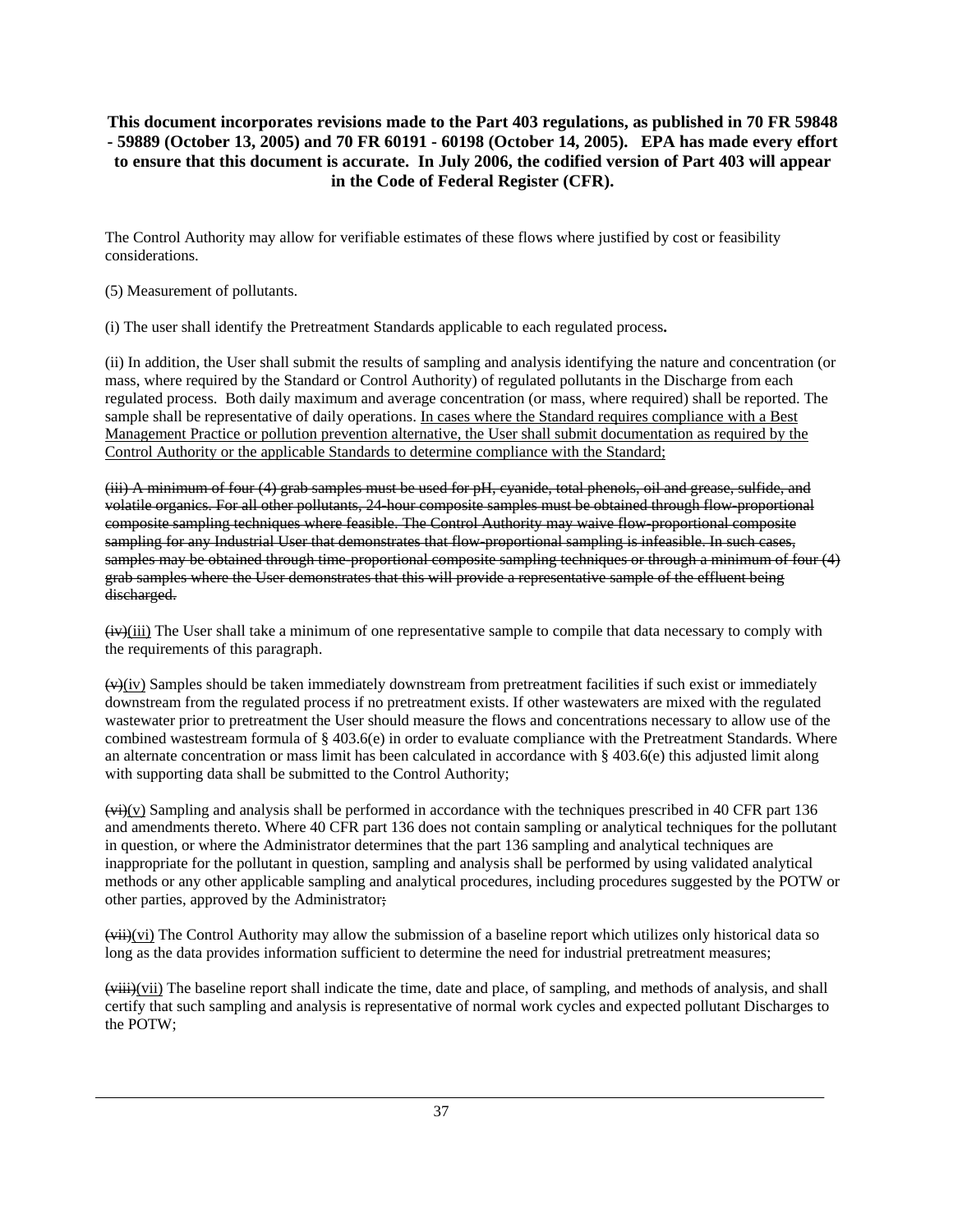(6) Certification. A statement, reviewed by an authorized representative of the Industrial User (as defined in paragraph  $(k)(l)$  of this section) and certified to by a qualified professional, indicating whether Pretreatment Standards are being met on a consistent basis, and, if not, whether additional operation and maintenance (O and M) and/or additional Pretreatment is required for the Industrial User to meet the Pretreatment Standards and Requirements; and

(7) Compliance schedule. If additional pretreatment and/or O and M will be required to meet the Pretreatment Standards; the shortest schedule by which the Industrial User will provide such additional pretreatment and/or O and M. The completion date in this schedule shall not be later than the compliance date established for the applicable Pretreatment Standard.

(i) Where the Industrial User's categorical Pretreatment Standard has been modified by a removal allowance  $(\S 403.7)$ , the combined wastestream formula  $(\S 403.6(e))$ , and/or a Fundamentally Different Factors variance (§ 403.13) at the time the User submits the report required by paragraph (b) of this section, the information required by paragraphs (b)(6) and (7) of this section shall pertain to the modified limits.

(ii) If the categorical Pretreatment Standard is modified by a removal allowance (§ 403.7), the combined wastestream formula (§ 403.6(e)), and/or a Fundamentally Different Factors variance (§ 403.13) after the User submits the report required by paragraph (b) of this section, any necessary amendments to the information requested by paragraphs (b)(6) and (7) of this section shall be submitted by the User to the Control Authority within 60 days after the modified limit is approved.

(c) *Compliance schedule for meeting categorical Pretreatment Standards*. The following conditions shall apply to the schedule required by paragraph (b)(7) of this section:

(1) The schedule shall contain increments of progress in the form of dates for the commencement and completion of major events leading to the construction and operation of additional pretreatment required for the Industrial User to meet the applicable categorical Pretreatment Standards (e.g., hiring an engineer, completing preliminary plans, completing final plans, executing contract for major components, commencing construction, completing construction, etc.).

(2) No increment referred to in paragraph  $(c)(1)$  of this section shall exceed 9 months.

(3) Not later than 14 days following each date in the schedule and the final date for compliance, the Industrial User shall submit a progress report to the Control Authority including, at a minimum, whether or not it complied with the increment of progress to be met on such date and, if not, the date on which it expects to comply with this increment of progress, the reason for delay, and the steps being taken by the Industrial User to return the construction to the schedule established. In no event shall more than 9 months elapse between such progress reports to the Control Authority.

(d) *Report on compliance with categorical pretreatment standard deadline*. Within 90 days following the date for final compliance with applicable categorical Pretreatment Standards or in the case of a New Source following commencement of the introduction of wastewater into the POTW, any Industrial User subject to Pretreatment Standards and Requirements shall submit to the Control Authority a report containing the information described in paragraphs (b) (4)-(6) of this section. For Industrial Users subject to equivalent mass or concentration limits established by the Control Authority in accordance with the procedures in §  $403.6(c)$ , this report shall contain a reasonable measure of the User's long term production rate. For all other Industrial Users subject to categorical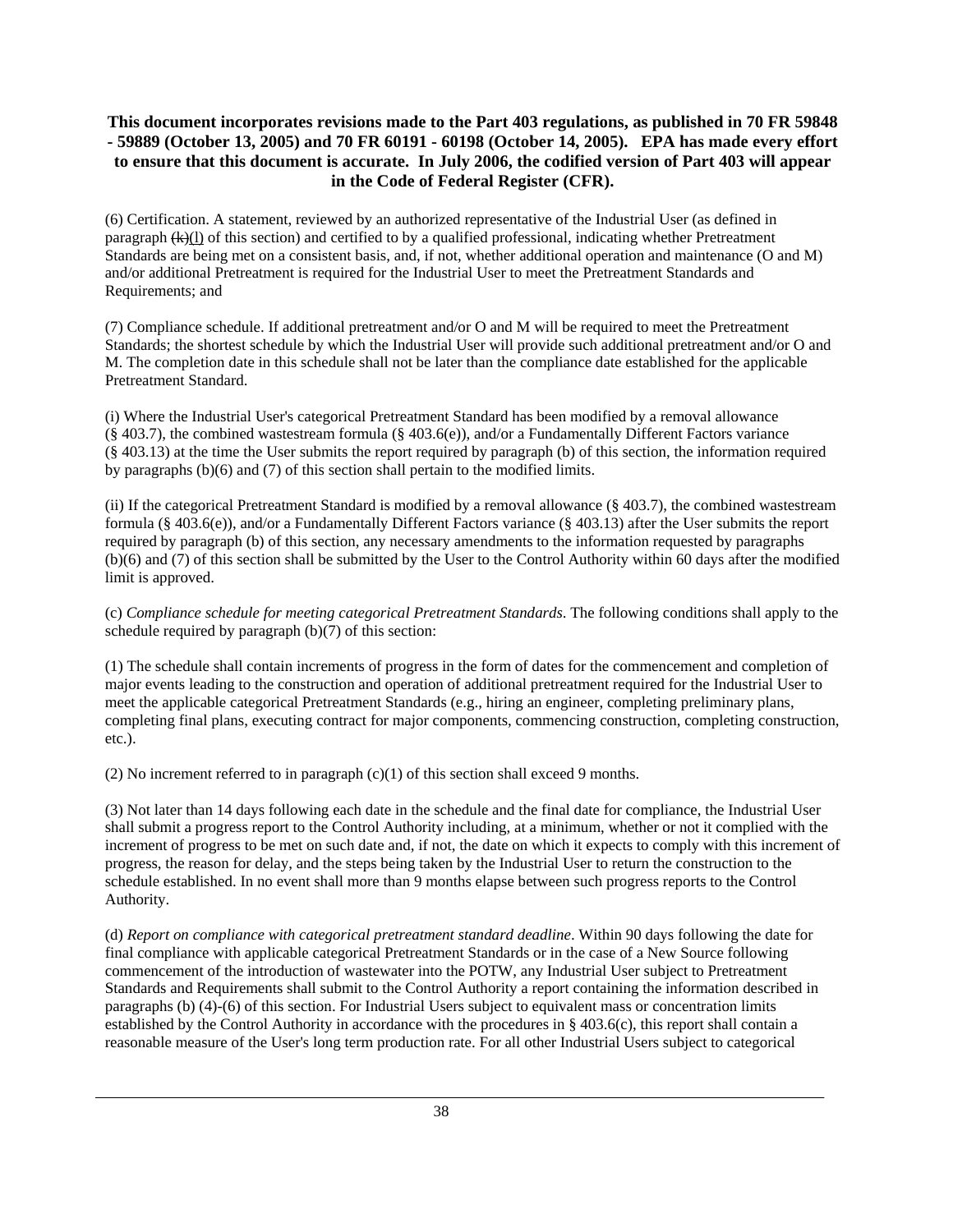Pretreatment Standards expressed in terms of allowable pollutant discharge per unit of production (or other measure of operation), this report shall include the User's actual production during the appropriate sampling period.

### (e) *Periodic reports on continued compliance*.

(1) Any Industrial User subject to a categorical Pretreatment Standard (except a Non-Significant Categorical User as defined in §  $403.3(v)(2)$ ), after the compliance date of such Pretreatment Standard, or, in the case of a New Source, after commencement of the discharge into the POTW, shall submit to the Control Authority during the months of June and December, unless required more frequently in the Pretreatment Standard or by the Control Authority or the Approval Authority, a report indicating the nature and concentration of pollutants in the effluent which are limited by such categorical Pretreatment Standards. In addition, this report shall include a record of measured or estimated average and maximum daily flows for the reporting period for the Discharge reported in paragraph (b)(4) of this section except that the Control Authority may require more detailed reporting of flows. In cases where the Pretreatment Standard requires compliance with a Best Management Practice (or pollution prevention alternative), the User shall submit documentation required by the Control Authority or the Pretreatment Standard necessary to determine the compliance status of the User. At the discretion of the Control Authority and in consideration of such factors as local high or low flow rates, holidays, budget cycles, etc., the Control Authority may modify the months during which the above reports are to be submitted.

(2) The Control Authority may authorize the Industrial User subject to a categorical Pretreatment Standard to forego sampling of a pollutant regulated by a categorical Pretreatment Standard if the Industrial User has demonstrated through sampling and other technical factors that the pollutant is neither present nor expected to be present in the Discharge, or is present only at background levels from intake water and without any increase in the pollutant due to activities of the Industrial User. This authorization is subject to the following conditions:

(i) The Control Authority may authorize a waiver where a pollutant is determined to be present solely due to sanitary wastewater discharged from the facility provided that the sanitary wastewater is not regulated by an applicable categorical Standard and otherwise includes no process wastewater.

(ii) The monitoring waiver is valid only for the duration of the effective period of the Permit or other equivalent individual control mechanism, but in no case longer than 5 years. The User must submit a new request for the waiver before the waiver can be granted for each subsequent control mechanism.

(iii) In making a demonstration that a pollutant is not present, the Industrial User must provide data from at least one sampling of the facility's process wastewater prior to any treatment present at the facility that is representative of all wastewater from all processes. The request for a monitoring waiver must be signed in accordance with paragraph (l) of this section, and include the certification statement in  $\S 403.6(a)(2)(ii)$ . Non-detectable sample results may only be used as a demonstration that a pollutant is not present if the EPA approved method from 40 CFR Part 136 with the lowest minimum detection level for that pollutant was used in the analysis.

(iv) Any grant of the monitoring waiver by the Control Authority must be included as a condition in the User's control mechanism. The reasons supporting the waiver and any information submitted by the User in its request for the waiver must be maintained by the Control Authority for 3 years after expiration of the waiver.

(v) Upon approval of the monitoring waiver and revision of the User's control mechanism by the Control Authority, the Industrial User must certify on each report with the statement below, that there has been no increase in the pollutant in its wastestream due to activities of the Industrial User: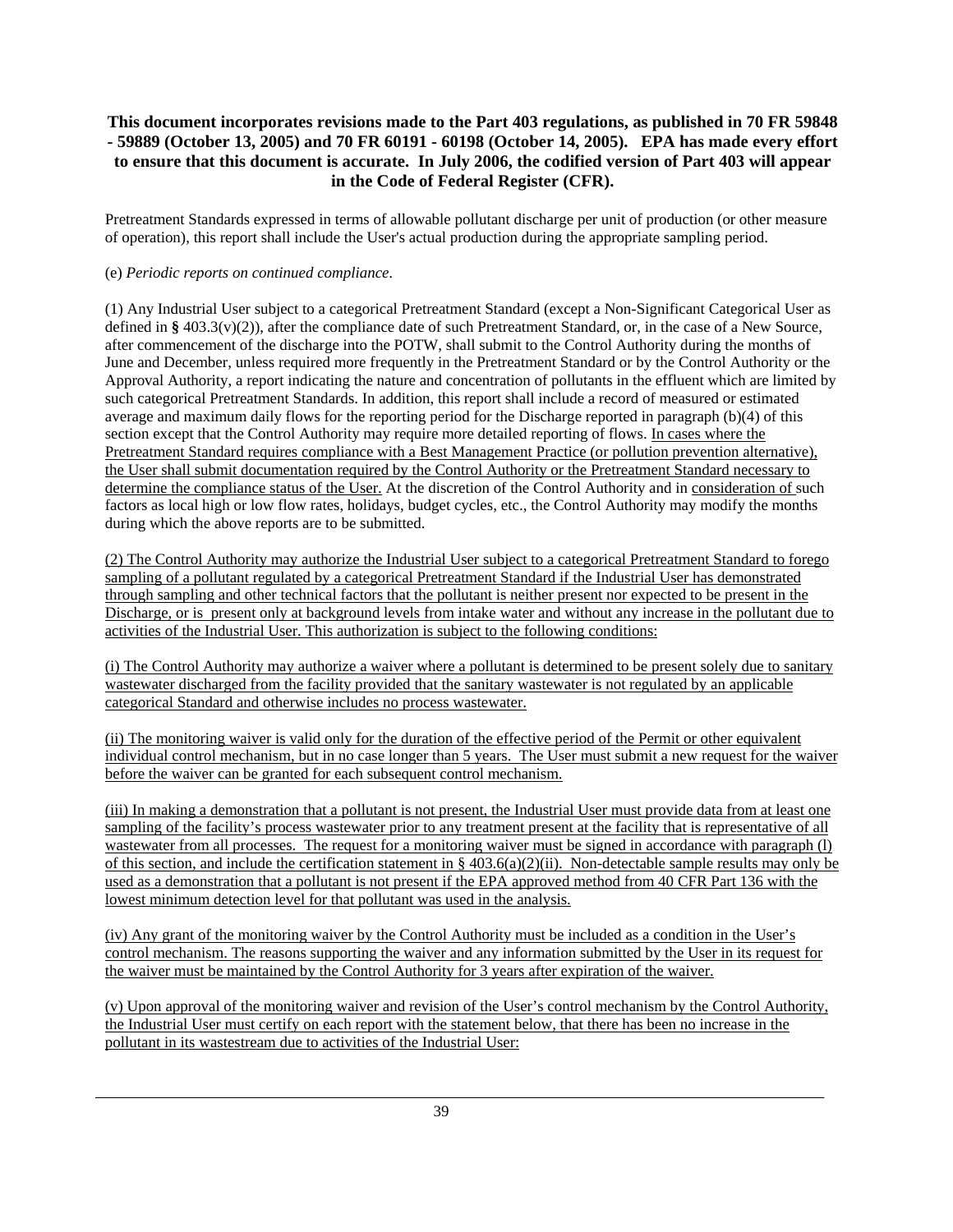Based on my inquiry of the person or persons directly responsible for managing compliance with the Pretreatment Standard for 40 CFR [specify applicable National Pretreatment Standard part(s)], I certify that, to the best of my knowledge and belief, there has been no increase in the level of [list pollutant(s)] in the wastewaters due to the activities at the facility since filing of the last periodic report under 40 CFR 403.12(e)(1).

(vi) In the event that a waived pollutant is found to be present or is expected to be present based on changes that occur in the User's operations, the User must immediately: Comply with the monitoring requirements of paragraph  $(e)(1)$  of this section or other more frequent monitoring requirements imposed by the Control Authority, and notify the Control Authority.

(vii) This provision does not supersede certification processes and requirements established in categorical Pretreatment Standards, except as otherwise specified in the categorical Pretreatment Standard.

(3) The Control Authority may reduce the requirement in the paragraph  $(e)(1)$  of this section to a requirement to report no less frequently than once a year, unless required more frequently in the Pretreatment Standard or by the Approval Authority, where the Industrial User meets all of the following conditions:

(i) The Industrial User's total categorical wastewater flow does not exceed any of the following:

(A) 0.01 percent of the design dry weather hydraulic capacity of the POTW, or 5,000 gallons per day, whichever is smaller, as measured by a continuous effluent flow monitoring device unless the Industrial User discharges in batches;

(B) 0.01 percent of the design dry weather organic treatment capacity of the POTW; and

(C) 0.01 percent of the maximum allowable headworks loading for any pollutant regulated by the applicable categorical Pretreatment Standard for which approved local limits were developed by a POTW in accordance with **§** 403.5(c) and paragraph (d) of this section;

(ii) The Industrial User has not been in significant noncompliance, as defined in 40 CFR 403.8(f)(2)(viii), for any time in the past two years;

(iii) The Industrial User does not have daily flow rates, production levels, or pollutant levels that vary so significantly that decreasing the reporting requirement for this Industrial User would result in data that are not representative of conditions occurring during the reporting period pursuant to paragraph  $(g)(3)$  of this section;

(iv) The Industrial User must notify the Control Authority immediately of any changes at its facility causing it to no longer meet conditions of paragraphs (e)(3)(i) or (ii) of this section. Upon notification, the Industrial User must immediately begin complying with the minimum reporting in paragraph  $(e)(1)$  of this section; and

(v) The Control Authority must retain documentation to support the Control Authority's determination that a specific Industrial User qualifies for reduced reporting requirements under paragraph (e)(3) of this section for a period of 3 years after the expiration of the term of the control mechanism.

 $(2)(4)$  Where the Control Authority has imposed mass limitations on Industrial Users as provided for by § 403.6(d), the report required by paragraph (e)(1) of this section shall indicate the mass of pollutants regulated by Pretreatment Standards in the Discharge from the Industrial User.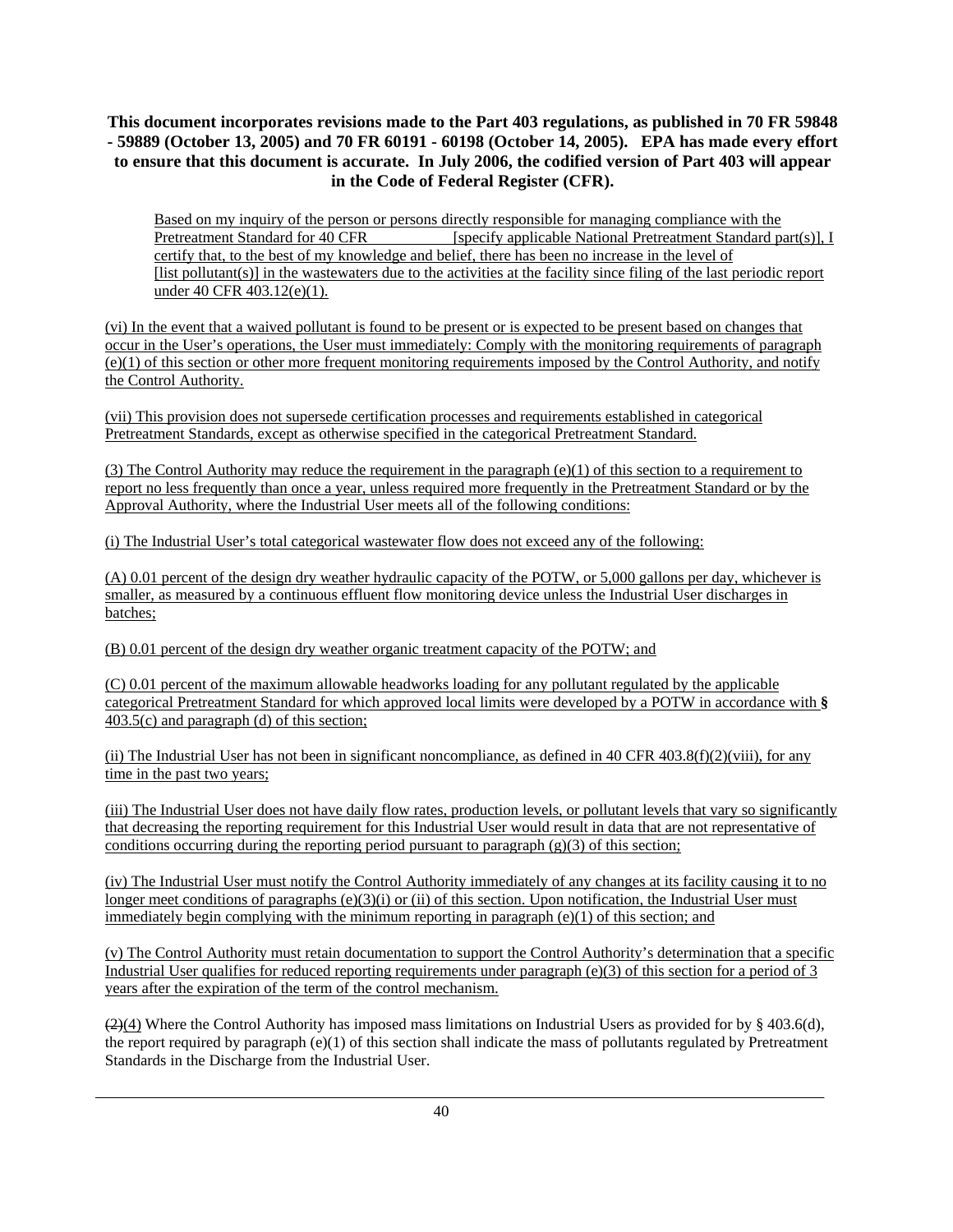$(3)(5)$  For Industrial Users subject to equivalent mass or concentration limits established by the Control Authority in accordance with the procedures in § 403.6(c), the report required by paragraph (e)(1) shall contain a reasonable measure of the User's long term production rate. For all other Industrial Users subject to categorical Pretreatment Standards expressed only in terms of allowable pollutant discharge per unit of production (or other measure of operation), the report required by paragraph  $(e)(1)$  shall include the User's actual average production rate for the reporting period.

(f) *Notice of potential problems, including slug loading*. All categorical and non-categorical Industrial Users shall notify the POTW immediately of all discharges that could cause problems to the POTW, including any slug loadings, as defined by  $\S$  403.5(b), by the Industrial User.

(g) *Monitoring and analysis to demonstrate continued compliance.*

(1) Except in the case of Non-Significant Categorical Users, the reports required in paragraphs (b), (d), (e), and (h) of this section shall contain the results of sampling and analysis of the Discharge, including the flow and the nature and concentration, or production and mass where requested by the Control Authority, of pollutants contained therein which are limited by the applicable Pretreatment Standards. This sampling and analysis may be performed by the Control Authority in lieu of the Industrial User. Where the POTW performs the required sampling and analysis in lieu of the Industrial User, the User will not be required to submit the compliance certification required under paragraphs (b)(6) and (d) of this section. In addition, where the POTW itself collects all the information required for the report, including flow data, the Industrial User will not be required to submit the report.

(2) If sampling performed by an Industrial User indicates a violation, the user shall notify the Control Authority within 24 hours of becoming aware of the violation. The User shall also repeat the sampling and analysis and submit the results of the repeat analysis to the Control Authority within 30 days after becoming aware of the violation. except the Industrial User is not required to resample if. Where the Control Authority has performed the sampling and analysis in lieu of the Industrial User, the Control Authority must perform the repeat sampling and analysis unless it notifies the User of the violation and requires the User to perform the repeat analysis. Resampling is not required if:

(i) The Control Authority performs sampling at the Industrial User at a frequency of at least once per month, or

(ii) The Control Authority performs sampling at the User between the time when the User performs its initial sampling initial sampling was conducted and the time when the User or the Control Authority receives the results of this sampling.

(3) The reports required in paragraphs  $(b)$ ,  $(d)$ , (e) and  $(h)$  of this section shall-must be based upon data obtained through appropriate sampling and analysis performed during the period covered by the report, which data is are representative of conditions occurring during the reporting period. The Control Authority shall require that frequency of monitoring necessary to assess and assure compliance by Industrial Users with applicable Pretreatment Standards and Requirements. Grab samples must be used for pH, cyanide, total phenols, oil and grease, sulfide, and volatile organic compounds. For all other pollutants, 24-hour composite samples must be obtained through flow-proportional composite sampling techniques, unless time-proportional composite sampling or grab sampling is authorized by the Control Authority. Where time-proportional composite sampling or grab sampling is authorized by the Control Authority, the samples must be representative of the discharge and the decision to allow the alternative sampling must be documented in the Industrial User file for that facility or facilities. Using protocols (including appropriate preservation) specified in 40 CFR Part 136 and appropriate EPA guidance, multiple grab samples collected during a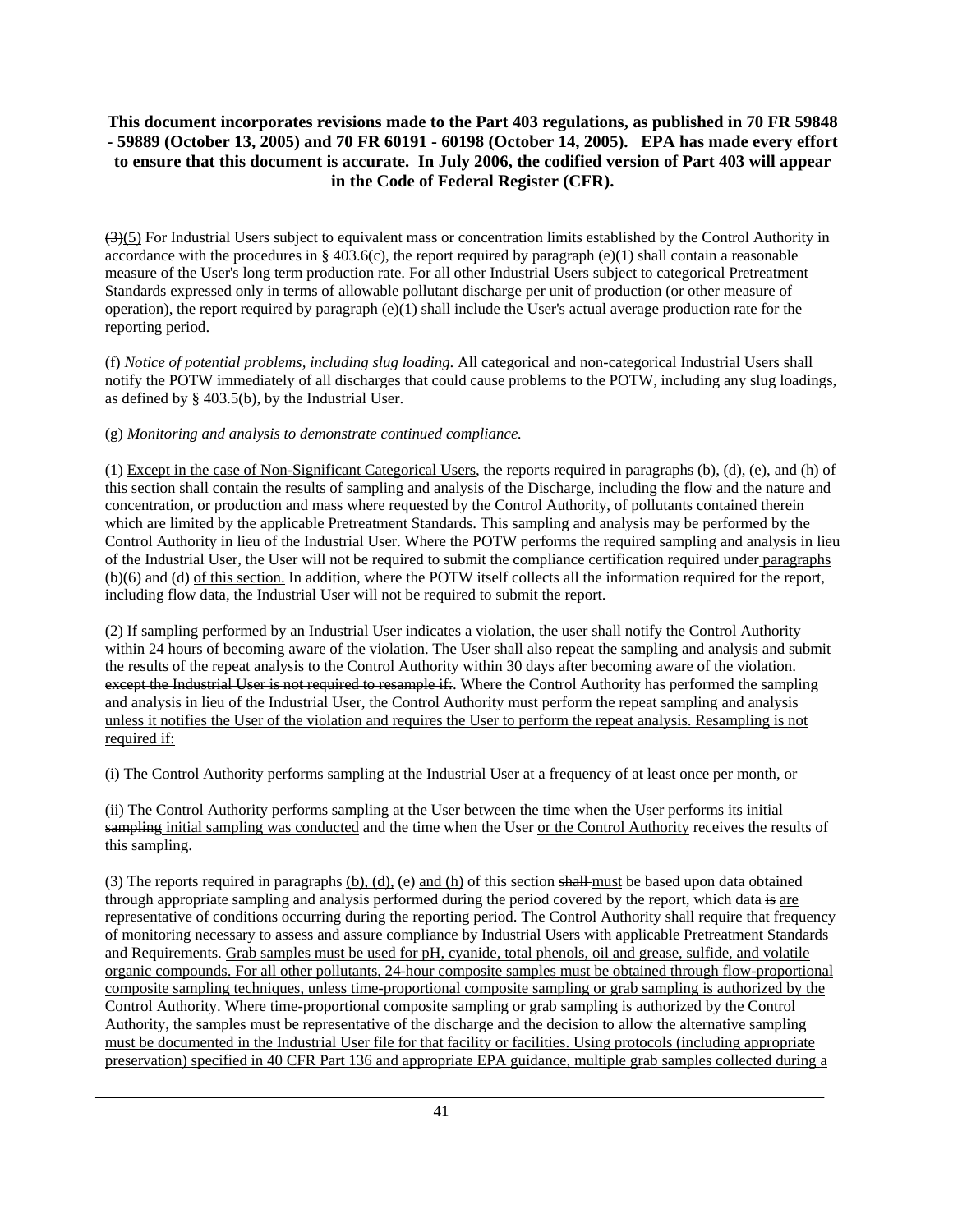24-hour period may be composited prior to the analysis as follows: For cyanide, total phenols, and sulfides the samples may be composited in the laboratory or in the field; for volatile organics and oil & grease the samples may be composited in the laboratory. Composite samples for other parameters unaffected by the compositing procedures as documented in approved EPA methodologies may be authorized by the Control Authority, as appropriate.

(4) For sampling required in support of baseline monitoring and 90-day compliance reports required in paragraphs (b) and (d) of this section, a minimum of four (4) grab samples must be used for pH, cyanide, total phenols, oil and grease, sulfide and volatile organic compounds for facilities for which historical sampling data do not exist; for facilities for which historical sampling data are available, the Control Authority may authorize a lower minimum. For the reports required by paragraphs (e) and (h) of this section, the Control Authority shall require the number of grab samples necessary to assess and assure compliance by Industrial Users with Applicable Pretreatment Standards and Requirements.

(4)(5) All analyses shall be performed in accordance with procedures established by the Administrator pursuant to section 304(h) of the Act and contained in 40 CFR part 136 and amendments thereto or with any other test procedures approved by the Administrator. (See, §§ 136.4 and 136.5.) Sampling shall be performed in accordance with the techniques approved by the Administrator. Where 40 CFR part 136 does not include sampling or analytical techniques for the pollutants in question, or where the Administrator determines that the part 136 sampling and analytical techniques are inappropriate for the pollutant in question, sampling and analyses shall be performed using validated analytical methods or any other sampling and analytical procedures, including procedures suggested by the POTW or other parties, approved by the Administrator.

 $(5)(6)$  If an Industrial User subject to the reporting requirement in paragraph (e) or (h) of this section monitors any regulated pollutant at the appropriate sampling location more frequently than required by the Control Authority, using the procedures prescribed in paragraph  $(g)(4)(5)$  of this section, the results of this monitoring shall be included in the report.

(h) *Reporting requirements for Industrial Users not subject to categorical Pretreatment Standards.* The Control Authority shall must require appropriate reporting from those Industrial Users with Discharges that are not subject to categorical Pretreatment Standards. Significant Non-categorical Industrial Users shall must submit to the Control Authority at least once every six months (on dates specified by the Control Authority) a description of the nature, concentration, and flow of the pollutants required to be reported by the Control Authority. In cases where a local limit requires compliance with a Best Management Practice or pollution prevention alternative, the User must submit documentation required by the Control Authority to determine the compliance status of the User. These reports shall must be based on sampling and analysis performed in the period covered by the report, and performed in accordance with the techniques described in 40 CFR part 136 and amendments thereto. Where 40 CFR part 136 does not contain sampling or analytical techniques for the pollutant in question, or where the Administrator determines that the part 136 sampling and analytical techniques are inappropriate for the pollutant in question, sampling and analysis shall be performed by using validated analytical methods or any other applicable sampling and analytical procedures, including procedures suggested by the POTW or other persons, approved by the Administrator. This sampling and analysis may be performed by the Control Authority in lieu of the significant non-categorical Industrial User. Where the POTW itself collects all the information required for the report, the noncategorical significant Industrial User will not be required to submit the report.

(i) *Annual POTW reports.* POTWs with approved Pretreatment Programs shall provide the Approval Authority with a report that briefly describes the POTW's program activities, including activities of all participating agencies, if more than one jurisdiction is involved in the local program. The report required by this section shall be submitted no later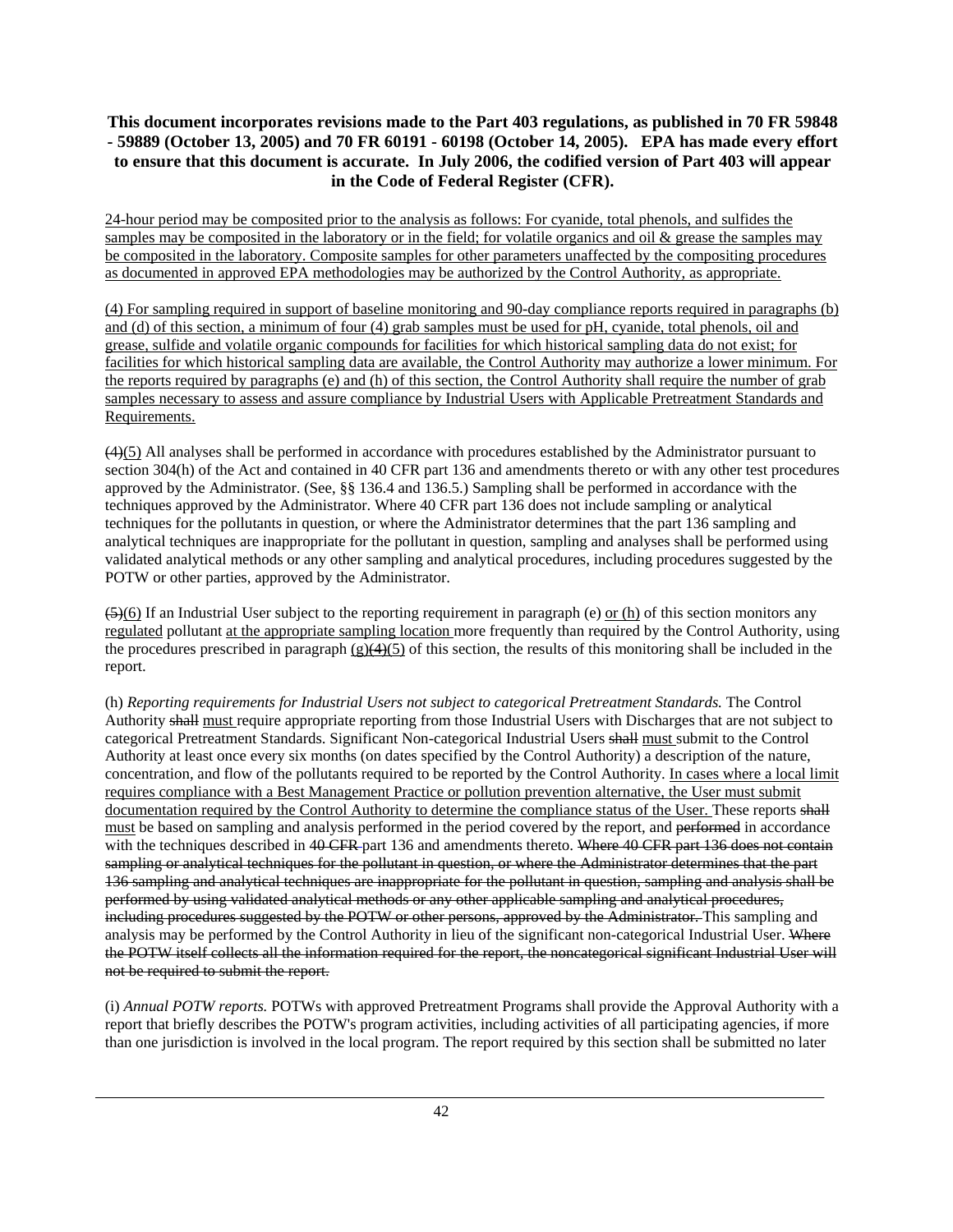than one year after approval of the POTW's Pretreatment Program, and at least annually thereafter, and shall include, at a minimum, the following:

(1) An updated list of the POTW's Industrial Users, including their names and addresses, or a list of deletions and additions keyed to a previously submitted list. The POTW shall provide a brief explanation of each deletion. This list shall identify which Industrial Users are subject to categorical Pretreatment Standards and specify which Standards are applicable to each Industrial User. The list shall indicate which Industrial Users are subject to local standards that are more stringent than the categorical Pretreatment Standards. The POTW shall also list the Industrial Users that are subject only to local Requirements. The list must also identify Industrial Users subject to categorical Pretreatment Standards that are subject to reduced reporting requirements under paragraph (e)(3), and identify which Industrial Users are Non-Significant Categorical Industrial Users.

(2) A summary of the status of Industrial User compliance over the reporting period;

(3) A summary of compliance and enforcement activities (including inspections) conducted by the POTW during the reporting period;

(4) A summary of changes to the POTW's pretreatment program that have not been previously reported to the Approval Authority; and

(5) Any other relevant information requested by the Approval Authority.

(j) *Notification of changed Discharge.* All Industrial Users shall promptly notify the POTW Control Authority (and the POTW if the POTW is not the Control Authority) in advance of any substantial change in the volume or character of pollutants in their Discharge, including the listed or characteristic hazardous wastes for which the Industrial User has submitted initial notification under paragraph (p) of this section.

(k) *Compliance schedule for POTWs*. The following conditions and reporting requirements shall apply to the compliance schedule for development of an approvable POTW Pretreatment Program required by § 403.8.

(1) The schedule shall contain increments of progress in the form of dates for the commencement and completion of major events leading to the development and implementation of a POTW Pretreatment Program (e.g., acquiring required authorities, developing funding mechanisms, acquiring equipment);

(2) No increment referred to in paragraph  $\frac{h(1)(k)(1)}{k}$  of this section shall exceed nine months;

(3) Not later than 14 days following each date in the schedule and the final date for compliance, the POTW shall submit a progress report to the Approval Authority including, as a minimum, whether or not it complied with the increment of progress to be met on such date and, if not, the date on which it expects to comply with this increment of progress, the reason for delay, and the steps taken by the POTW to return to the schedule established. In no event shall more than nine months elapse between such progress reports to the Approval Authority.

(l) *Signatory requirements for Industrial User reports.* The reports required by paragraphs (b), (d), and (e), of this section shall include the certification statement as set forth in §  $403.6(a)(2)(ii)$ , and shall be signed as follows:

(1) By a responsible corporate officer, if the Industrial User submitting the reports required by paragraphs (b), (d), and (e) of this section is a corporation. For the purpose of this paragraph, a responsible corporate officer means: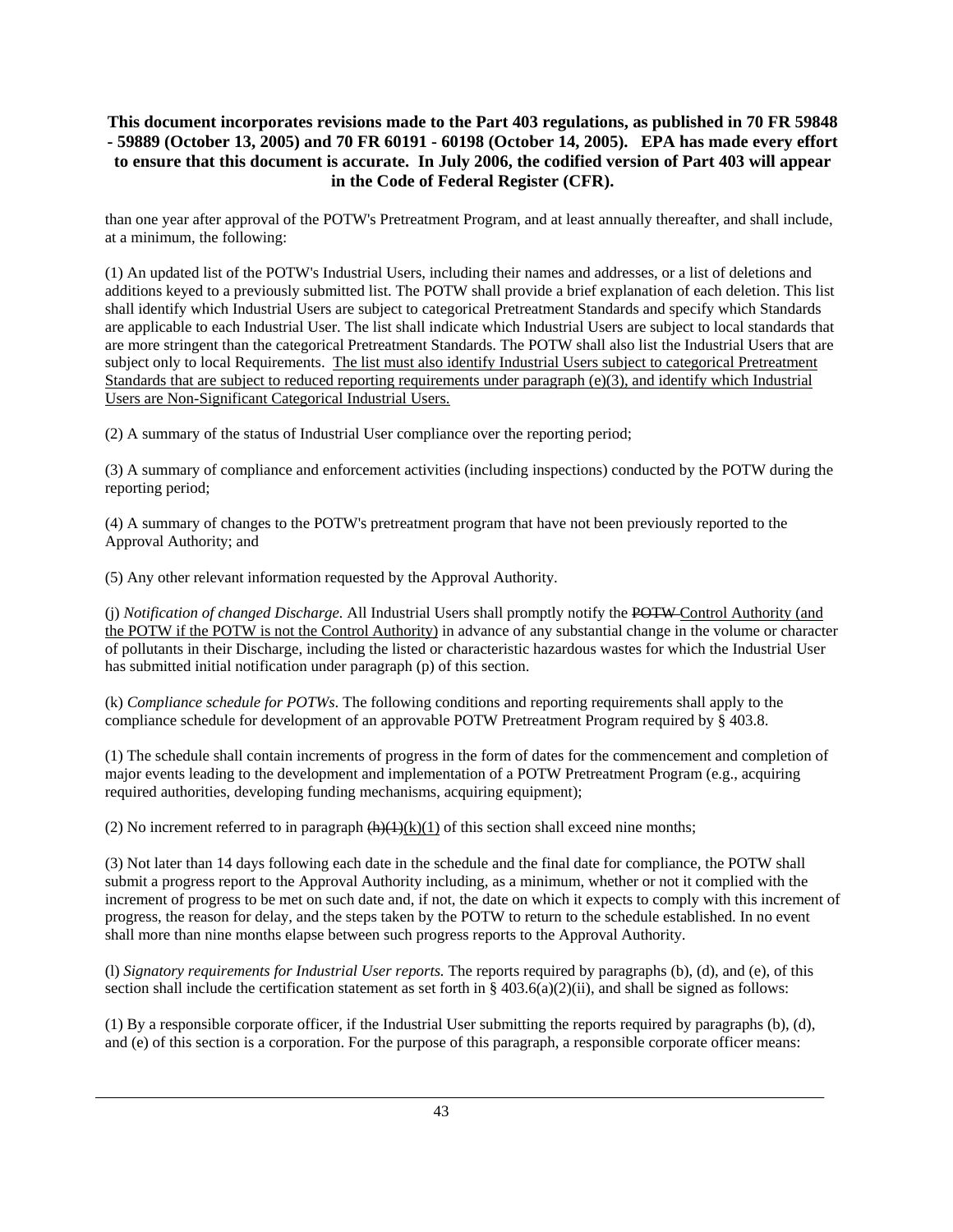(i) a president, secretary, treasurer, or vice-president of the corporation in charge of a principal business function, or any other person who performs similar policy- or decision-making functions for the corporation, or

(ii) the manager of one or more manufacturing, production, or operation facilities employing more than 250 persons or having gross annual sales or expenditures exceeding \$25 million (in second quarter 1980 dollars), if operating facilities, provided, the manager is authorized to make management decisions which govern the operation of the regulated facility including having the explicit or implicit duty of making major capital investment recommendations, and initiate and direct other comprehensive measures to assure long-term environmental compliance with environmental laws and regulations; can ensure that the necessary systems are established or actions taken to gather complete and accurate information for control mechanism requirements; and where authority to sign documents has been assigned or delegated to the manager in accordance with corporate procedures.

(2) By a general partner or proprietor if the Industrial User submitting the reports required by paragraphs (b), (d), and (e) of this section is a partnership or sole proprietorship respectively.

(3) By a duly authorized representative of the individual designated in paragraph  $(l)(1)$  or  $(l)(2)$  of this section if:

(i) The authorization is made in writing by the individual described in paragraph  $(1)(1)$  or  $(1)(2)$ ;

(ii) The authorization specifies either an individual or a position having responsibility for the overall operation of the facility from which the Industrial Discharge originates, such as the position of plant manager, operator of a well, or well field superintendent, or a position of equivalent responsibility, or having overall responsibility for environmental matters for the company; and

(iii) the written authorization is submitted to the Control Authority.

(4) If an authorization under paragraph (l)(3) of this section is no longer accurate because a different individual or position has responsibility for the overall operation of the facility, or overall responsibility for environmental matters for the company, a new authorization satisfying the requirements of paragraph  $(1)(3)$  of this section must be submitted to the Control Authority prior to or together with any reports to be signed by an authorized representative.

(m) *Signatory requirements for POTW reports*. Reports submitted to the Approval Authority by the POTW in accordance with paragraph  $(h)(i)$  of this section must be signed by a principal executive officer, ranking elected official or other duly authorized employee**.** The duly authorized employee must be an individual or position having responsibility for the overall operation of the facility or the Pretreatment Program. This authorization must be made in writing by the principal executive officer or ranking elected official, and submitted to the Approval Authority prior to or together with the report being submitted. if such employee is responsible for overall operation of the POTW.

(n) Provisions Governing Fraud and False Statements: The reports and other documents required to be submitted or maintained under this section shall be subject to:

(1) The provisions of 18 U.S.C. section 1001 relating to fraud and false statements;

(2) The provisions of sections  $309(c)(4)$  of the Act, as amended, governing false statements, representation or certification; and

(3) The provisions of section  $309(c)(6)$  regarding responsible corporate officers.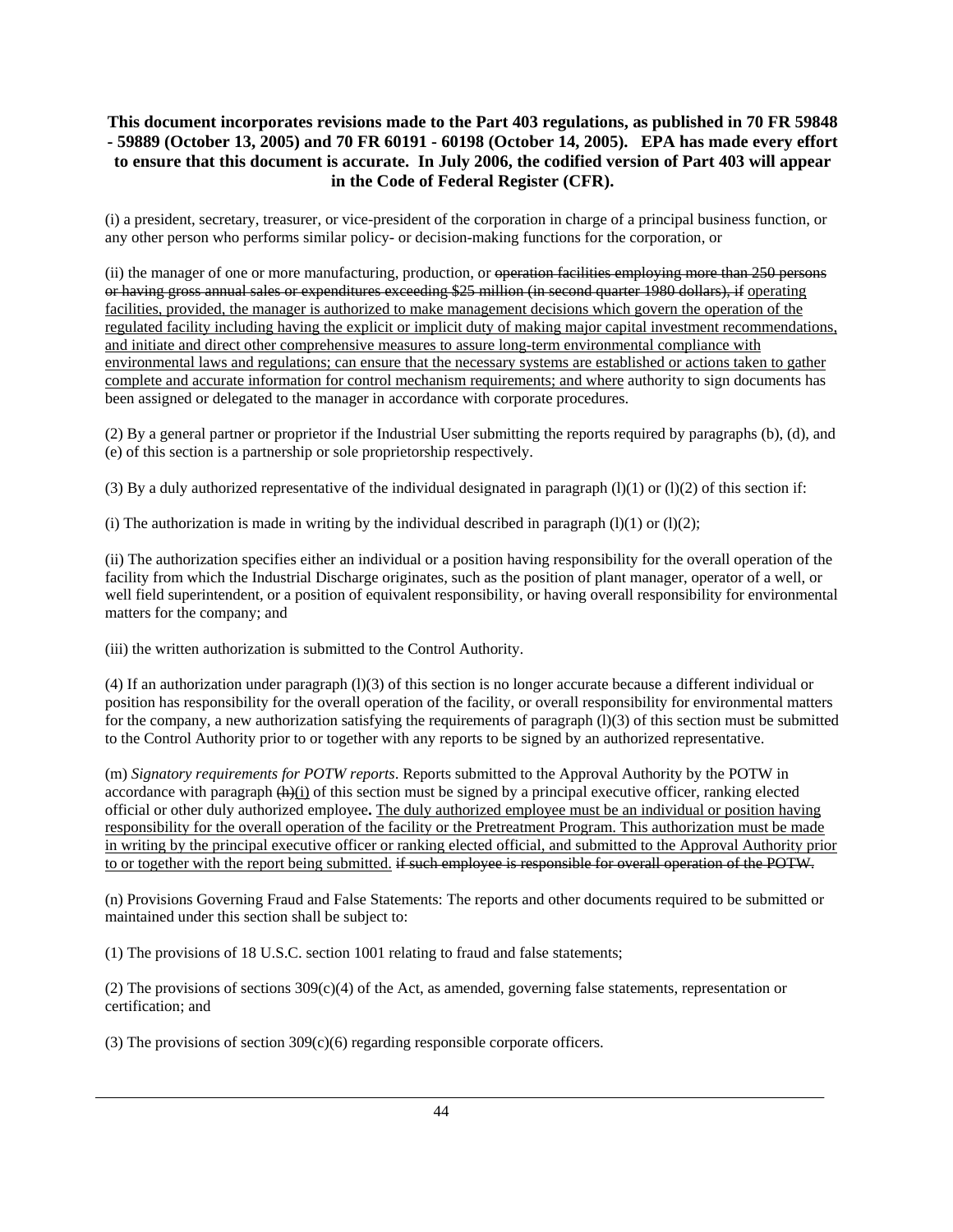#### (o) *Record-keeping requirements*.

(1) Any Industrial User and POTW subject to the reporting requirements established in this section shall maintain records of all information resulting from any monitoring activities required by this section, including documentation associated with Best Management Practices. Such records shall include for all samples:

(i) The date, exact place, method, and time of sampling and the names of the person or persons taking the samples;

(ii) The dates analyses were performed;

- (iii) Who performed the analyses;
- (iv) The analytical techniques/methods use; and
- (v) The results of such analyses.

(2) Any Industrial User or POTW subject to the reporting requirements established in this section (including documentation associated with Best Management Practices) shall be required to retain for a minimum of 3 years any records of monitoring activities and results (whether or not such monitoring activities are required by this section) and shall make such records available for inspection and copying by the Director and the Regional Administrator (and POTW in the case of an Industrial User). This period of retention shall be extended during the course of any unresolved litigation regarding the Industrial User or POTW or when requested by the Director or the Regional Administrator.

(3) Any POTW to which reports are submitted by an Industrial User pursuant to paragraphs (b), (d), (e), and (h) of this section shall retain such reports for a minimum of 3 years and shall make such reports available for inspection and copying by the Director and the Regional Administrator. This period of retention shall be extended during the course of any unresolved litigation regarding the discharge of pollutants by the Industrial User or the operation of the POTW Pretreatment Program or when requested by the Director or the Regional Administrator.

(p)(1) The Industrial User shall notify the POTW, the EPA Regional Waste Management Division Director, and State hazardous waste authorities in writing of any discharge into the POTW of a substance, which, if otherwise disposed of, would be a hazardous waste under 40 CFR part 261. Such notification must include the name of the hazardous waste as set forth in 40 CFR part 261, the EPA hazardous waste number, and the type of discharge (continuous, batch, or other). If the Industrial User discharges more than 100 kilograms of such waste per calendar month to the POTW, the notification shall also contain the following information to the extent such information is known and readily available to the Industrial User: An identification of the hazardous constituents contained in the wastes, an estimation of the mass and concentration of such constituents in the wastestream discharged during that calendar month, and an estimation of the mass of constituents in the wastestream expected to be discharged during the following twelve months. All notifications must take place within 180 days of the effective date of this rule. Industrial users who commence discharging after the effective date of this rule shall provide the notification no later than 180 days after the discharge of the listed or characteristic hazardous waste. Any notification under this paragraph need be submitted only once for each hazardous waste discharged. However, notifications of changed discharges must be submitted under 40 CFR 403.12 (j). The notification requirement in this section does not apply to pollutants already reported under the self-monitoring requirements of 40 CFR 403.12 (b), (d), and (e).

(2) Dischargers are exempt from the requirements of paragraph  $(p)(1)$  of this section during a calendar month in which they discharge no more than fifteen kilograms of hazardous wastes, unless the wastes are acute hazardous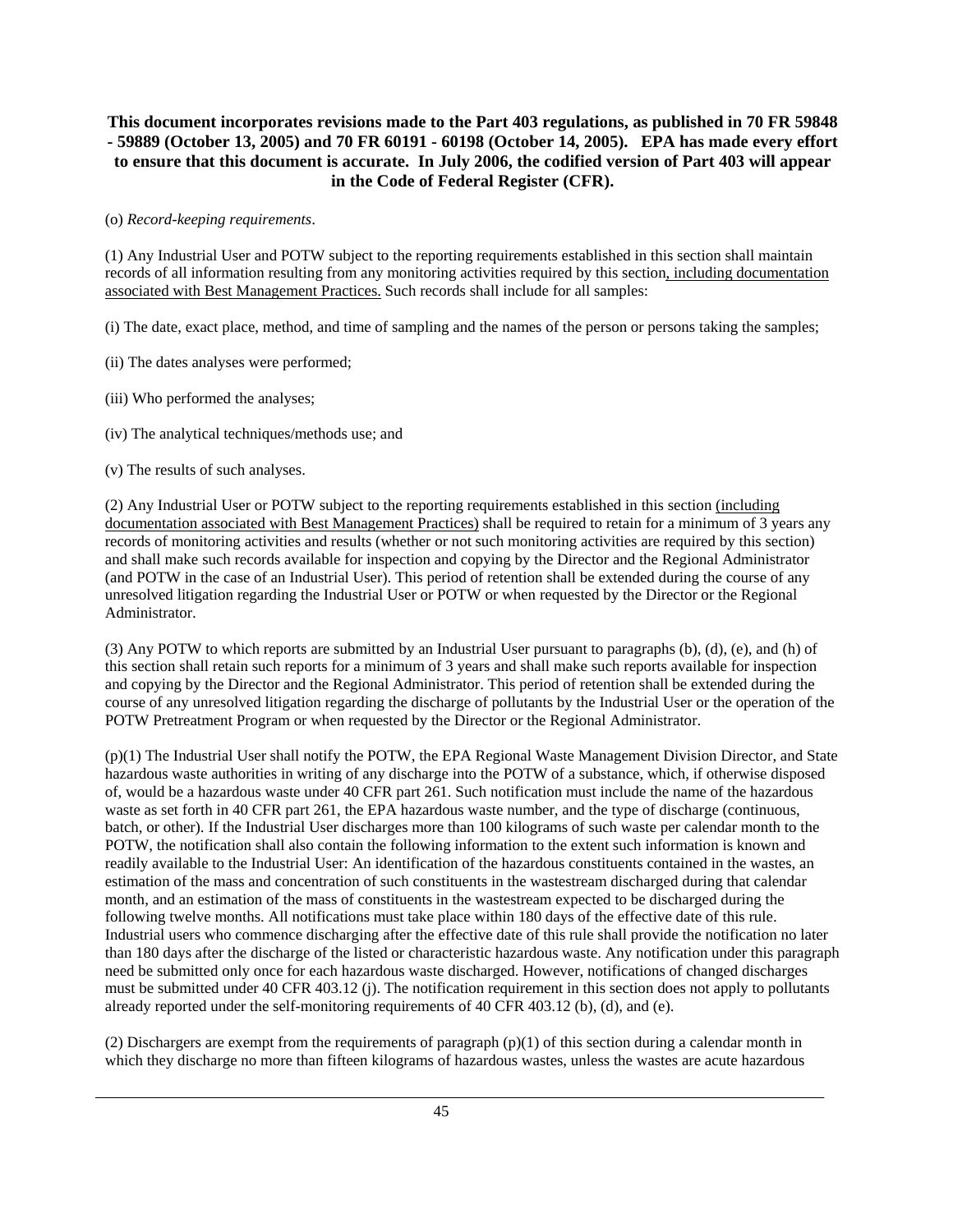wastes as specified in 40 CFR§ 261.30(d) and 261.33(e). Discharge of more than fifteen kilograms of non-acute hazardous wastes in a calendar month, or of any quantity of acute hazardous wastes as specified in 40 CFR§ 261.30(d) and 261.33(e), requires a one-time notification.

Subsequent months during which the Industrial User discharges more than such quantities of any hazardous waste do not require additional notification.

(3) In the case of any new regulations under section 3001 of RCRA identifying additional characteristics of hazardous waste or listing any additional substance as a hazardous waste, the Industrial User must notify the POTW, the EPA Regional Waste Management Waste Division Director, and State hazardous waste authorities of the discharge of such substance within 90 days of the effective date of such regulations.

(4) In the case of any notification made under paragraph (p) of this section, the Industrial User shall certify that it has a program in place to reduce the volume and toxicity of hazardous wastes generated to the degree it has determined to be economically practical.

(q) Annual certification by *Non-Significant Categorical Industrial Users*. A facility determined to be a Non-Significant Categorical Industrial User pursuant to **§** 403.3(v)(2) must annually submit the following certification statement, signed in accordance with the signatory requirements in **§** 403.12(l). This certification must accompany an alternative report required by the Control Authority:

Based on my inquiry of the person or persons directly responsible for managing compliance with the categorical Pretreatment Standards under 40 CFR . I certify that, to the best of my knowledge and belief that during the period from \_\_\_\_\_\_, \_\_\_\_\_\_\_ to \_\_\_\_\_\_, \_\_\_\_\_\_\_\_, [months, days, year]: period from  $\qquad \qquad , \qquad \qquad$  to  $\qquad \qquad , \qquad \qquad$  [months, days, year]: (a) The facility described as \_\_\_\_\_\_\_\_\_\_\_\_\_\_\_\_\_\_\_\_ [facility name] met the definition of a non-significant categorical Industrial User as described in **§** 403.3(v)(2); (b) the facility compiled with all applicable Pretreatment Standards and requirements during this reporting period; and (c) the facility never discharged more than 100 gallons of total categorical wastewater on any given day during this reporting period. This compliance certification is based upon the following information.

(r) The Control Authority that chooses to receive electronic documents must satisfy the requirements of 40 CFR Part 3—(Electronic reporting). **[Note to readers: This revision is part of the final CROMERR rule; provision becomes effective January 11, 2006.]** 

[46 FR 9439, Jan. 28, 1981, as amended at 49 FR 31225, Aug. 3, 1984; 51 FR 20429, June 4, 1986; 53 FR 40613, Oct. 17, 1988; 55 FR 30131, July 24, 1990; 58 FR 18017, Apr. 7, 1993; 60 FR 33932, June 29, 1995; 62 FR 38414, July 17, 1997]

# **§ 403.13 Variances from categorical pretreatment standards for fundamentally different factors.**

\_\_\_\_\_\_\_\_\_\_\_\_\_\_\_\_\_\_\_\_\_\_\_\_\_\_\_\_\_\_\_\_\_\_\_\_\_\_\_\_\_\_\_\_\_\_\_\_

\_\_\_\_\_\_\_\_\_\_\_\_\_\_\_\_\_\_\_\_\_\_\_\_\_\_\_\_\_\_\_\_\_\_\_\_\_\_\_\_\_\_\_\_\_\_\_\_

(a) Definition. The term Requester means an Industrial User or a POTW or other interested person seeking a variance from the limits specified in a categorical Pretreatment Standard.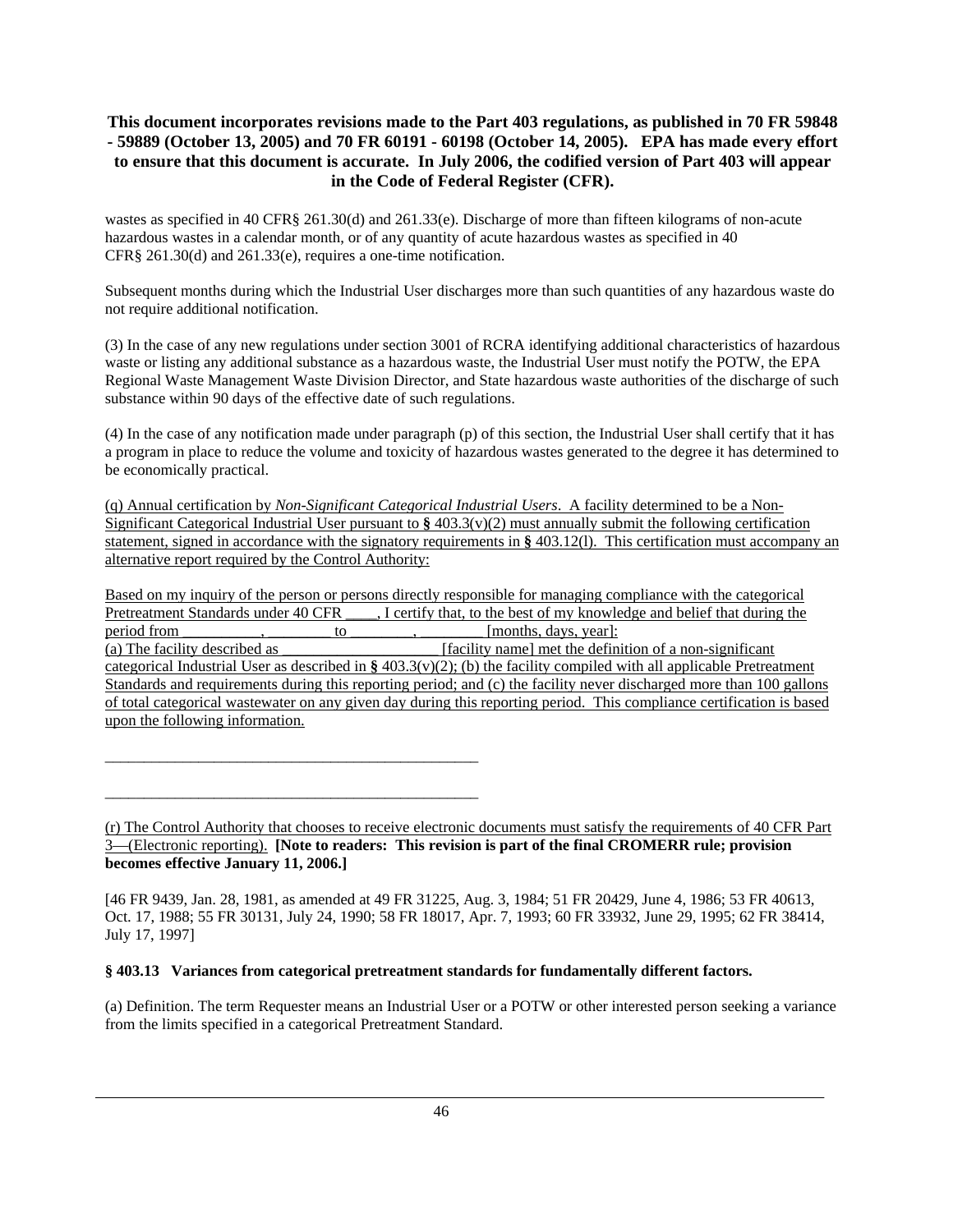(b) Purpose and scope. In establishing categorical Pretreatment Standards for existing sources, the EPA will take into account all the information it can collect, develop and solicit regarding the factors relevant to pretreatment standards under section 307(b). In some cases, information which may affect these Pretreatment Standards will not be available or, for other reasons, will not be considered during their development. As a result, it may be necessary on a case-bycase basis to adjust the limits in categorical Pretreatment Standards, making them either more or less stringent, as they apply to a certain Industrial User within an industrial category or subcategory. This will only be done if data specific to that Industrial User indicates it presents factors fundamentally different from those considered by EPA in developing the limit at issue. Any interested person believing that factors relating to an Industrial User are fundamentally different from the factors considered during development of a categorical Pretreatment Standard applicable to that User and further, that the existence of those factors justifies a different discharge limit than specified in the applicable categorical Pretreatment Standard, may request a fundamentally different factors variance under this section or such a variance request may be initiated by the EPA.

(c) Criteria -- (1) General criteria. A request for a variance based upon fundamentally different factors shall be approved only if:

(i) There is an applicable categorical Pretreatment Standard which specifically controls the pollutant for which alternative limits have been requested; and

(ii) Factors relating to the discharge controlled by the categorical Pretreatment Standard are fundamentally different from the factors considered by EPA in establishing the Standards; and

(iii) The request for a variance is made in accordance with the procedural requirements in paragraphs (g) and (h) of this section.

(2) Criteria applicable to less stringent limits. A variance request for the establishment of limits less stringent than required by the Standard shall be approved only if:

(i) The alternative limit requested is no less stringent than justified by the fundamental difference;

(ii) The alternative limit will not result in a violation of prohibitive discharge standards prescribed by or established under § 403.5;

(iii) The alternative limit will not result in a non-water quality environmental impact (including energy requirements) fundamentally more adverse than the impact considered during development of the Pretreatment Standards; and

(iv) Compliance with the Standards (either by using the technologies upon which the Standards are based or by using other control alternatives) would result in either:

(A) A removal cost (adjusted for inflation) wholly out of proportion to the removal cost considered during development of the Standards; or

(B) A non-water quality environmental impact (including energy requirements) fundamentally more adverse than the impact considered during development of the Standards.

(3) Criteria applicable to more stringent limits. A variance request for the establishment of limits more stringent than required by the Standards shall be approved only if: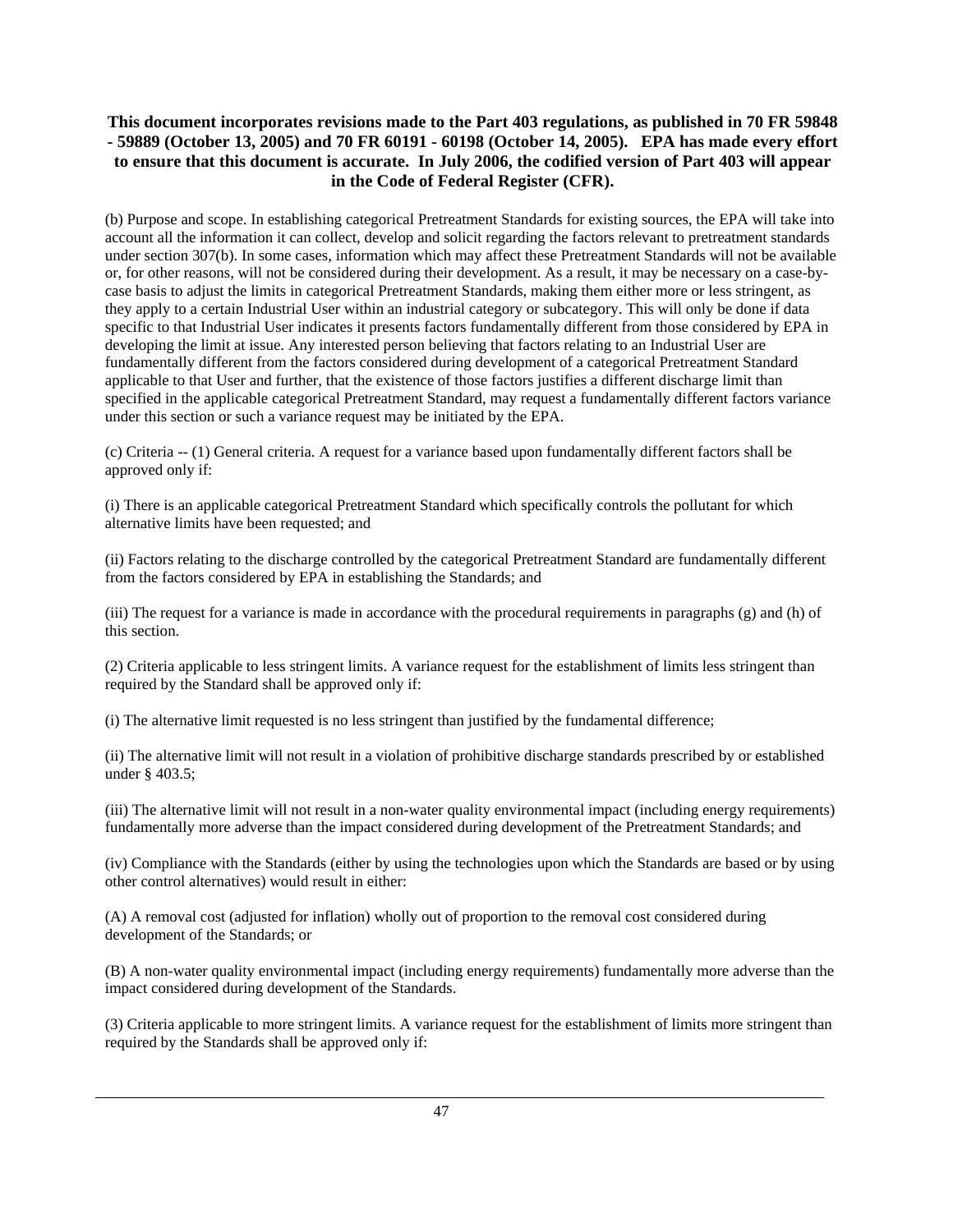(i) The alternative limit request is no more stringent than justified by the fundamental difference; and

(ii) Compliance with the alternative limit would not result in either:

(A) A removal cost (adjusted for inflation) wholly out of proportion to the removal cost considered during development of the Standards; or

(B) A non-water quality environmental impact (including energy requirements) fundamentally more adverse than the impact considered during development of the Standards.

(d) Factors considered fundamentally different. Factors which may be considered fundamentally different are:

(1) The nature or quality of pollutants contained in the raw waste load of the User's process wastewater:

(2) The volume of the User's process wastewater and effluent discharged;

(3) Non-water quality environmental impact of control and treatment of the User's raw waste load;

(4) Energy requirements of the application of control and treatment technology;

(5) Age, size, land availability, and configuration as they relate to the User's equipment or facilities; processes employed; process changes; and engineering aspects of the application of control technology;

(6) Cost of compliance with required control technology.

(e) Factors which will not be considered fundamentally different. A variance request or portion of such a request under this section may not be granted on any of the following grounds:

(1) The feasibility of installing the required waste treatment equipment within the time the Act allows;

(2) The assertion that the Standards cannot be achieved with the appropriate waste treatment facilities installed, if such assertion is not based on factors listed in paragraph (d) of this section;

(3) The User's ability to pay for the required waste treatment; or

(4) The impact of a Discharge on the quality of the POTW's receiving waters.

(f) State or local law. Nothing in this section shall be construed to impair the right of any state or locality under section 510 of the Act to impose more stringent limitations than required by Federal law.

(g) Application deadline. (1) Requests for a variance and supporting information must be submitted in writing to the Director or to the Administrator (or his delegate), as appropriate.

(2) In order to be considered, a request for a variance must be submitted no later than 180 days after the date on which a categorical Pretreatment Standard is published in the FEDERAL REGISTER.

(3) Where the User has requested a catergorical determination pursuant to  $\S 403.6(a)$ , the User may elect to await the results of the category determination before submitting a variance request under this section. Where the User so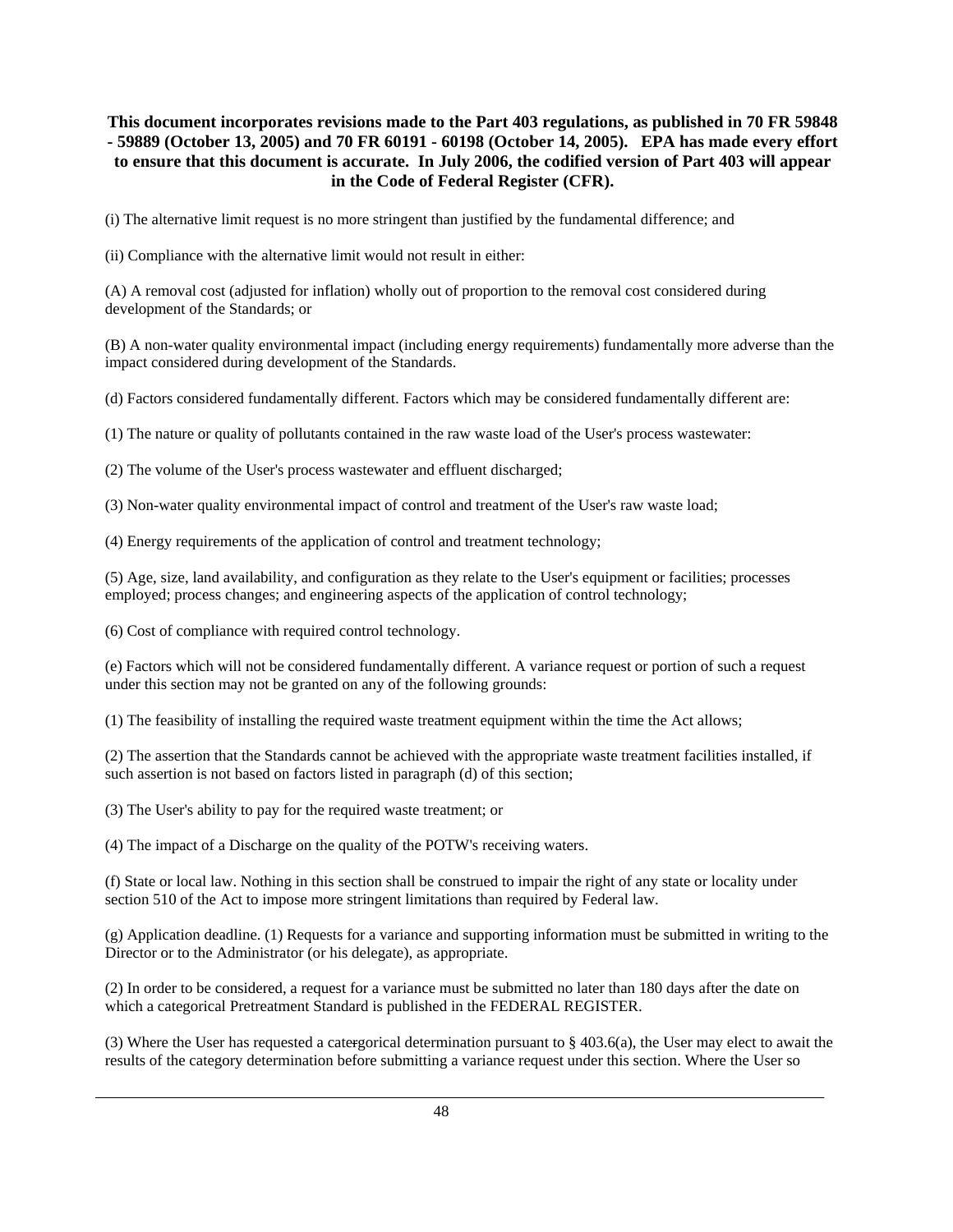elects, he or she must submit the variance request within 30 days after a final decision has been made on the categorical determination pursuant to  $\S$  403.6(a)(4).

(h) Contents submission. Written submissions for variance requests, whether made to the Administrator (or his delegate) or the Director, must include:

(1) The name and address of the person making the request;

(2) Identification of the interest of the Requester which is affected by the categorical Pretreatment Standard for which the variance is requested;

(3) Identification of the POTW currently receiving the waste from the Industrial User for which alternative discharge limits are requested;

(4) Identification of the categorical Pretreatment Standards which are applicable to the Industrial User;

(5) A list of each pollutant or pollutant parameter for which an alternative discharge limit is sought;

(6) The alternative discharge limits proposed by the Requester for each pollutant or pollutant parameter identified in paragraph (h)(5) of this section;

(7) A description of the Industrial User's existing water pollution control facilities;

(8) A schematic flow representation of the Industrial User's water system including water supply, process wastewater systems, and points of Discharge; and

(9) A Statement of facts clearly establishing why the variance request should be approved, including detailed support data, documentation, and evidence necessary to fully evaluate the merits of the request, e.g., technical and economic data collected by the EPA and used in developing each pollutant discharge limit in the Pretreatment Standard.

(i) Deficient requests. The Administrator (or his delegate) or the Director will only act on written requests for variances that contain all of the information required. Persons who have made incomplete submissions will be notified by the Administrator (or his delegate) or the Director that their requests are deficient and unless the time period is extended, will be given up to thirty days to remedy the deficiency. If the deficiency is not corrected within the time period allowed by the Administrator (or his delegate) or the Director, the request for a variance shall be denied.

(j) Public notice. Upon receipt of a complete request, the Administrator (or his delegate) or the Director will provide notice of receipt, opportunity to review the submission, and opportunity to comment.

(1) The public notice shall be circulated in a manner designed to inform interested and potentially interested persons of the request. Procedures for the circulation of public notice shall include mailing notices to:

(i) The POTW into which the Industrial User requesting the variance discharges;

(ii) Adjoining States whose waters may be affected; and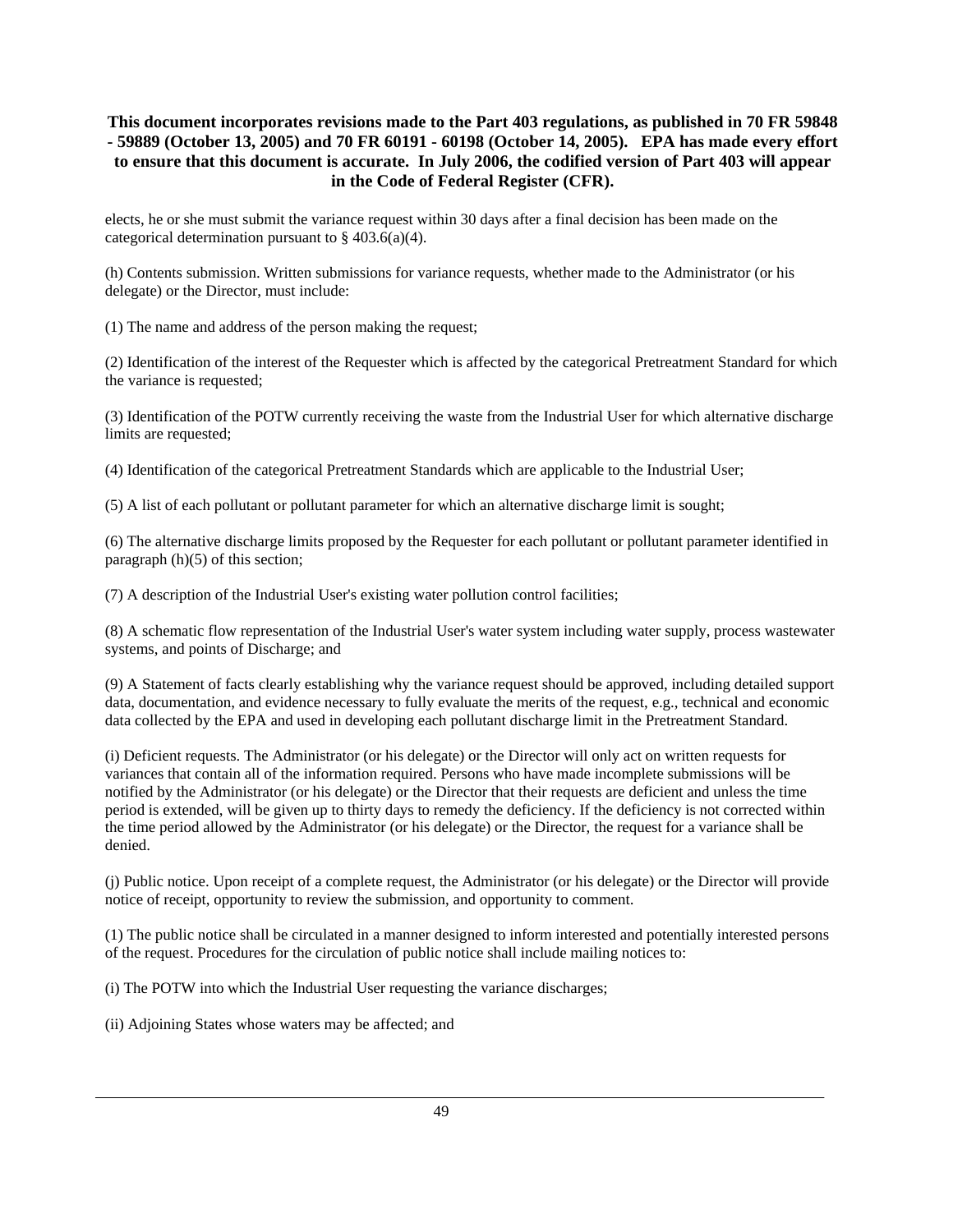(iii) Designated 208 planning agencies, Federal and State fish, shellfish and wildlife resource agencies; and to any other person or group who has requested individual notice, including those on appropriate mailing lists.

(2) The public notice shall provide for a period not less than 30 days following the date of the public notice during which time interested persons may review the request and submit their written views on the request.

(3) Following the comment period, the Administrator (or his delegate) or the Director will make a determination on the request taking into consideration any comments received. Notice of this final decision shall be provided to the requester (and the Industrial User for which the variance is requested if different), the POTW into which the Industrial User discharges and all persons who submitted comments on the request.

(k) Review of requests by state. (1) Where the Director finds that fundamentally different factors do not exist, he may deny the request and notify the requester (and Industrial User where they are not the same) and the POTW of the denial.

(2) Where the Director finds that fundamentally different factors do exist, he shall forward the request, with a recommendation that the request be approved, to the Administrator (or his delegate).

(l) Review of requests by EPA. (1) Where the Administrator (or his delegate) finds that fundamentally different factors do not exist, he shall deny the request for a variance and send a copy of his determination to the Director, to the POTW, and to the requester (and to the Industrial User, where they are not the same).

(2) Where the Administrator (or his delegate) finds that fundamentally different factors do exist, and that a partial or full variance is justified, he will approve the variance. In approving the variance, the Administrator (or his delegate) will:

(i) Prepare recommended alternative discharge limits for the Industrial User either more or less stringent than those prescribed by the applicable categorical Pretreatment Standard to the extent warranted by the demonstrated fundamentally different factors;

(ii) Provide the following information in his written determination:

(A) The recommended alternative discharge limits for the Industrial User concerned;

(B) The rationale for the adjustment of the Pretreatment Standard (including the reasons for recommending that the variance be granted) and an explanation of how the recommended alternative discharge limits were derived;

(C) The supporting evidence submitted to the Administrator (or his delegate); and

(D) Other information considered by the Administrator (or his delegate) in developing the recommended alternative discharge limits;

(iii) Notify the Director and the POTW of his or her determination; and

 $(iv)$  Send the information described in paragraphs  $(l)(2)$  (i) and (ii) of this section to the Requestor (and to the Industrial User where they are not the same).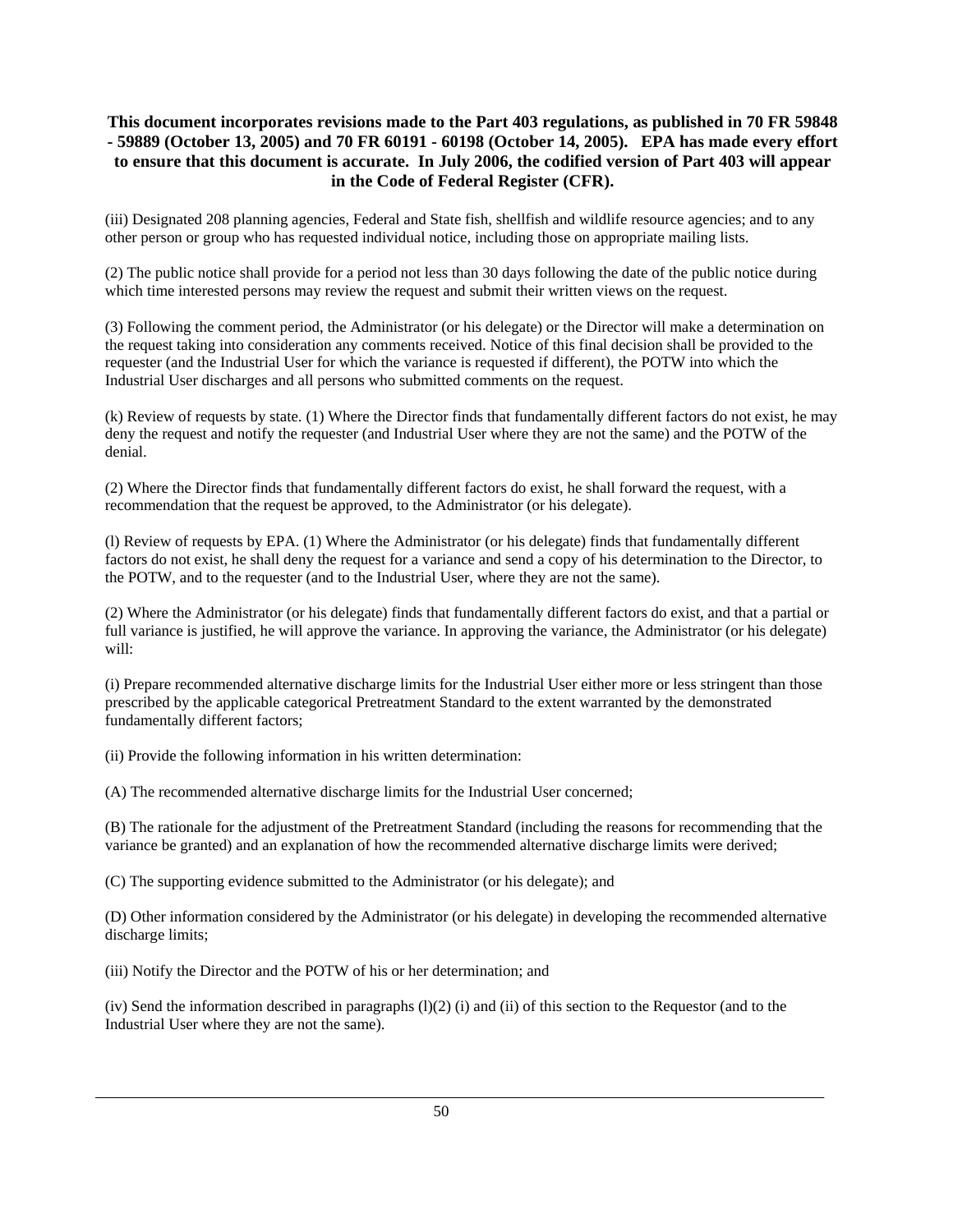(m) Request for hearing. (1) Within 30 days following the date of receipt of the notice of the decision of the Administrator's delegate on a variance request, the requester or any other interested person may submit a petition to the Regional Administrator for a hearing to reconsider or contest the decision. If such a request is submitted by a person other than the Industrial User the person shall simultaneously serve a copy of the request on the Industrial User.

(2) If the Regional Administrator declines to hold a hearing and the Regional Administrator affirms the findings of the Administrator's delegate the requester may submit a petition for a hearing to the Environmental Appeals Board (which is described in § 1.25 of this title) within 30 days of the Regional Administrator's decision.

[46 FR 9439, Jan. 28, 1981, as amended at 49 FR 5132, Feb. 10, 1984; 50 FR 38811, Sept. 25, 1985; 51 FR 16030, Apr. 30, 1986; 54 FR 258, Jan. 4, 1989; 57 FR 5347, Feb. 13, 1992; 58 FR 18017, Apr. 7, 1993; 60 FR 33932, June 29, 1995]

### **§ 403.14 Confidentiality.**

(a) EPA authorities. In accordance with 40 CFR part 2, any information submitted to EPA pursuant to these regulations may be claimed as confidential by the submitter. Any such claim must be asserted at the time of submission in the manner prescribed on the application form or instructions, or, in the case of other submissions, by stamping the words "confidential business information" on each page containing such information. If no claim is made at the time of submission, EPA may make the information available to the public without further notice. If a claim is asserted, the information will be treated in accordance with the procedures in 40 CFR part 2 (Public Information).

(b) Effluent data. Information and data provided to the Control Authority pursuant to this part which is effluent data shall be available to the public without restriction.

(c) State or POTW. All other information which is submitted to the State or POTW shall be available to the public at least to the extent provided by 40 CFR 2.302.

#### **§ 403.15 Net/Gross calculation.**

#### Categorical Pretreatment Standards may be adjusted to reflect the presence of pollutants in the Industrial User's intake water in accordance with this section.

(a) *Application*. Categorical Pretreatment Standards may be adjusted to reflect the presence of pollutants in the Industrial User's intake water in accordance with this section. Any Industrial User wishing to obtain credit for intake pollutants must make application to the Control Authority. Upon request of the Industrial User, the applicable Standard will be calculated on a "net" basis (i.e., adjusted to reflect credit for pollutants in the intake water) if the requirements of paragraphs (b) and  $(e)$  of this section are met.

(b) Criteria. (1) Either:

(i) The applicable categorical Pretreatment Standards contained in 40 CFR subchapter N specifically provide that they shall be applied on a net basis; or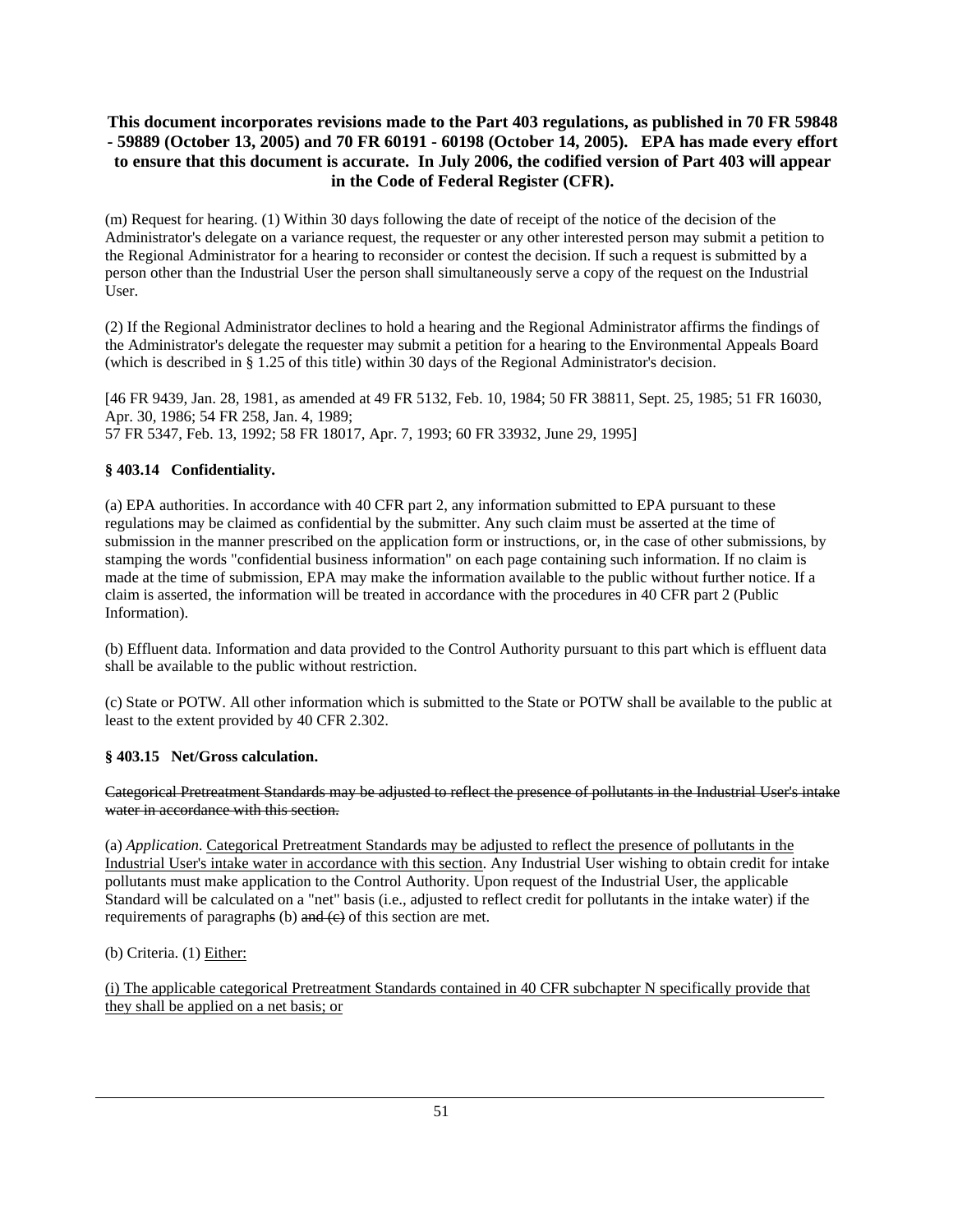(ii) The Industrial User must demonstrates that the control system it proposes or uses to meet applicable categorical Pretreatment Standards would, if properly installed and operated, meet the Standards in the absence of pollutants in the intake waters.

(2) Credit for generic pollutants such as biochemical oxygen demand (BOD), total suspended solids (TSS), and oil and grease should not be granted unless the Industrial User demonstrates that the constituents of the generic measure in the User's effluent are substantially similar to the constituents of the generic measure in the intake water or unless appropriate additional limits are placed on process water pollutants either at the outfall or elsewhere.

(3) Credit shall be granted only to the extent necessary to meet the applicable categorical Pretreatment Standard(s), up to a maximum value equal to the influent value. Additional monitoring may be necessary to determine eligibility for credits and compliance with Standard(s) adjusted under this section.

(4) Credit shall be granted only if the User demonstrates that the intake water is drawn from the same body of water as that into which the POTW discharges. The Control Authority may waive this requirement if it finds that no environmental degradation will result.

(c) The applicable categorical pretreatment standards contained in 40 CFR subchapter N specifically provide that they shall be applied on a net basis.

[53 FR 40614, Oct. 17, 1988, as amended at 58 FR 18017, Apr. 7, 1993]

### **§ 403.16 Upset provision.**

(a) Definition. For the purposes of this section, Upset means an exceptional incident in which there is unintentional and temporary noncompliance with categorical Pretreatment Standards because of factors beyond the reasonable control of the Industrial User. An Upset does not include noncompliance to the extent caused by operational error, improperly designed treatment facilities, inadequate treatment facilities, lack of preventive maintenance, or careless or improper operation.

(b) Effect of an upset. An Upset shall constitute an affirmative defense to an action brought for noncompliance with categorical Pretreatment Standards if the requirements of paragraph (c) are met.

(c) Conditions necessary for a demonstration of upset. An Industrial User who wishes to establish the affirmative defense of Upset shall demonstrate, through properly signed, contemporaneous operating logs, or other relevant evidence that:

(1) An Upset occurred and the Industrial User can identify the cause(s) of the Upset;

(2) The facility was at the time being operated in a prudent and workman-like manner and in compliance with applicable operation and maintenance procedures;

(3) The Industrial User has submitted the following information to the POTW and Control Authority within 24 hours of becoming aware of the Upset (if this information is provided orally, a written submission must be provided within five days):

(i) A description of the Indirect Discharge and cause of noncompliance;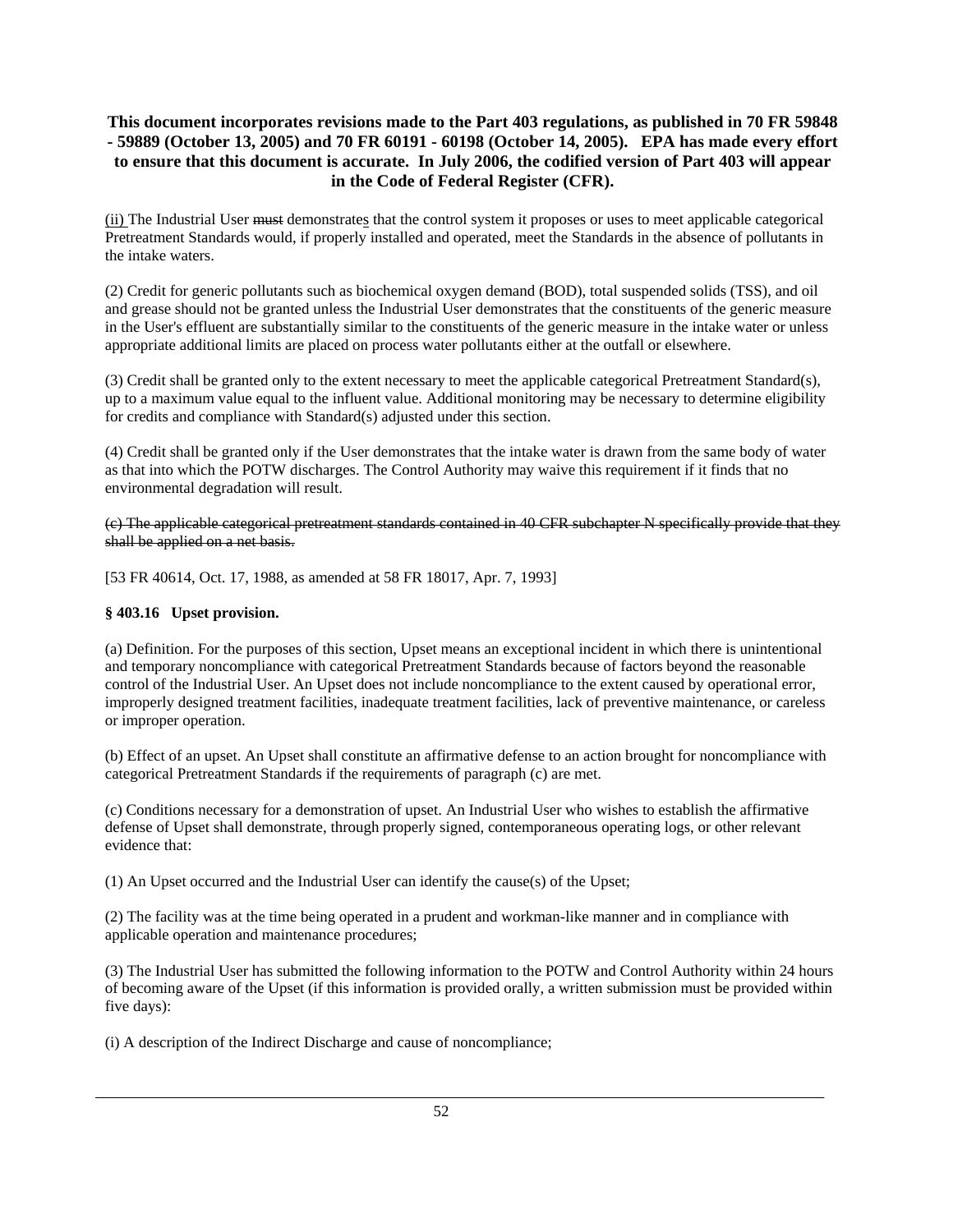(ii) The period of noncompliance, including exact dates and times or, if not corrected, the anticipated time the noncompliance is expected to continue;

(iii) Steps being taken and/or planned to reduce, eliminate and prevent recurrence of the noncompliance.

(d) Burden of proof. In any enforcement proceeding the Industrial User seeking to establish the occurrence of an Upset shall have the burden of proof.

(e) Reviewability of agency consideration of claims of upset. In the usual exercise of prosecutorial discretion, Agency enforcement personnel should review any claims that non-compliance was caused by an Upset. No determinations made in the course of the review constitute final Agency action subject to judicial review. Industrial Users will have the opportunity for a judicial determination on any claim of Upset only in an enforcement action brought for noncompliance with categorical Pretreatment Standards.

(f) User responsibility in case of upset. The Industrial User shall control production or all Discharges to the extent necessary to maintain compliance with categorical Pretreatment Standards upon reduction, loss, or failure of its treatment facility until the facility is restored or an alternative method of treatment is provided. This requirement applies in the situation where, among other things, the primary source of power of the treatment facility is reduced, lost or fails.

[46 FR 9439, Jan. 28, 1981, as amended at 53 FR 40615, Oct. 17, 1988]

### **§ 403.17 Bypass.**

(a) Definitions. (1) Bypass means the intentional diversion of wastestreams from any portion of an Industrial User's treatment facility.

(2) Severe property damage means substantial physical damage to property, damage to the treatment facilities which causes them to become inoperable, or substantial and permanent loss of natural resources which can reasonably be expected to occur in the absence of a bypass. Severe property damage does not mean economic loss caused by delays in production.

(b) Bypass not violating applicable Pretreatment Standards or Requirements. An Industrial User may allow any bypass to occur which does not cause Pretreatment Standards or Requirements to be violated, but only if it also is for essential maintenance to assure efficient operation. These bypasses are not subject to the provision of paragraphs (c) and (d) of this section.

(c) Notice. (1) If an Industrial User knows in advance of the need for a bypass, it shall submit prior notice to the POTW, if possible at least ten days before the date of the bypass.

(2) An Industrial User shall submit oral notice of an unanticipated bypass that exceeds applicable Pretreatment Standards to the POTW within 24 hours from the time the Industrial User becomes aware of the bypass. A written submission shall also be provided within 5 days of the time the Industrial User becomes aware of the bypass. The written submission shall contain a description of the bypass and its cause; the duration of the bypass, including exact dates and times, and, if the bypass has not been corrected, the anticipated time it is expected to continue; and steps taken or planned to reduce, eliminate, and prevent reoccurrence of the bypass. The Control Authority may waive the written report on a case-by-case basis if the oral report has been received within 24 hours.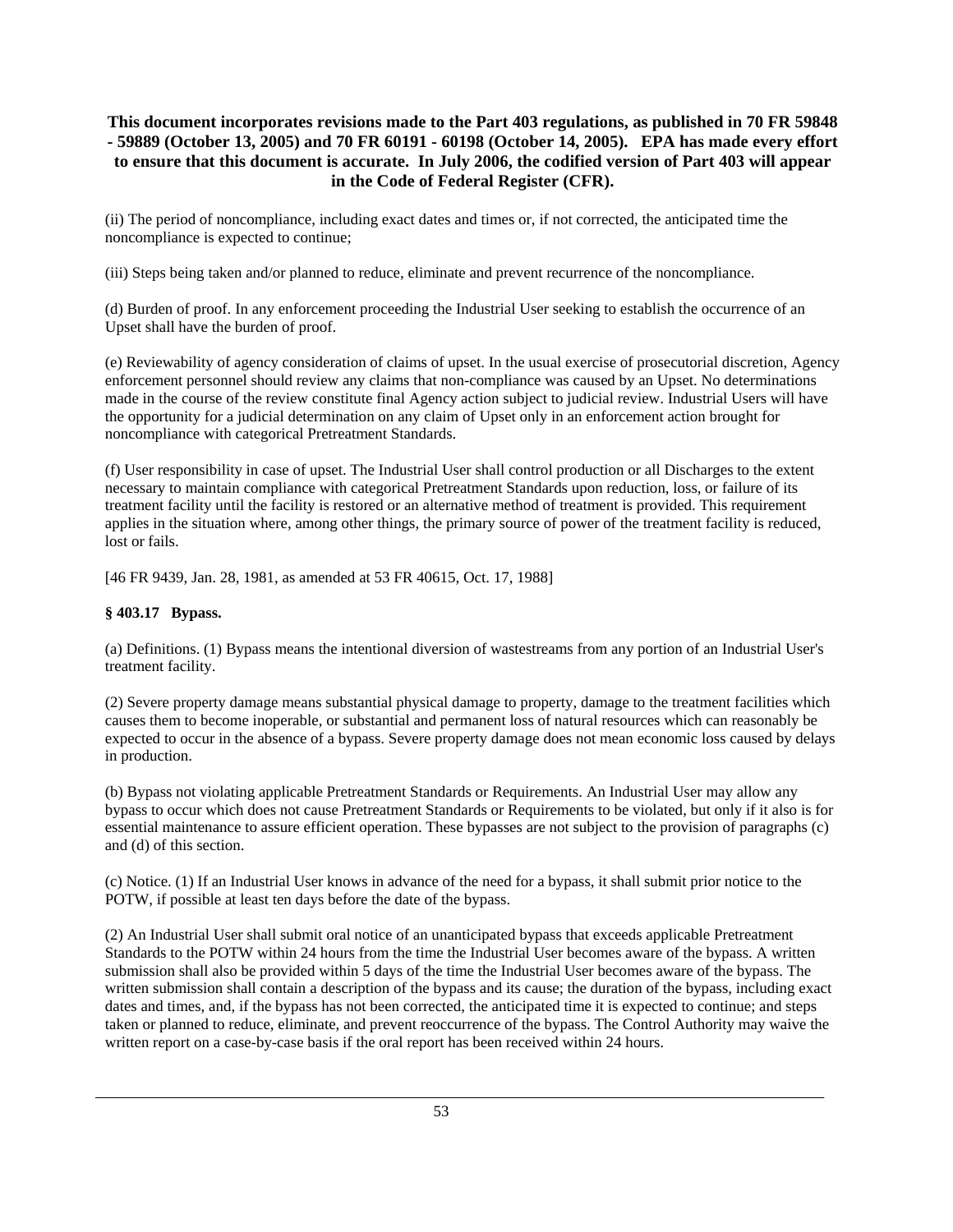(d) Prohibition of bypass. (1) Bypass is prohibited, and the Control Authority may take enforcement action against an Industrial User for a bypass, unless;

(i) Bypass was unavoidable to prevent loss of life, personal injury, or severe property damage;

(ii) There were no feasible alternatives to the bypass, such as the use of auxiliary treatment facilities, retention of untreated wastes, or maintenance during normal periods of equipment downtime. This condition is not satisfied if adequate back-up equipment should have been installed in the exercise of reasonable engineering judgment to prevent a bypass which occurred during normal periods of equipment downtime or preventative maintenance; and

(iii) The Industrial User submitted notices as required under paragraph (c) of this section.

(2) The Control Authority may approve an anticipated bypass, after considering its adverse effects, if the Control Authority determines that it will meet the three conditions listed in paragraph  $(d)(1)$  of this section.

[53 FR 40615, Oct. 17, 1988, as amended at 58 FR 18017, Apr. 7, 1993]

#### **§ 403.18 Modification of POTW pretreatment programs.**

(a) General. Either the Approval Authority or a POTW with an approved POTW Pretreatment Program may initiate program modification at any time to reflect changing conditions at the POTW. Program modification is necessary whenever there is a significant change in the operation of a POTW Pretreatment Program that differs from the information in the POTW's submission, as approved under § 403.11.

(b) Substantial modifications defined. Substantial modifications include:

(1) Modifications that relax POTW legal authorities (as described in  $\S$  403.8(f)(1)), except for modifications that directly reflect a revision to this Part 403 or to 40 CFR chapter I, subchapter N, and are reported pursuant to paragraph (d) of this section;

(2) Modifications that relax local limits, except for the modifications to local limits for pH and reallocations of the Maximum Allowable Industrial Loading of a pollutant that do not increase the total industrial loadings for the pollutant, which are reported pursuant to paragraph (d) of this section. Maximum Allowable Industrial Loading means the total mass of a pollutant that all Industrial Users of a POTW (or a subgroup of Industrial Users identified by the POTW) may discharge pursuant to limits developed under § 403.5(c);

(3) Changes to the POTW's control mechanism, as described in  $\S$  403.8(f)(1)(iii);

(4) A decrease in the frequency of self-monitoring or reporting required of industrial users;

(5) A decrease in the frequency of industrial user inspections or sampling by the POTW;

(6) Changes to the POTW's confidentiality procedures; and

(7) Other modifications designated as substantial modifications by the Approval Authority on the basis that the modification could have a significant impact on the operation of the POTW's Pretreatment Program; could result in an increase in pollutant loadings at the POTW; or could result in less stringent requirements being imposed on Industrial Users of the POTW.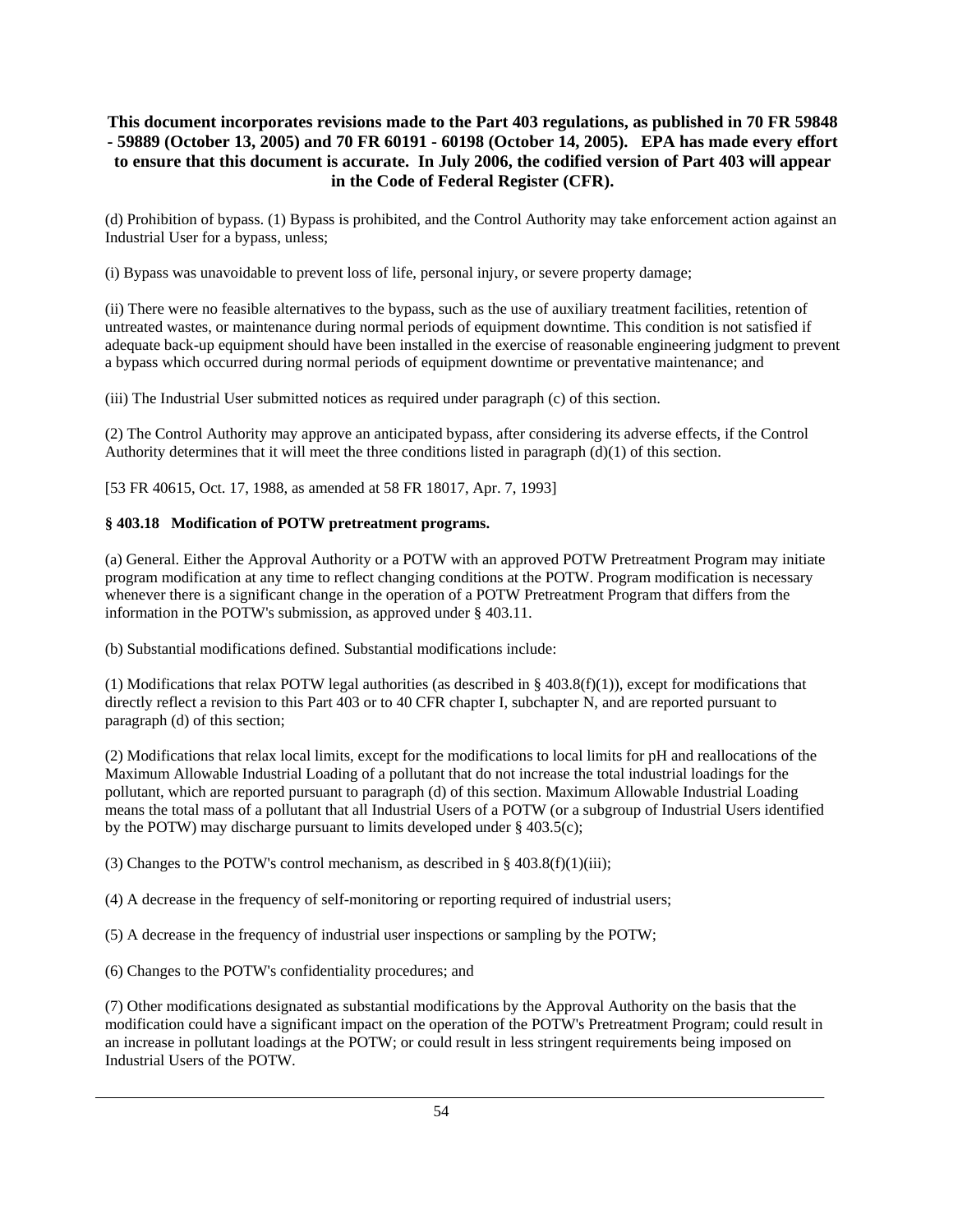(c) Approval procedures for substantial modifications. (1) The POTW shall submit to the Approval Authority a statement of the basis for the desired program modification, a modified program description (see § 403.9(b)), or such other documents the Approval Authority determines to be necessary under the circumstances.

(2) The Approval Authority shall approve or disapprove the modification based on the requirements of § 403.8(f) and using the procedures in § 403.11(b) through (f), except as provided in paragraphs (c) (3) and (4) of this section. The modification shall become effective upon approval by the Approval Authority.

(3) The Approval Authority need not publish a notice of decision under § 403.11(e) provided: The notice of request for approval under  $\S 403.11(b)(1)$  states that the request will be approved if no comments are received by a date specified in the notice; no substantive comments are received; and the request is approved without change.

(4) Notices required by § 403.11 may be performed by the POTW provided that the Approval Authority finds that the POTW notice otherwise satisfies the requirements of § 403.11.

(d) Approval procedures for non-substantial modifications. (1) The POTW shall notify the Approval Authority of any non-substantial modification at least 45 days prior to implementation by the POTW, in a statement similar to that provided for in paragraph (c)(1) of this section.

(2) Within 45 days after the submission of the POTW's statement, the Approval Authority shall notify the POTW of its decision to approve or disapprove the non-substantial modification.

(3) If the Approval Authority does not notify the POTW within 45 days of its decision to approve or deny the modification, or to treat the modification as substantial under paragraph (b)(7) of this section, the POTW may implement the modification.

(e) Incorporation in permit. All modifications shall be incorporated into the POTW's NPDES permit upon approval. The permit will be modified to incorporate the approved modification in accordance with 40 CFR 122.63(g).

[62 FR 38414, July 17, 1997]

# **§ 403.19 Provisions of specific applicability to the Owatonna Waste Water Treatment Facility.**

(a) For the purposes of this section, the term "Participating Industrial Users" includes the following Industrial Users in the City of Owatonna, Minnesota: Crown Cork and Seal Company, Inc.; Cybex International Inc.; Josten's Inc. -- Southtown Facility; SPx Corporation, Service Solutions Division; Truth Hardware Corporation; and Uber Tanning Company.

(b) For a Participating Industrial User discharging to the Owatonna Waste Water Treatment Facility in Owatonna, Minnesota, when a categorical Pretreatment Standard is expressed in terms of pollutant concentration the City of Owatonna may convert the limit to a mass limit by multiplying the five-year, long-term average process flows of the Participating Industrial User (or a shorter period if production has significantly increased or decreased during the five year period) by the concentration-based categorical Pretreatment Standard. Participating Industrial Users must notify the City in the event production rates are expected to vary by more than 20 percent from a baseline production rate determined by Owatonna when it establishes a Participating Industrial User's initial mass limit. To remain eligible to receive equivalent mass limits the Participating Industrial User must maintain at least the same level of treatment as at the time the equivalent mass limit is established. Upon notification of a revised production rate from a Participating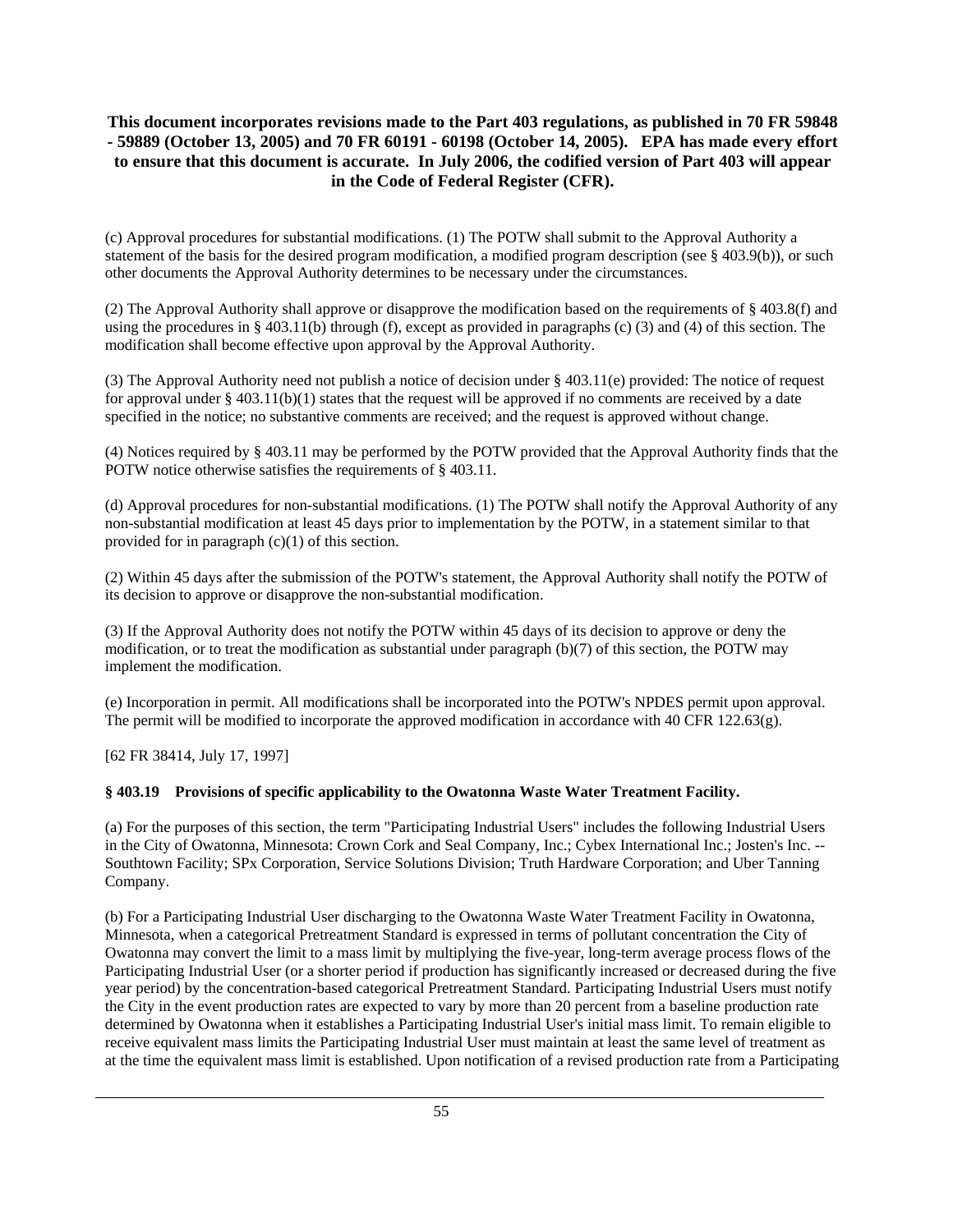Industrial User, the City will reassess the appropriateness of the mass limit. Owatonna shall reestablish the concentration-based limit if a Participating Industrial User does not maintain at least the same level of treatment as when the equivalent mass limit was established.

(c) If a categorical Participating Industrial User of the Owatonna Waste Water Treatment Facility has demonstrated through sampling and other technical factors, including a comparison of three years of effluent data with background data, that pollutants regulated through categorical Pretreatment Standards, other than 40 CFR part 414, are not expected to be present in quantities greater than the background influent concentration to the industrial process, the City of Owatonna may reduce the sampling frequency specified in  $\S 403.8(f)(2)(v)$  to once during the term of the categorical Participating Industrial User's permit.

(d) If a Participating Industrial User is discharging to the Owatonna Waste Water Treatment Facility in Owatonna, Minnesota and is subject to a categorical Pretreatment Standard other than one codified at 40 CFR part 414, the City of Owatonna may authorize the Participating Industrial User to forego sampling of a pollutant if the Participating Industrial User has demonstrated through sampling and other technical factors, including a comparison of three years of effluent data with background data, that the pollutant is not expected to be present in quantities greater than the background influent concentration to the industrial process, and the Participating Industrial User certifies on each report, with the following

statement, that there has been no increase in the pollutant in its wastestream due to activities of the Participating Industrial User. The following statement is to be included as a comment to the periodic reports required by § 403.12(e):

"Based on my inquiry of the person or persons directly responsible for managing compliance with the pretreatment standard for 40 CFR \_\_, I certify that, to the best of my knowledge and belief, the raw materials, industrial processes, and potential by-products have not contributed this pollutant to the wastewaters since filing of the last periodic report under 40 CFR 403.12(e)."

(e) If the average daily loading from the Participating Industrial Users to the Owatonna Waste Water Treatment Facility is equal to or less than 0.68 pounds per day of chromium, 0.25 pounds per day of copper, 1.17 pounds per day of nickel, and 1.01 pounds per day of zinc, Owatonna may authorize a categorical Participating Industrial User to satisfy the reporting requirements of § 403.12(e) with an annual report provided on a date specified by Owatonna, provided that the Participating Industrial User has no reasonable potential to violate a Pretreatment Standard for any pollutant for which reduced monitoring is being allowed, and has not been in Significant Noncompliance within the previous three years.

(f) The Owatonna Waste Water Treatment Facility in Owatonna, Minnesota shall post public notice of all Significant Noncompliance subject to the publication requirement in § 403.8(f)(2)(vii) at the Minnesota Pollution Control Agency website for a period of one year, as soon as practicable upon identifying the violations. In addition, the Owatonna Waste Water Treatment Facility shall post an explanation of how Significant Noncompliance is determined, and a contact name and phone number for information regarding other, non-Significant Noncompliance violations. If a violation is not corrected within thirty (30) calendar days or results in pass through or interference at the Owatonna Waste Water Treatment Facility, publication must also be made in the format specified in § 403.8(f)(2)(vii).

(g) The provisions of this section shall expire on October 6, 2005.

[65 FR 59747, Oct. 6, 2000]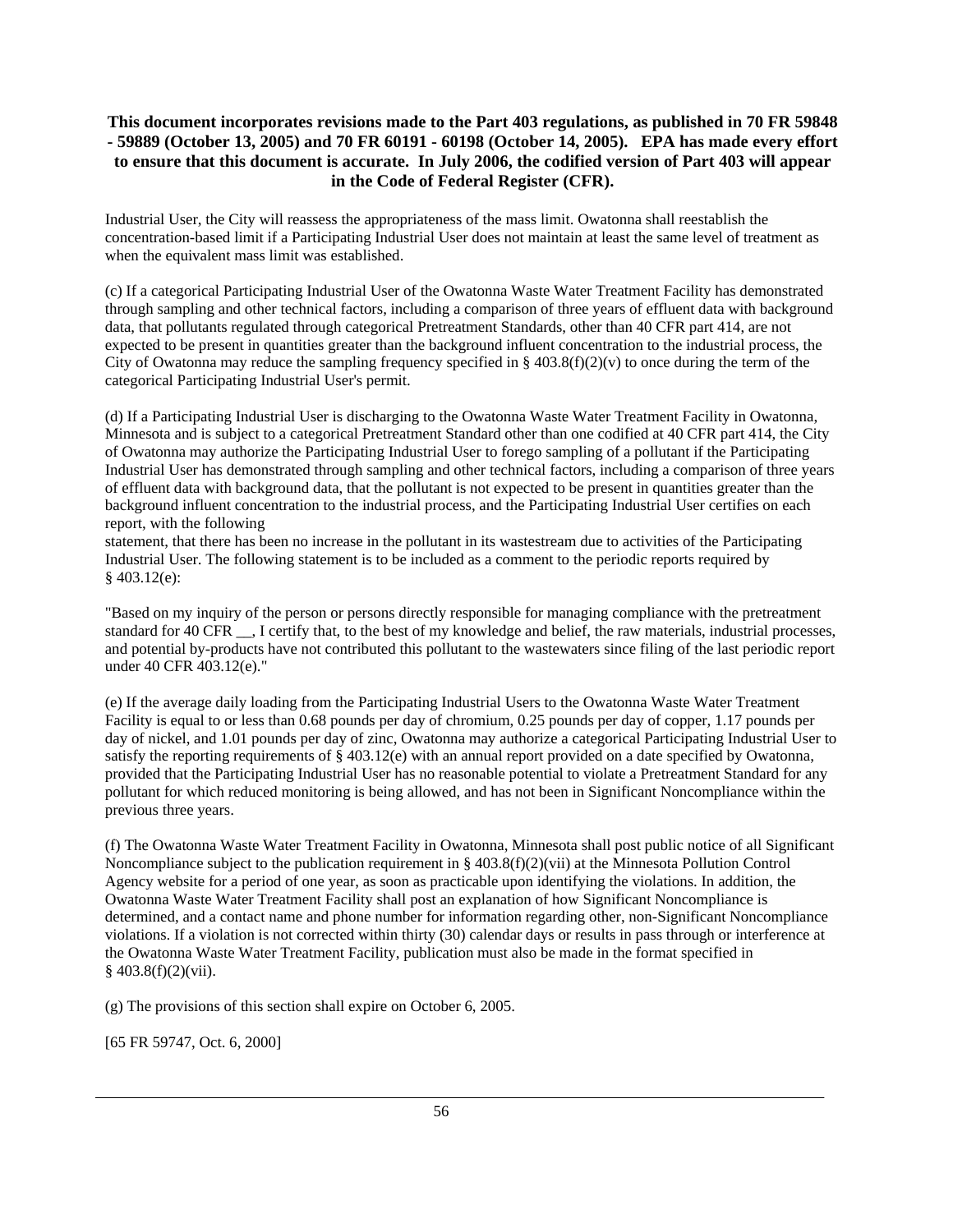# **§ 403.20 Pretreatment Program Reinvention Pilot Projects Under Project XL.**

The Approval Authority may allow any publicly owned treatment works (POTW) that has a final "Project XL" agreement to implement a Pretreatment Program that includes legal authorities and requirements that are different than the administrative requirements otherwise applicable under this part. The POTW must submit any such alternative requirements as a substantial program modification in accordance with the procedures outlined in § 403.18. The approved modified program must be incorporated as an enforceable part of the POTW's NPDES permit. The Approval Authority must include a reopener clause in the POTW's NPDES permit that directs the POTW to discontinue implementing the approved alternative requirements and resume implementation of its previously approved pretreatment program if the Approval Authority determines that the primary objectives of the Local Pilot Pretreatment Program are not being met or the "Project XL" agreement expires or is otherwise terminated.

[66 FR 50339, Oct. 3, 2001]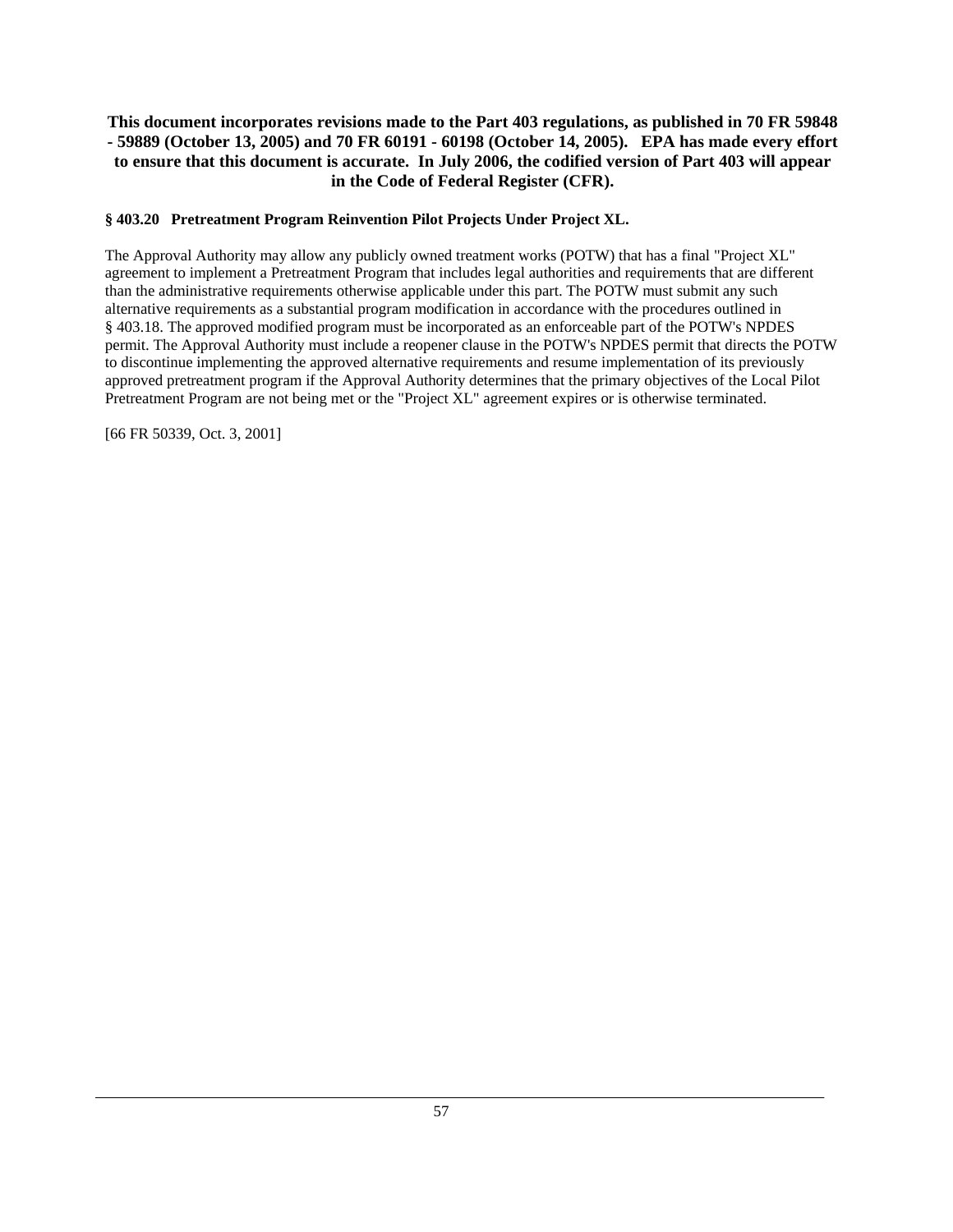**APPENDIX A TO PART 403** Program Guidance Manual **[REMOVED AND RESERVED]**

**APPENDIX B TO PART 403 [RESERVED]** 

#### **APPENDIX C TO PART 403 [RESERVED]**

#### **APPENDIX D TO PART 403 SELECTED INDUSTRIAL SUBCATEGORIES CONSIDERED DILUTE FOR PURPOSES OF THE COMBINED WASTESTREAM FORMULA**

The following industrial subcategories are considered to have dilute wastestreams for purposes of the combined wastestream formula. They either were or could have been excluded from categorical pretreatment standards pursuant to paragraph 8 of the Natural Resources Defense Council, Inc., et al. v. Costle Consent Decree for one or more of the following four reasons: (1) The pollutants of concern are not detectable in the effluent from the industrial user  $(paragramb 8(a)(iii))$ ; (2) the pollutants of concern are present only in trace amounts and are neither causing nor likely to cause toxic effects (paragraph 8(a)(iii)); (3) the pollutants of concern are present in amounts too small to be effectively reduced by technologies known to the Administrator (paragraph 8(a)(iii)); or (4) the wastestream contains only pollutants which are compatible with the POTW (paragraph 8(b)(i)). In some instances, different rationales were given for exclusion under paragraph 8. However, EPA has reviewed these subcategories and has determined that exclusion could have occurred due to one of the four reasons listed above.

This list is complete as of October 9, 1986. It will be updated periodically for the convenience of the reader.

Auto and Other Laundries (40 CFR part 444) Carpet and Upholstery Cleaning Coin-Operated Laundries and Dry Cleaning Diaper Services Dry Cleaning Plants except Rug Cleaning Industrial Laundries Laundry and Garment Services, Not Elsewhere Classified Linen Supply Power Laundries, Family and Commercial

Electrical and Electronic Components<sup>1</sup> (40 CFR part 469) Capacitors (Fluid Fill) Carbon and Graphite Products Dry Transformers Ferrite Electronic Devices Fixed Capacitors Fluorescent Lamps Fuel Cells

<sup>1</sup>The Paragraph 8 exemption for the manufacture of products in the Electrical and Electronic Components Category is for operations not covered by Electroplating/Metal Finishing pretreatment regulations (40 CFR parts 413/433).

 $\overline{\phantom{a}}$ 

 Incandescent Lamps Magnetic Coatings Mica Paper Dielectric Motors, Generators, Alternators Receiving and Transmitting Tubes Resistance Heaters Resistors Swithchgear Transformer (Fluid Fill)

Metal Molding and Casting (40 CFR part 464) Nickel Casting Tin Casting Titanium Casting

Gum and Wood Chemicals (40 CFR part 454) Char and Charcoal Briquets

Inorganic Chemicals Manufacturing (40 CFR part 415) Ammonium Chloride Ammonium Hydroxide Barium Carbonate Calcium Carbonate Carbon Dioxide Carbon Monoxide and Byproduct Hydrogen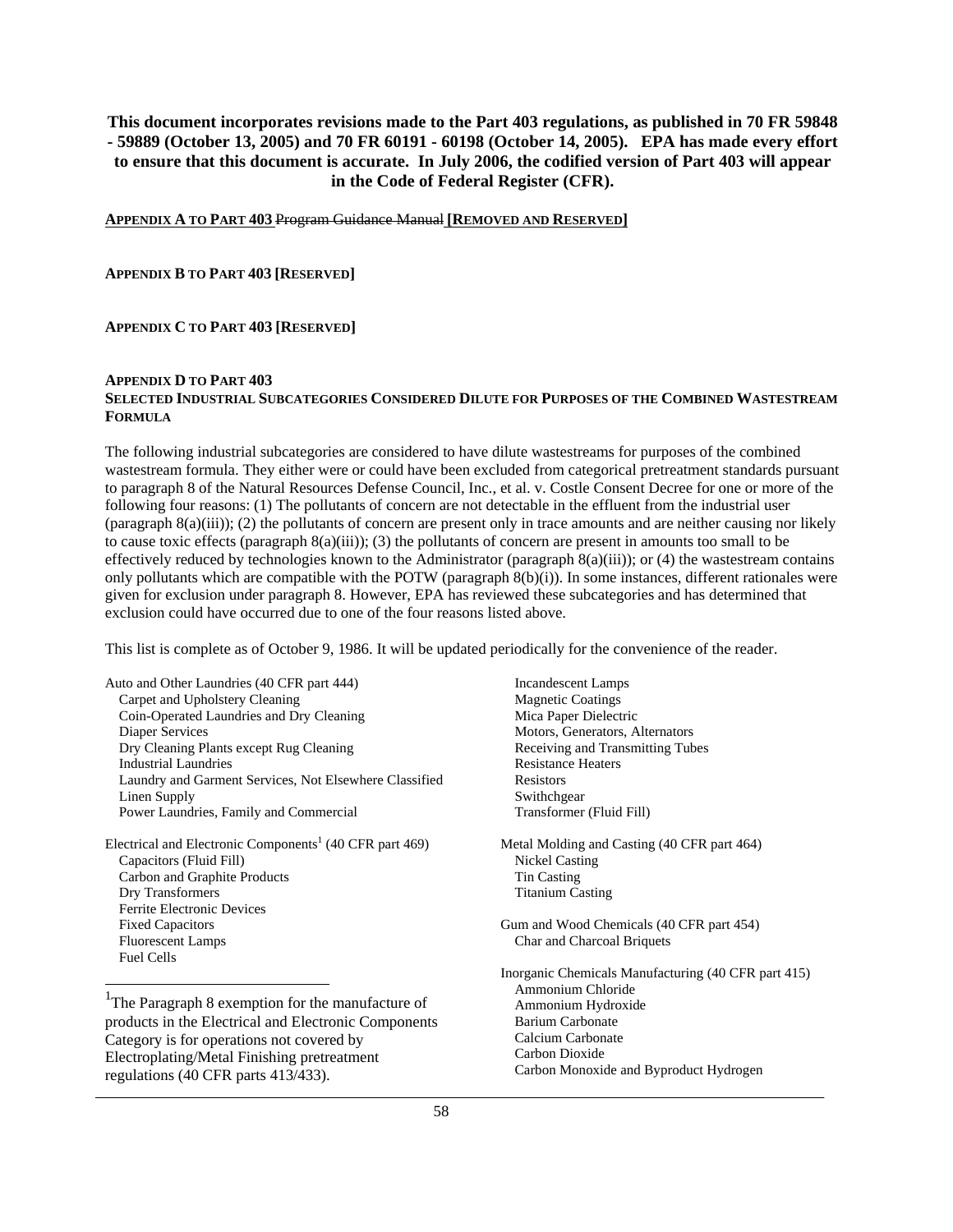Hydrochloric Acid Hydrogen Peroxide (Organic Process) Nitric Acid Oxygen and Nitrogen Potassium Iodide Sodium Chloride (Brine Mining Process) Sodium Hydrosulfide

Paving and Roofing (40 CFR part 443) Asphalt Concrete Asphalt Emulsion Linoleum Printed Asphalt Felt Roofing

Pulp, Paper, and Paperboard, and Builders' Paper and Board Mills (40 CFR parts 430 and 431) Groundwood-Chemi-Mechanical

Rubber Manufacturing (40 CFR part 428) Tire and Inner Tube Plants Emulsion Crumb Rubber Solution Crumb Rubber Latex Rubber Small-sized General Molded, Extruded and Fabricated Rubber  $Plan's<sup>2</sup>$  Medium-sided General Molded, Extruded and Fabricated Rubber Plants 2 Large-sized General Molded, Extruded and Fabricated Rubber Plants 2 Wet Digestion Reclaimed Rubber Pan, Dry Digestion, and Mechanical Reclaimed Rubber Latex Dipped, Latex-Extruded, and Latex-Molded  $Rubber<sup>3</sup>$ 

Leather (40 CFR part 425) Gloves Luggage

Latex Foam<sup>4</sup>

 $\overline{\phantom{a}}$ 

Soap and Detergent Manufacturing (40 CFR part 417) Soap Manufacture by Batch Kettle

 $2$ Except for production attributed to lead-sheathed hose manufacturing operations.

<sup>3</sup> Except for production attributed to chromic acid form-cleaning operations.

<sup>4</sup> Except for production that generates zinc as a pollutant in discharge.

 Sodium Hydrosulfite Sodium Metal Sodium Silicate Sodium Thiosulfate Sulfur Dioxide Sulfuric Acid

 Fatty Acid Manufacture by Fat Splitting Soap Manufacture by Fatty Acid Neutralization Glycerine Concentration Glycerine Distillation Manufacture of Soap Flakes and Powders Manufacture of Bar Soaps Manufacture of Liquid Soaps Manufacture of Spray Dried Detergents Manufacture of Liquid Detergents Manufacture of Dry Blended Detergents Manufacture of Drum Dried Detergents Manufacture of Detergent Bars and Cakes

Textile Mills (40 CFR part 410) Apparel manufacturing Cordage and Twine Padding and Upholstery Filling

Timber Products Processing (40 CFR part 429) Barking Process Finishing Processes Hardboard - Dry Process [51 FR 36372, Oct. 9, 1986]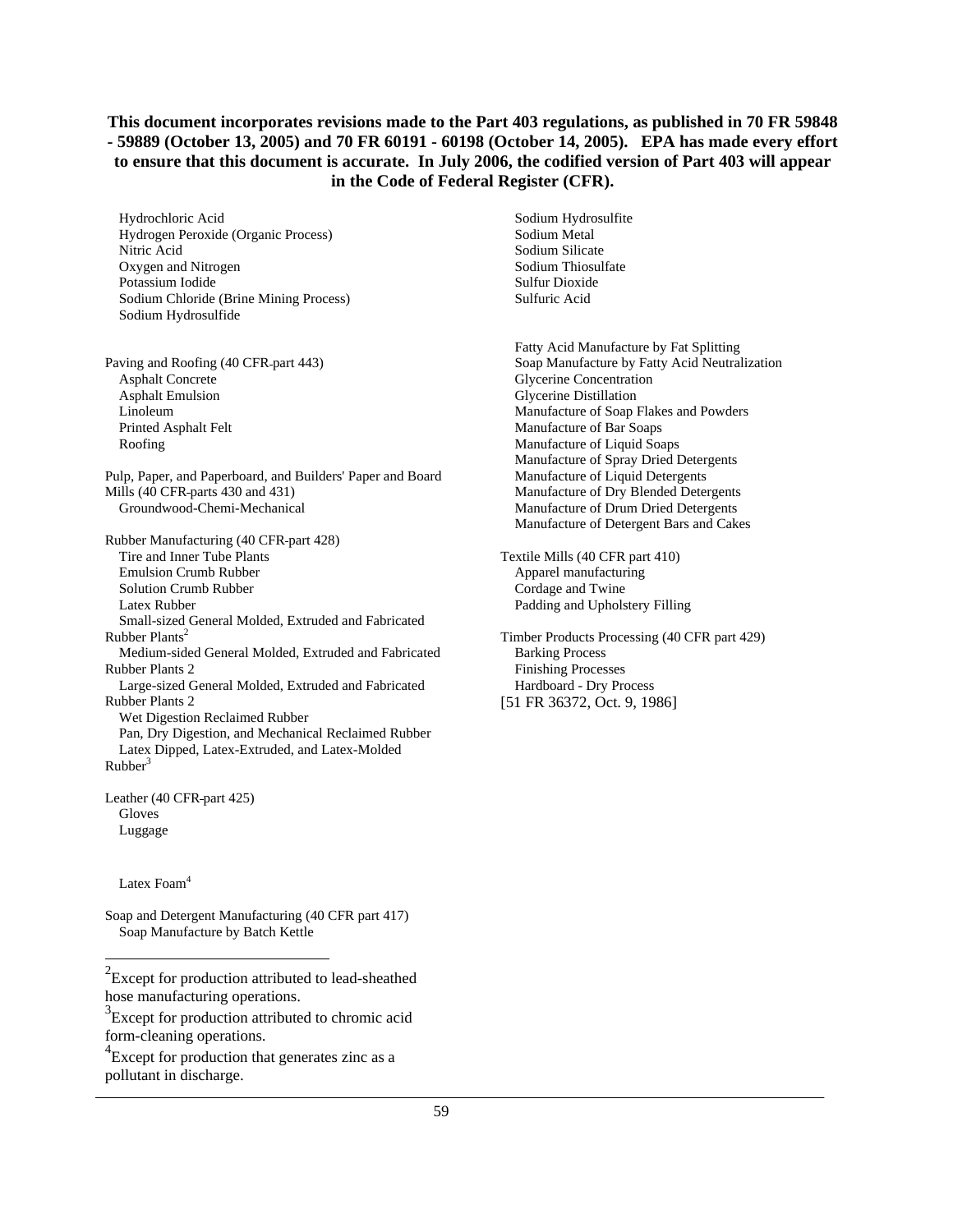#### **APPENDIX E TO PART 403 – SAMPLING PROCEDURES**

### I. COMPOSITE METHOD

A. It is recommended that influent and effluent operational data be obtained through 24-hour flow proportional composite samples. Sampling may be done manually or automatically, and discretely or continuously. If discrete sampling is employed, at least 12 aliquots should be composited. Discrete sampling may be flow proportioned either by varying the time interval between each aliquot or the volume of each aliquot. All composites should be flow proportional to either the stream flow at the time of collection of the influent aliquot or to the total influent flow since the previous influent aliquot. Volatile pollutant aliquots must be combined in the laboratory immediately before analysis.

B. Effluent sample collection need not be delayed to compensate for hydraulic detention unless the POTW elects to include detention time compensation or unless the Approval Authority requires detention time compensation. The Approval Authority may require that each effluent sample is taken approximately one detention time later than the corresponding influent sample when failure to do so would result in an unrepresentative portrayal of actual POTW operation. The detention period should be based on a 24-hour average daily flow value. The average daily flow should in turn be based on the average of the daily flows during the same month of the previous year.

### II. GRAB METHOD

If composite sampling is not an appropriate technique, grab samples should be taken to obtain influent and effluent operational data. A grab sample is an individual sample collected over a period of time not exceeding 15 minutes. The collection of influent grab samples should precede the collection of effluent samples by approximately one detention period except that where the detention period is greater than 24 hours such staggering of the sample collection may not be necessary or appropriate. The detention period should be based on a 24-hour average daily flow value. The average daily flow should in turn be based upon the average of the daily flows during the same month of the previous year. Grab sampling should be employed where the pollutants being evaluated are those, such as cyanide and phenol, which may not be held for an extended period because of biological, chemical or physical interaction which take place after sample collection and affect the results.

[49 FR 31225, Aug. 3, 1984]

# **APPENDIX F [RESERVED]**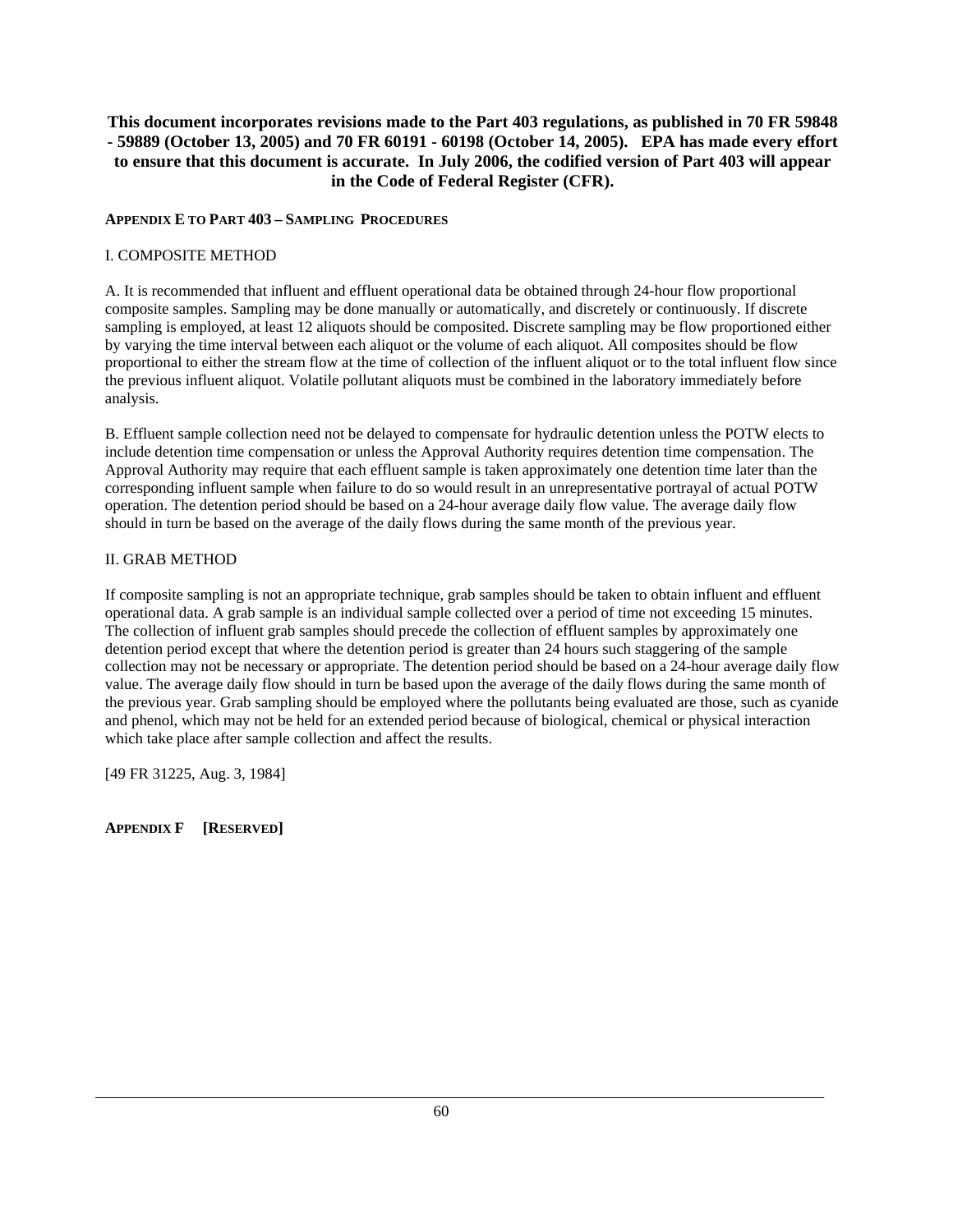#### **APPENDIX G TO PART 403 -- POLLUTANTS ELIGIBLE FOR A REMOVAL CREDIT**

 I. Regulated Pollutants in Part 503 Eligible for a Removal Credit  $\overline{\phantom{a}}$  , and the set of the set of the set of the set of the set of the set of the set of the set of the set of the set of the set of the set of the set of the set of the set of the set of the set of the set of the s

| Pollutants                                            | Use or disposal practice |     |                 |
|-------------------------------------------------------|--------------------------|-----|-----------------|
|                                                       | LA                       | SD. |                 |
| Arsenic                                               | X                        | X   | Χ               |
| $Beryllium \ldots \ldots \ldots \ldots \ldots \ldots$ | .                        | .   | X               |
| Cadmium                                               | X                        | .   | X               |
|                                                       | .                        | X   | X               |
| $Copper$                                              | X                        |     |                 |
| $Lead$                                                | X                        | .   | X               |
| Mercury                                               | X                        | .   | X               |
| Molybdenum                                            | X                        |     |                 |
| Nickel                                                | X                        | X   | X               |
| Selenium                                              | X                        |     |                 |
| Zinc                                                  | X                        |     |                 |
|                                                       |                          |     | $X \setminus 1$ |

Key:

LA--land application.

SD--surface disposal site without a liner and leachate collection

system.

I--firing of sewage sludge in a sewage sludge incinerator.

\1\The following organic pollutants are eligible for a removal credit if the requirements for total hydrocarbons (or carbon monoxide) in subpart E in 40 CFR Part 503 are met when sewage sludge is fired in a sewage sludge incinerator: Acrylonitrile, Aldrin/Dieldrin(total), Benzene, Benzidine, Benzo(a)pyrene, Bis(2-chloroethyl)ether, Bis(2-ethylhexyl)phthalate, Bromodichloromethane, Bromoethane, Bromoform, Carbon tetrachloride, Chlordane, Chloroform, Chloromethane, DDD, DDE, DDT, Dibromochloromethane, Dibutyl phthalate, 1,2- dichloroethane, 1,1-dichloroethylene, 2,4-dichlorophenol, 1,3-dichloropropene, Diethyl phthalate, 2,4-dinitrophenol, 1,2 diphenylhydrazine, Di-n-butyl phthalate, Endosulfan, Endrin, Ethylbenzene, Heptachlor, Heptachlor epoxide, Hexachlorobutadiene, Alphahexachlorocyclohexane, Beta-hexachlorocyclohexane, Hexachlorocyclopentadiene, Hexachloroethane, Hydrogen cyanide, Isophorone, Lindane, Methylene chloride, Nitrobenzene, N-Nitrosodimethylamine, N-Nitrosodi-n-propylamine, Pentachlorophenol, Phenol, Polychlorinated biphenyls, 2,3,7,8 tetrachlorodibenzo-p-dioxin, 1,1,2,2,-tetrachloroethane, Tetrachloroethylene, Toluene, Toxaphene, Trichloroethylene, 1,2,4-Trichlorobenzene, 1,1,1- Trichloroethane, 1,1,2-Trichloroethane, and 2,4,6-Trichlorophenol.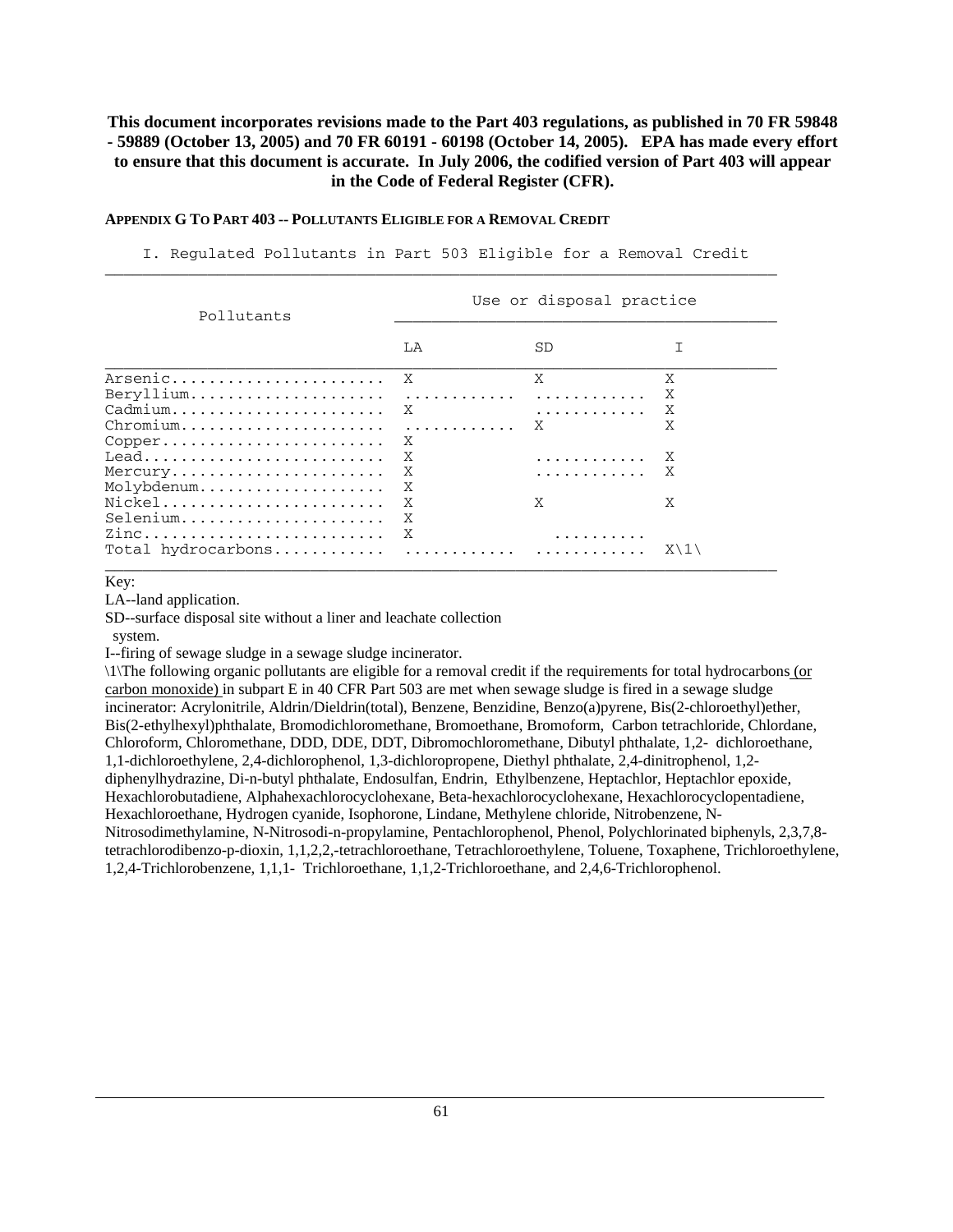II. Additional Pollutants Eligible for a Removal Credit

[Milligrams per kilogram -- dry weight basis]

|                                 | Use or disposal practice |                           |                           |                  |
|---------------------------------|--------------------------|---------------------------|---------------------------|------------------|
| Pollutant                       | LA                       | Surface disposal          |                           | I                |
|                                 |                          | Unlined $\lvert 1 \rvert$ | $Line d\2$                |                  |
|                                 | .                        | .                         | $\3100$                   | .                |
| Aldrin/Dieldrin (Total)         | 2.7                      | .                         |                           | .                |
|                                 | $\frac{3}{16}$           | 140                       | 3400                      | .                |
|                                 | 15                       | $\3\100$                  | $\frac{131100}{2}$        | .                |
|                                 | .                        | $\lambda$ 3 $\lambda$ 100 | $\lambda$ 3 $\lambda$ 100 | .                |
|                                 | . <b>.</b>               | $\3\100$                  | $\3100$                   | .                |
|                                 | 86                       | $\3100$                   | $\3\100$                  | .                |
|                                 | $\3100$                  | .                         | $\3100$                   | .                |
|                                 | .                        | $\frac{3146}{5}$          | 100                       | 1400             |
| DDD, DDE, DDT (Total)           | 1.2                      | 2000                      | 2000                      | .                |
| 2,4 Dichlorophenoxy-acetic acid | .                        |                           |                           | .                |
|                                 | 730                      | .                         | .                         | 2.2.2.2.2.2.2.2. |
|                                 | 7.4                      | .                         | .                         | .                |
|                                 | 29                       | .                         | .                         | .                |
|                                 | 600                      | .                         | .                         |                  |
|                                 | \3\78                    | .                         | .                         | .                |
|                                 |                          | $\3100$                   | $\3100$                   | .                |
|                                 | 84                       | $\3\128$                  | $\3\128$                  | .                |
|                                 | .                        | 0.63                      | 0.63                      | .                |
|                                 | .                        | $\3100$                   | $\3\100$                  | .                |
|                                 | .                        | 40                        | 40                        | .                |
|                                 | .                        | .                         | $\3100$                   | .                |
| N-Nitrosodimethylamine          | 2.1                      | 0.088                     | 0.088                     | .                |
|                                 | 30                       | .                         | .                         | .                |
|                                 | .                        | 82                        | 82                        | .                |
| Polychlorinated biphenyls       | 4.6                      | 50                        | 50                        | .                |
|                                 | . . <b>.</b>             | 4.8                       | 4.8                       | 4.8              |
|                                 | 10                       | $\frac{3126}{5}$          | $\frac{3126}{5}$          | .                |
|                                 | $\3\10$                  | 9500                      | $\3\10$                   |                  |
|                                 |                          |                           |                           | .                |